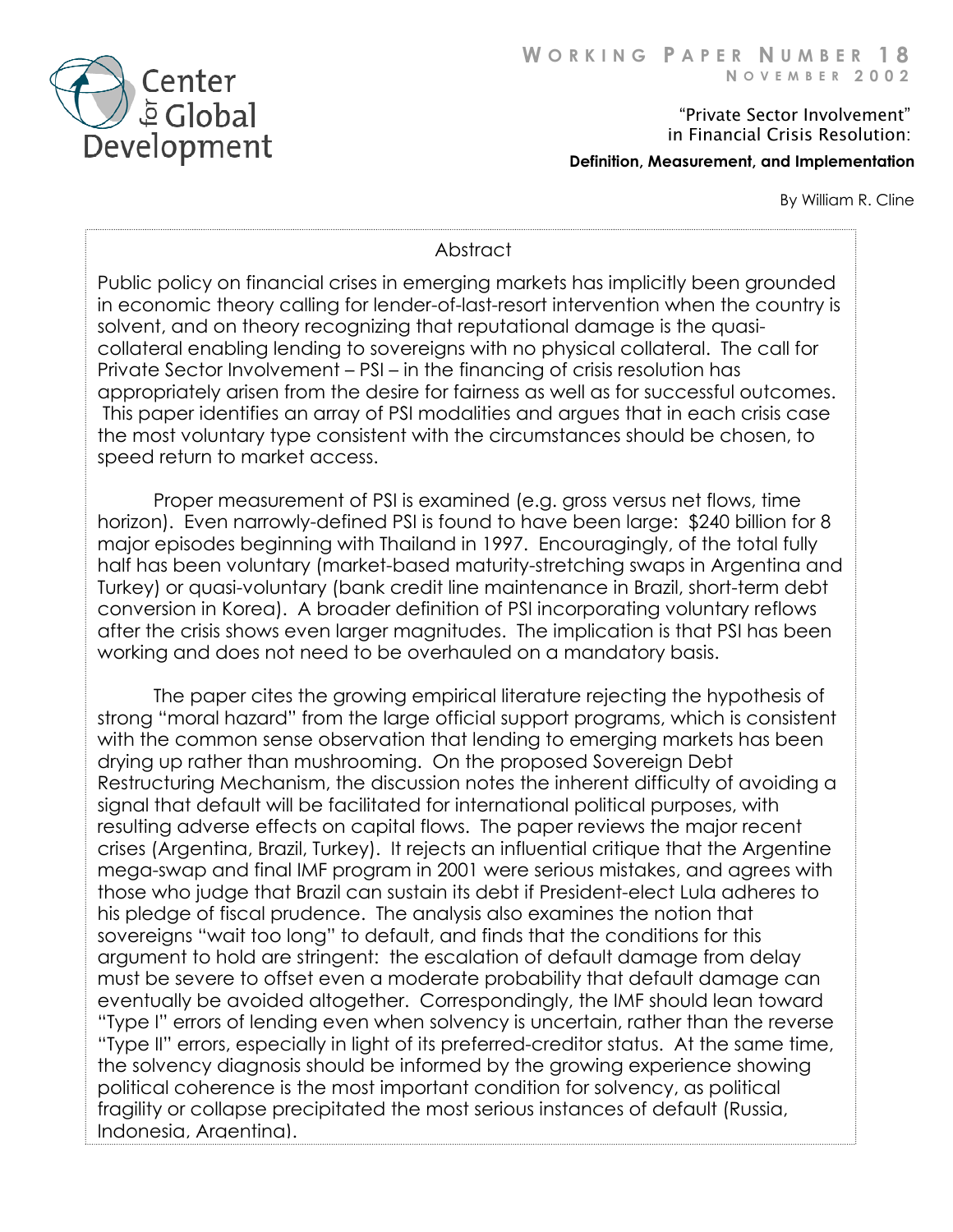Private Sector Involvement" in Financial Crisis Resolution: Definition, Measurement, and Implementation<sup>1</sup>

William R. Cline<sup>[2](#page-1-1)</sup>

Center for Global Development

Working Paper No. 18

November 2002

<span id="page-1-0"></span><sup>&</sup>lt;sup>1</sup> The first version of this paper was prepared for the Bank of England Conference on the Role of the Official and Private Sectors in Resolving International Financial Crises, London, 23-24 July 2002. For comments on an earlier draft, I thank without implicating Leonardo Leiderman, Michael Mussa, Nouriel Roubini, Edwin M. Truman, and John Williamson.<br><sup>2</sup> William R. Cline is a Senior Fellow of the Center for Global Development and Institute for International

<span id="page-1-1"></span>Economics.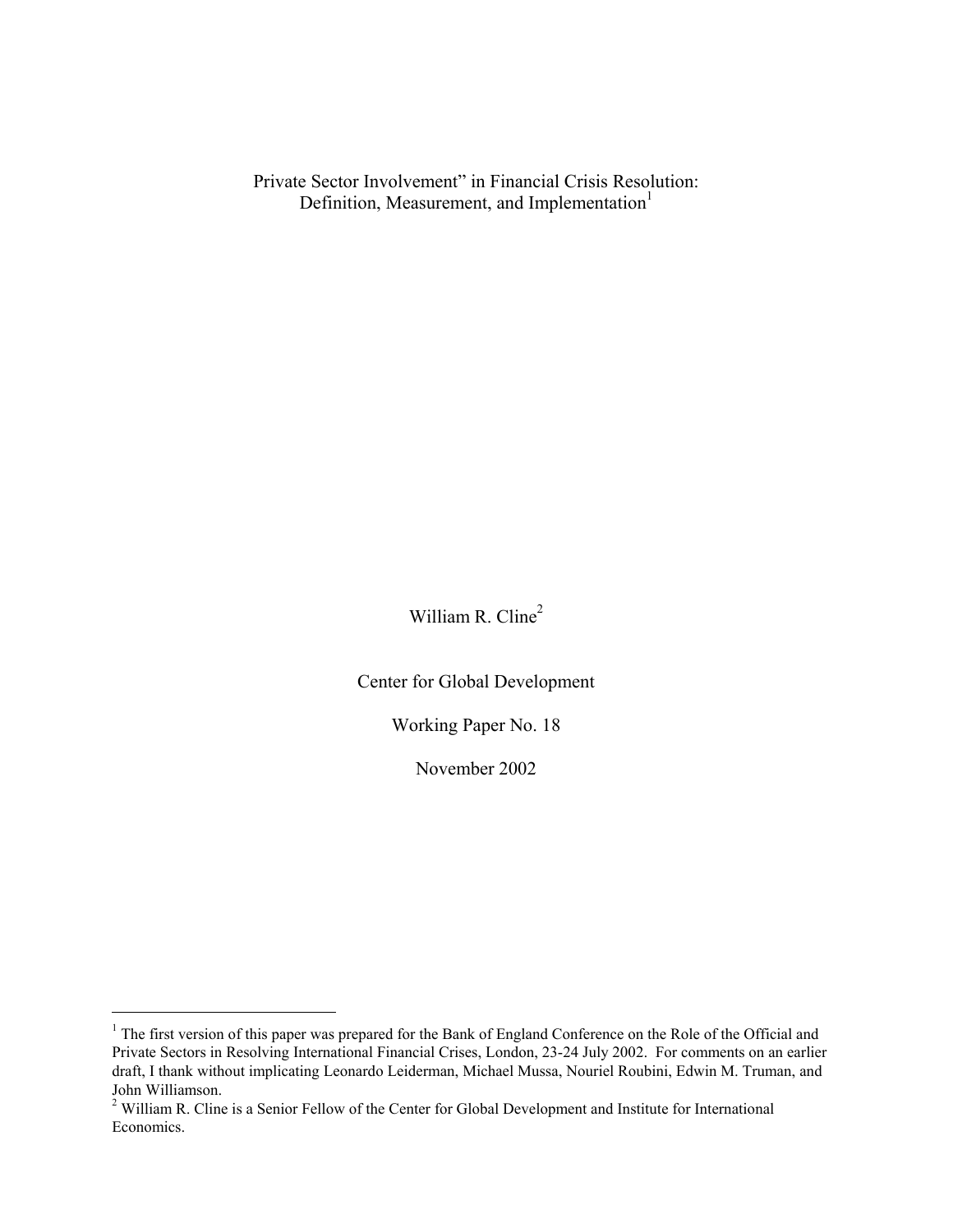# <span id="page-2-1"></span>*Introduction*

 Emerging markets have experienced a long succession of crises in the past seven years, posing major challenges for international policy. Eight major financial crises (Mexico 1995; Thailand, Indonesia, Korea, 1997; Russia, 1998; Brazil, 1999; Argentina and Turkey, 2001) and four notable minor ones (Ecuador, Pakistan, and Ukraine, 1999-2000; Uruguay, 2002) have affected economies accounting for about 52 percent of total external debt of emerging market economies.<sup>[3](#page-2-0)</sup> Credit markets have gone from boom to bust in terms of aggregate net lending, although direct investment has held up relatively well and for a number of sovereigns market access has remained intact while for other important borrowers it has been restored.

 One of the most controversial issues in international policy on crisis resolution has been how to achieve "private sector involvement" (PSI). This essay seeks to synthesize what has been learned about PSI, and review the main issues that remain in dispute. It proposes relevant definitions for different types of PSI, compiles some broad-brush measurements of how much has occurred, and evaluates which types under what circumstances are beneficial, and which are deleterious. First, however, it is useful to review the conceptual framework for financial crisis resolution in emerging markets.

### *Framework*

i<br>I

 Whether consciously or not, in practice international policymakers have adhered to an analytical framework that runs along the following lines:

• Temporary official support, including in large volume, can be appropriate to promote stability and a return of private market confidence, when the country is experiencing a liquidity crisis but is undertaking proper policy adjustments;

• It is important to maintain a functioning international capital market for developing countries, because private capital by far exceeds the potential of official development assistance in the task of global development;

• The nature of support should be such as to avoid undue creation of "moral hazard" that could subsequently lead to excessive private sector lending.

 I have argued (Cline, 2000; 2001) that the corresponding economic theories underlying this framework are those of Bagehot (1873), on intervention, and Eaton and Gersovitz (1981), on the functioning of private lending to sovereigns. The first principle calls for Bagehot-style forceful public sector intervention when the country in crisis is solvent but illiquid.<sup>[4](#page-2-1)</sup> The

<span id="page-2-0"></span><sup>&</sup>lt;sup>3</sup> Calculated from World Bank (2002). This estimate is for end-1997, and refers to total external debt of all developing countries, less that of low-income countries other than China, India, Indonesia and Pakistan. 4

<sup>&</sup>lt;sup>4</sup> Bagehot's original formulation was for central bank intervention in support of banks under its jurisdiction. By analogy, the principle of socially beneficial public sector intervention on a temporary basis has been applied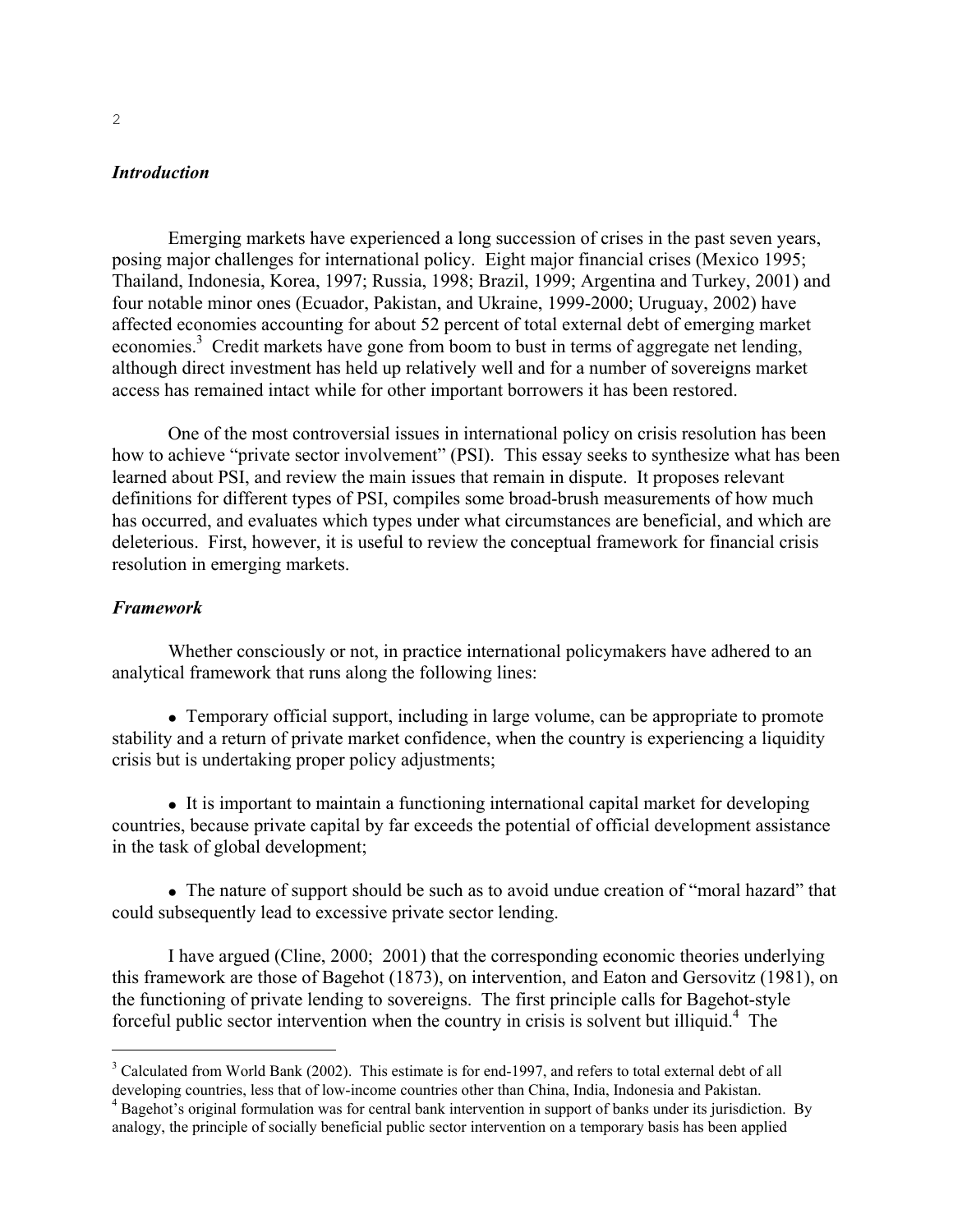rationale for official support is that a solvent debtor will be in a position to repay the official sector and temporary support can help avoid default and its resulting severe damage to the country's economy (and possibly, for larger cases, the international financial system).

 The second and third principles comprise two objectives that must be adroitly balanced in designing responses, in light of the Eaton-Gersovitz insight that sovereign lending lacks physical collateral. Too lopsided a public sector imposition of default losses on the private sector would impair future private capital flows by sending the signal that countries can default painlessly thanks to official international political agendas, destroying the quasi-collateral of default pain. Too generous an approach would cause moral hazard.

# *Definition*

Ē,

 "PSI" has been the 1990s equivalent of "bailing in the banks" in the 1980s. At the operational level the issue is one of concern that the public sector does not have enough funds to cover both a country's current account deficit and its capital account deficit resulting from an exodus of private lenders. At the political level the issue has been one of public perceptions of what is fair, and in particular public outrage that the official sector might be "bailing out" private lenders. In the 1980s the programs of debt rescheduling and concerted new lending provided a response to political critiques of official support for debt crisis resolution: namely, that in fact the banks were being bailed *in*. In the 1990s the PSI initiatives have sought to address the same goal in a new environment in which not only is bank lending just a part of the total, and but also in which in some key cases more rapid turnarounds in market confidence have been feasible.

The IMF summarizes PSI as follows (IMF, 2001b):

 By involving private creditors and private enterprises in crisis-fighting, the international community aims to limit both moral hazard (the perception that international rescues encourage risky investments) and a "rush for the exits" by private investors during a crisis. ... [as well as to] ... have the burden of crisis resolution shared equitably with the official sector... .

 Agreements for the maintenance of exposure on short-term bank credit have been achieved both voluntarily and through the application of moral suasion by central monetary authorities. In addition, international sovereign bonds have been restructured through voluntary debt exchanges.

 [A] broad consensus has emerged among IMF member countries on the need to seek private sector involvement in the resolution of crises, while providing for flexibility in the form of involvement .... [PSI] can, in some cases, by achieved primarily on the basis of the Fund's traditional catalytic role in restoring spontaneous private capital inflows. ... [W]here greater assurance is needed ... [it may require] .. concerted private sector involvement. [The key issues

internationally to sovereign financial crises, as indeed it was in the 1980s in response to the Latin American debt crisis (Cline, 1995, p. 92).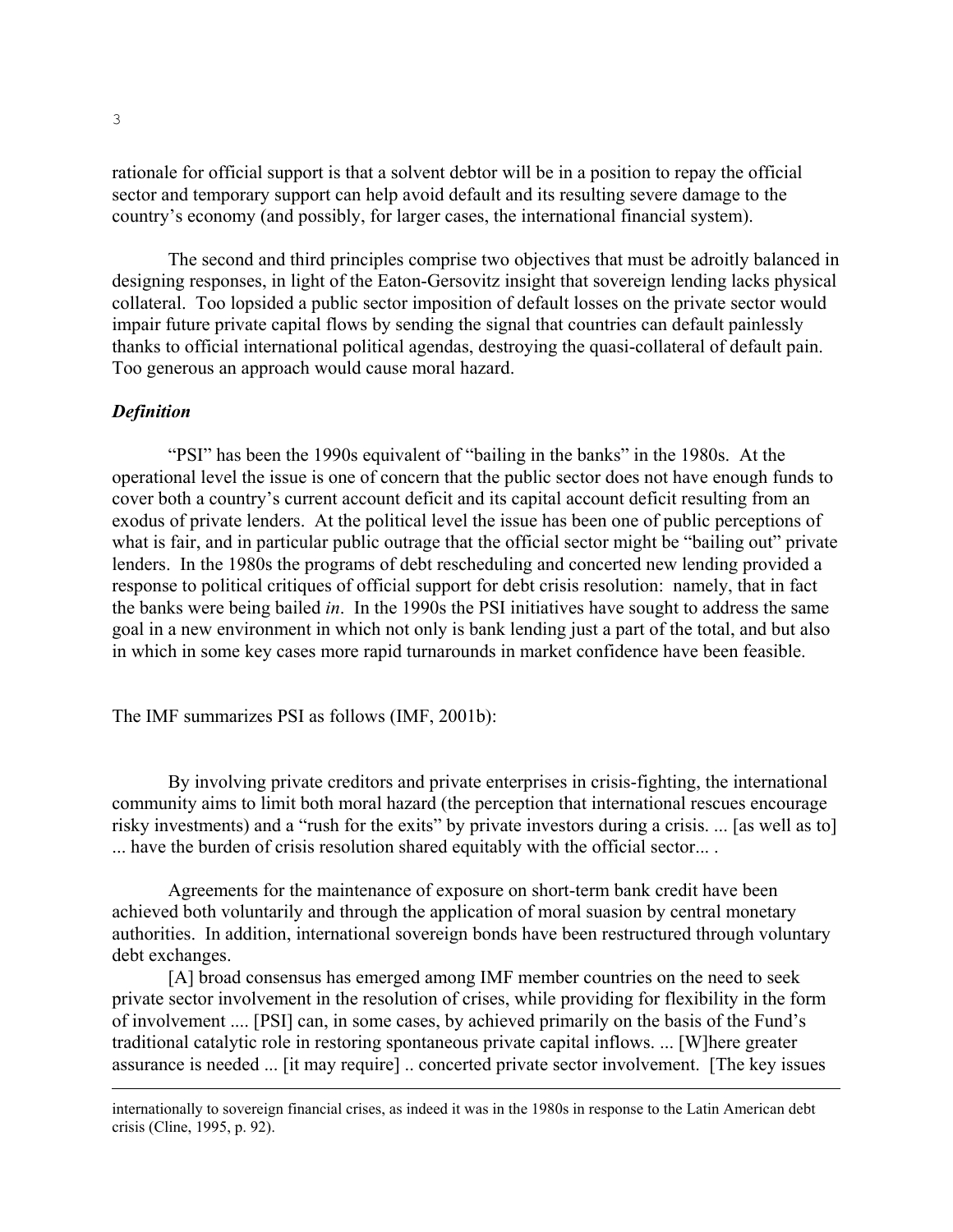include] estimating the size of the financing requirements, the prospects for a spontaneous return to capital market access, the availability of tools for securing appropriate private sector involvement, the impact on the country's future cost of borrowing, and the possible impact of spillover effects on other countries.

 This official synopsis of PSI is similar in spirit to the approach recommended in Cline (2000): private creditors should be involved in the crisis resolution process on as voluntary a basis as possible given the circumstances. In this way the country's chances for future market access will be maximized. Fortunately, the Greek alphabet has a character "psi". It may be used, with appropriate subscripts, to denote the various types of private sector involvement that may usefully be distinguished. The following enumeration of PSI categories is broadly in descending order of degree of voluntariness.

*Spontaneous lending*– The most voluntary form of PSI is the spontaneous reflow of lending upon restoration of confidence (ψspon). The prototype is the case of Mexico in 1994-95. As discussed below, it is part of broadly defined PSI, but not of the narrower concept of PSI confined to forced and/or concerted action or broad swaps designed to address pending crisis.

*Foreign direct investment* – During the financial crises of recent years, net inflows of direct investment have held up remarkably well, rising from \$92 billion in 1996 to a peak of \$150 billion in 1999 before easing to an average of about \$137 billion in 2000-01 (IIF, 2002b). When an economy is in crisis, the continued inflow of direct investment can be a key source of stability, comprising an important source of voluntary flows under the broad (but not the narrow) definition of PSI (ψfdi).

*Maintenance of bank credit lines –* Next most voluntary is the (relatively) informal agreement of major international banks to maintain short-term interbank and trade credit lines at a given level  $(y<sub>stcl</sub>)$ . The most conspicuous recent case was that of Brazil in the second quarter of 1999.

*Medium-term conversion of bank credit lines –* A more formal conversion of short-term international bank claims into 1- to 3-year notes, as was done in Korea in early 1998, represents a still relatively voluntary mode but one involving more exertion of moral suasion and concertation among lenders ( $υ/mtenv$ ).

*London-club rescheduling* – The classic PSI in the early phase of the 1980s debt crisis was the rescheduling of bank claims (including medium-term) to longer maturities at par and with interest rates above LIBOR (ψLCresc). This has not been used in the 1990s. Its scope is lesser than in the 1980s, in part because of the smaller share of syndicated bank claims (and larger share of bond claims), and perhaps as well because of the lesser dominance of book-value valuation and greater incidence of mark-to-market valuation even among major banks. The shift toward asymmetrical stakes has also likely reduced the scope for this mechanism, away from the early 1980s situation in which loans to Latin America comprised a large share of bank capital toward much lesser bank vulnerability today.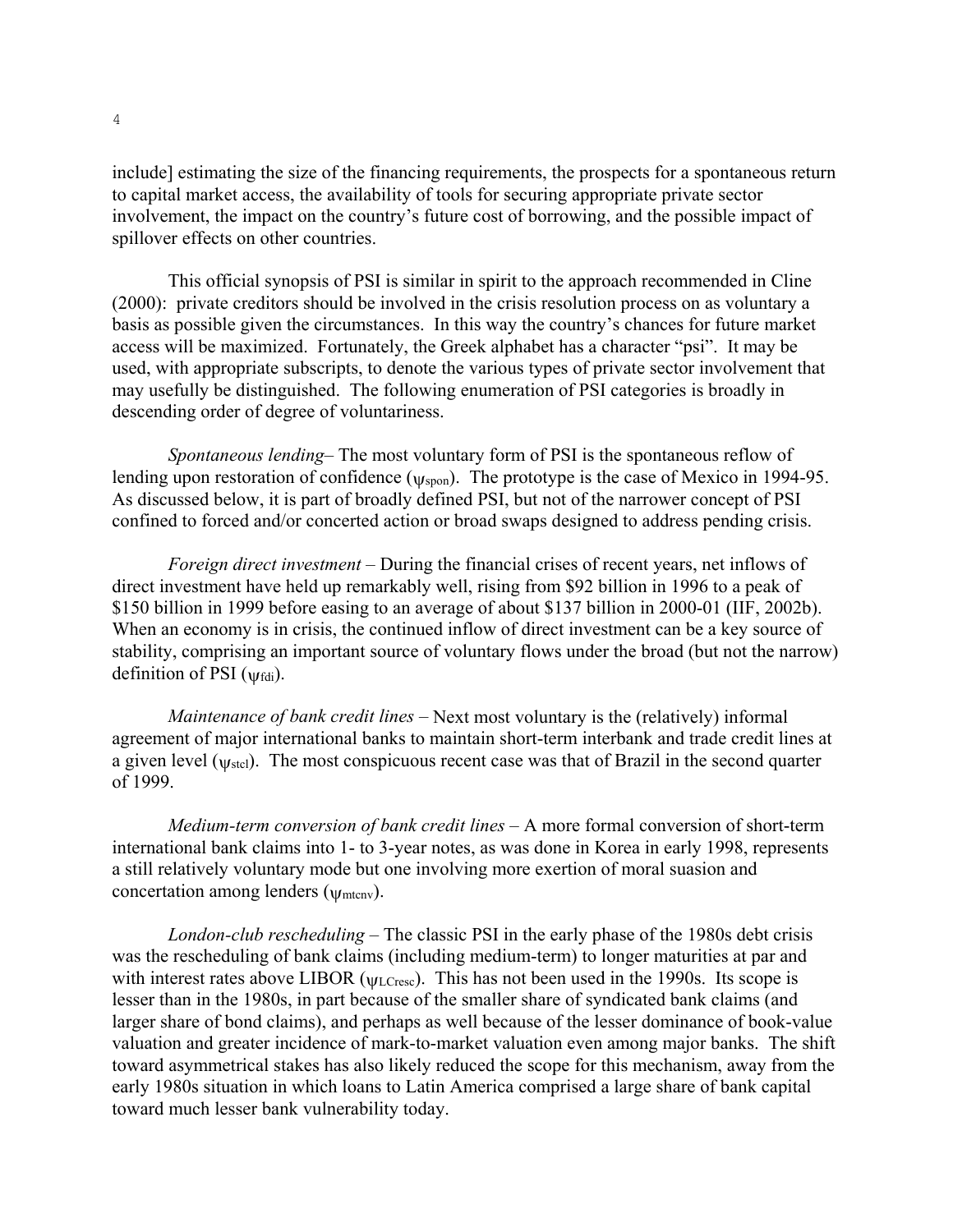*London club concerted lending* – One step beyond bank claim rescheduling is an accompanying round of "new money" lending that increases exposure by enough to pay some portion of the interest due (ψ<sub>LCcl</sub>). Used in the mid- to late-1980s, this instrument seems even less likely to be germane today than simple London Club rescheduling, given the present asymmetry in vulnerability of bank lenders and sovereign borrowers.

*Bond exchange maintaining value –* The mechanisms discussed so far have referred to bank claims. Increasingly, however, external debt of emerging markets owed to private creditors has been in the form of bonds. There have been two types of PSI involving bonds in recent years. The first may be named an exchange maintaining value (ψbemv). The cases of Pakistan in 1999, Ukraine in 2000, and especially Argentina's mega-swap in June, 2001, are in this category. In these exchanges, the sovereign sets forth an offer that involves an exchange of existing bonds for new ones bearing longer maturities, and at interest rates that are not lower than the original interest rates. The offers involve lesser or greater degress of voluntariness; the Pakistan and Ukraine offers had a take-it-or-leave-it nature, whereas the Argentine swap involved more consultation with bondholders and a much larger fraction of holders who held on to their original claims. In principle, these exchanges do not involve debt forgiveness.

*Bond restructuring through collective action clauses* – The modality that has been at the center of much of the discussion on international financial architecture has so far has been absent in actual PSI. This is the restructuring of existing bonds (as opposed to "exchange") by a supermajority vote of holders (ψ<sub>brcac</sub>). This can be done in bonds issued the the United Kingdom, which typically contain such clauses, but not in bonds issued in New York, which typically have been interpreted to require 100 percent bondholder approval of restructuring. Ironically, in the two cases where this could have been done, those of Pakistan and Ukraine (with bonds issued under U.K. law), it was not. The reason appears to have been concern that the convening of enough bondholders to constitute a qualified majority would precipitate inter-bondholder consultation, leading instead to "acceleration" (Bucheit, 2000). (Note that the placement of this instrument above the next two does not necessarily make it more voluntary; the degree of voluntariness will depend on the severity of the "haircut" sought, if any, and the degree of debtor cooperation perceived by creditors in the restructuring negotiations.)

*Brady bond debt reduction* – Returning to bank claims but turning to more involuntary arrangements, a form not used since the early 1990s is the Brady bond exchange of reduced claims bearing some form of collateral enhancement to replace existing claims  $(\mu_{BBR})$ . This instrument has not featured in the resolution of crises of recent years, and Ecuador's default on its Brady bonds in 2000 has likely devalued this potential vehicle by eroding its credibility as a superior claim.

*Bond exchange with forgiveness –* Turning back to more contemporary experience and to bonds, relatively involuntary bond PSI has involved exchange conferring partial forgiveness (ψbewf). The salient cases have been those involving the Russian GKOs (treasury bills) and former Soviet debt to banks, defaulted on in 1998, and Ecuador's Brady and other sovereign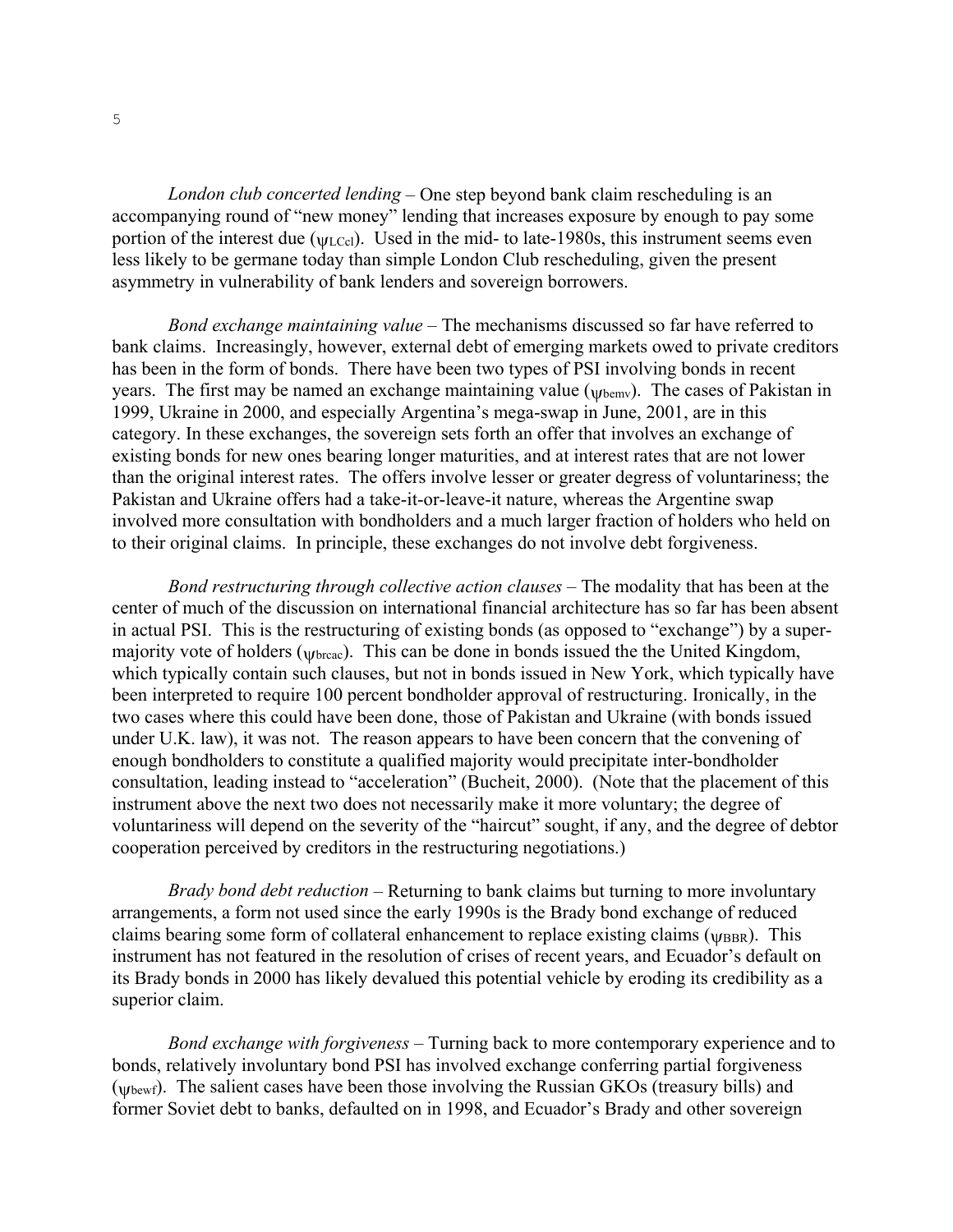bonds, defaulted on in September 1999. Effective losses on the GKOs were extremely high (on the order of 90 percent). After protracted London Club negotiations, some \$32 billion in former Soviet debt was exchanged for \$20 billion in long-term bonds in an agreement in February 2000. In Ecuador, a unilateral exchange offer with very short allowed response time exchanged approximately \$6 billion in Brady- and Euro-bonds at an effective loss of about 40 percent in January, 2000 (World Bank, 2002, vol. 1, pp. 145, 148). In both of the latter two cases (as in the Pakistan and Ukraine cases) "exit consent" clauses largely vitiating the claims of any holders not accepting the exchange were employed to help achieve high participation.

*Officially approved Standstill* -- Often discussions of financial architecture feature the idea of an IMF-approved (or otherwise officially sanctioned) standstill in which temporarily the country would not be expected to service its debt pending some restructuring agreement  $(y_{\text{loss}})$ . The IMF's article VIII.2.b on authorized exchange controls is sometimes cited as a vehicle that could be used for this purpose, although this clause is inconsistent with a sovereign's suspension of payments on its own external debt since it is designed to address private payments impeded by government-imposed exchange controls sanctioned by the IMF for macroeconomic reasons. An initial standstill is also part of the Krueger (2001; 2002) proposals for an international bankruptcy mechanism. To date, there have been no instances of formal officially-approved standstills, although the IMF's broad support to Ecuador's default and arrears was a close approximation.

*Outward capital controls –* In principle a government could force PSI through controls on outward capital flows ( $\psi$ <sub>OCC</sub>). This could be done by imposing controls on amortization of existing external debt by the private sector, while not defaulting on its own debt. Capital controls on portfolio equity could also be applied, as was done by Malaysia during the East Asia crisis. Controls restricting the outflow of capital by residents have been much more common.

*Default and Arrears* – Finally, private sector creditors can be forced to participate in the form of not being allowed to collect payments coming due when a debtor country defaults ( $_{\text{Wdaa}}$ ). This was the case in much of Latin America in the late 1980s, Indonesia with respect to claims on the private sector in 1998 and after, Russia and Ecuador in 1999, and Argentina at present. This form of PSI is the most damaging to the country's credibility for subsequent capital market access, and usually, to confidence and economic conditions at the time of the default (as been dramatically demonstrated once again after Argentina's default in January 2002).

### *Measurement Issues*

*Broad versus narrow PSI –* Having enumerated the modalities of PSI, we may turn to measurement. A revealing dimension of measurement definition is whether the concept is broad enough to encompass voluntary inflows prompted by adjustment measures or is narrowly confined to concerted and/or forced measures implemented on the verge, or at the height, of the crisis itself. Private support that occurs only as the consequence of public sector suasion or coercion, for example through an actual or threatened standstill, is clearly within the confines of what has been called PSI. However, there are strong grounds for including as well in a "broad"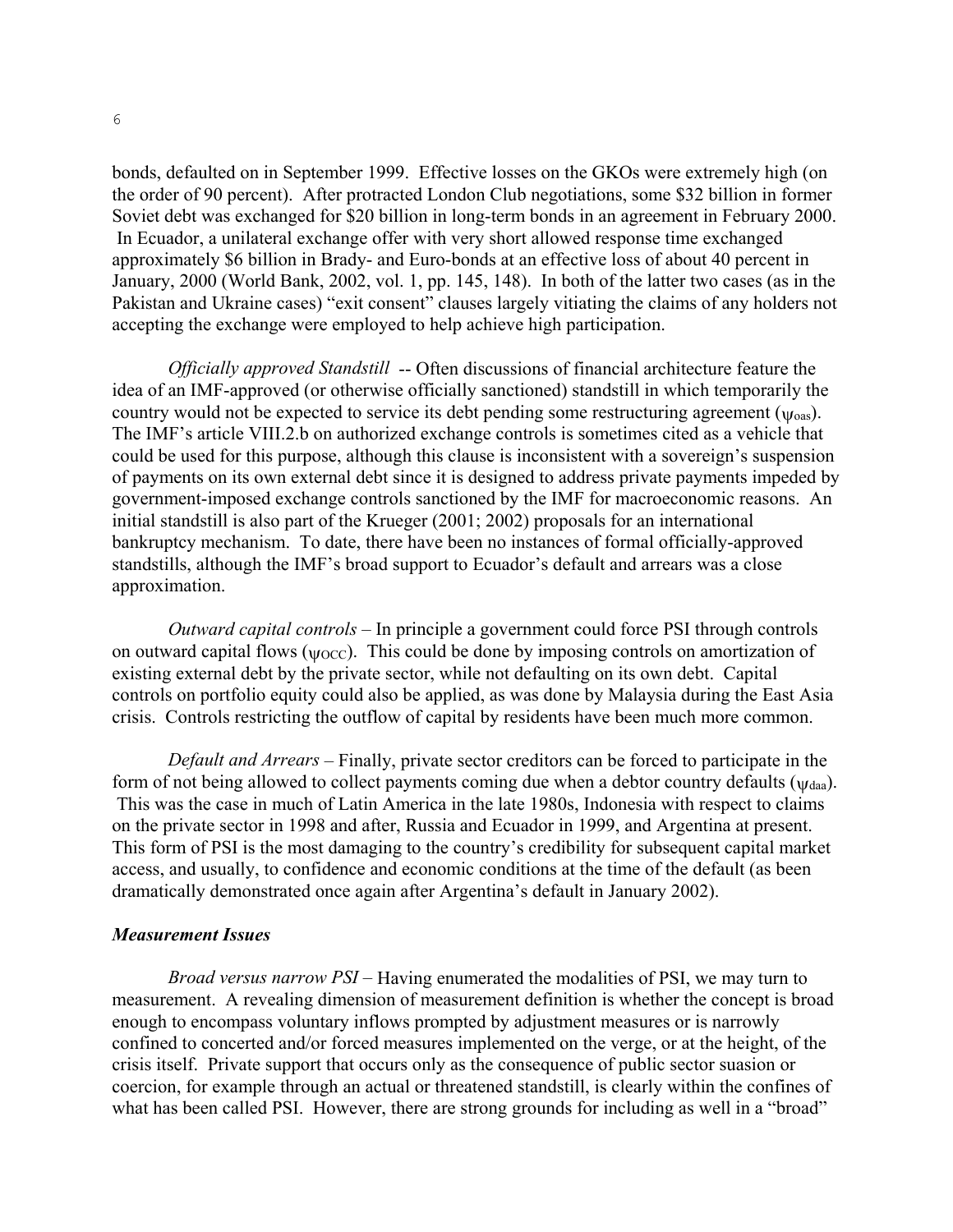version of PSI private reflows that occur voluntarily after policy adjustment and temporary official support have begun to rebuild confidence.

 An intermediate form of PSI, most aptly included in the narrow concept, can occur when there are collective action dynamics that can be implemented to marshal support even without public sector pressure. In principle, where there is a limited number of large private creditors, they may find it in their joint interest to provide support because of the recognition that if each cuts and runs, none will be able to extricate its capital. Voluntary arrangements to maintain short-term credit lines are the closest to this market-strategic action and are appropriately included in the narrow concept of PSI even when they are not forced upon the banks by the IMF or other industrial country authorities. Similarly, extensive market-based swaps on a voluntary basis, undertaken by the sovereign because of concern about a pending crisis situation, belong in the category of "narrow" PSI as well (e.g. the mid-2001 Argentine megaswap).

*Time period* – Having enumerated the modalities of PSI, we may turn to measurement. The first key issue is whether to measure private flows solely during the crisis or over the crisis cycle. A central feature of voluntary PSI is that when successful it will tend to be minimal during the height of the crisis but substantial in the form of return flows once the crisis of confidence has been stemmed. In this framework public sector capital is a balance-wheel that enters during the crisis but is replaced by renewed private flows after the crisis. On this basis, for the period before, during, and after the crisis, private flows will show a U-shaped profile, while public flows will show that of an inverted U (as in the cases of Mexico, Korea, and Brazil; see Cline, 2001).

 The proper time dimension for measuring broad PSI would seem to be the period of the crisis and a reasonable subsequent period, for example the crisis year and the following year or two. (Including private flows prior to the crisis would seem doubtful, as excessive pre-crisis inflows may be part of the problem rather than part of the solution.) The difficulty for policymakers is that in the early stages of the crisis, it will require a judgment as to whether and how much private capital will return one and two years down the road, and a corresponding judgment on the probability of restoring confidence through the temporary official support and prospective policy adjustments. As for the more narrow measure of PSI, the relevant time horizon is the period immediately preceding and extending through the duration of the crisis.

*Net versus gross* -- Attention has tended to focus on net capital flows in examining the role of the private sector in financial crises. For example, it is well known that net bank flows to the five East Asian crisis economies (Thailand, Indonesia, Korea, Malaysia, and Philippines) swung sharply from large inflows in 1996 to large outflows in 1997-98 (the IIF estimates are +\$62.7 billion in 1996, falling to -\$21.2 billion in 1997 and -\$36.1 billion in 1998; IIF, 1999b). For purposes of evaluating private sector involvement, however, it is the *gross* inflows that convey a more meaningful story. The reason is that the avoidance (or substantial reduction) of amortization otherwise due will comprise a key private sector participation in crisis resolution, even if there is no net new lending. Indeed, it has been almost 20 years (since the Baker Plan phase of the Latin debt crisis) since the private sector has been expected to contribute net new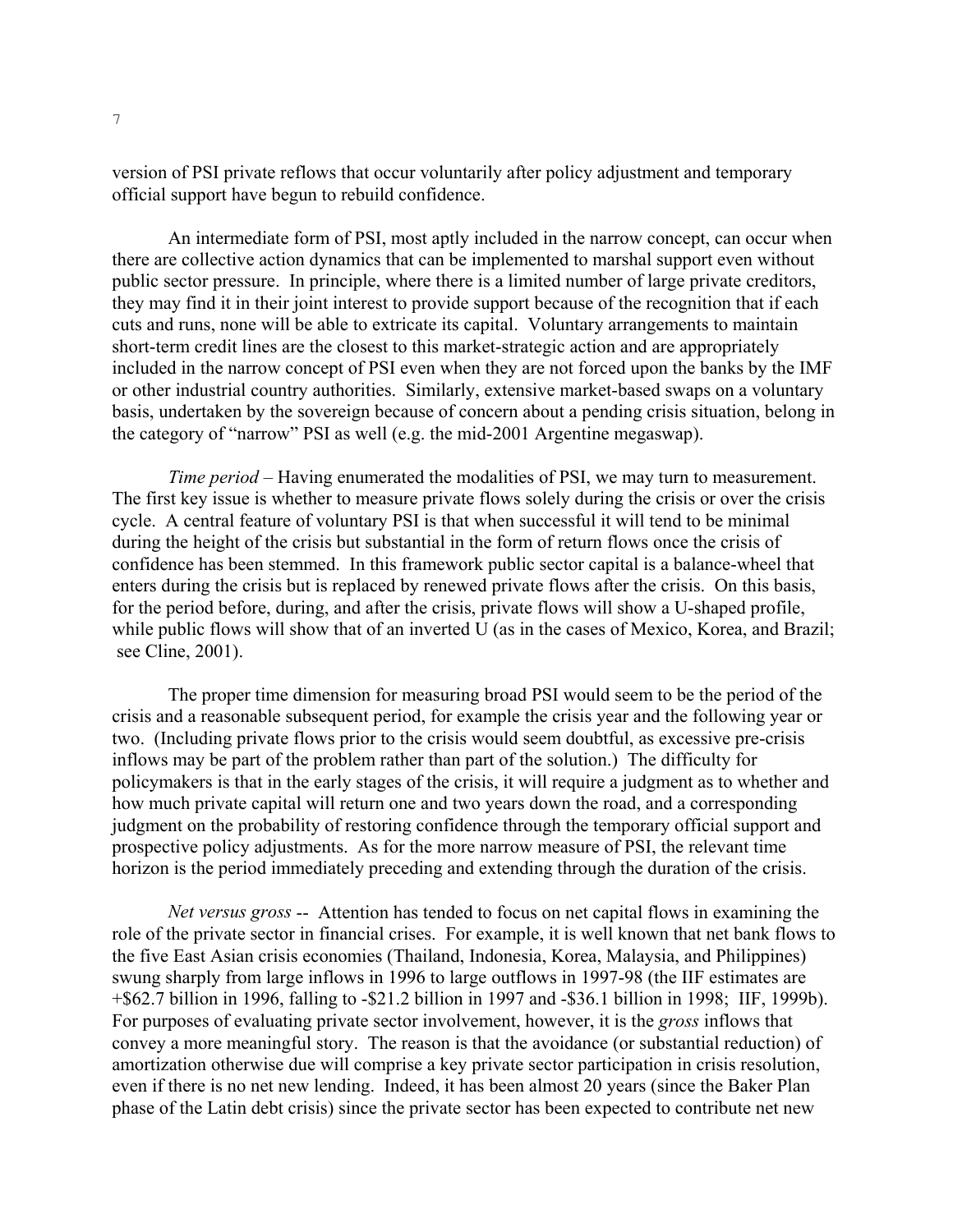lending in a crisis rather than merely minimize or avoid net outflows owed according to amortization terms.

Consider the case of Korea. Most would agree that the \$22 billion conversion of shortterm bank claims to 1- to 3-year bonds in early 1998 comprised a prototypical form of PSI. But as these claims would have otherwise been payable in the short-term, a "net" measurement basis would conclude that there was zero (or large negative) PSI from this arrangement. It is the gross (\$22 billion) magnitude, then, rather than the net, that reveals the amount of private sector "effort" that was successfully mobilized to address the crisis.

*Individual- or Multi-country* -- One approach to policy on PSI would be to seek its presence in each case where public sector intervention becomes necessary to achieve crisis resolution. An alternative approach would be to consider the broad pattern across several crisis cases, and to "give credit" for PSI overall based on intensive private sector participation in some cases despite little PSI (at least during the crisis year) in others. One interpretation of the events is that because of implicit credit given on a multi-country basis, there has been an oscillation between insistence on PSI in some individual cases and acquiescence in its absence in others. Thus, after relatively formal PSI in Korea in early 1998, the severity of forced PSI through default in Russia in August of that year may have facilitated a public sector acceptance of no formal PSI for Brazil in late 1998 and only a moderate and informal version in Brazil in early 1999. Then there appears to have been a swing back to greater insistence on formal PSI in 1999- 2000 in the cases of Pakistan, Ukraine, and Ecuador.

Cognizance of multi-country patterns over time appears to have been complemented by contemporaneous multi-country PSI balancing. By late 2000, there were large new support programs for Argentina and Turkey. Whereas there were large headline numbers on voluntary PSI for Argentina (\$20 billion out of a total rescue package of \$40 billion), for Turkey there was no PSI requirement. As discussed below, Argentina's intended PSI was more than fulfilled by mid-2001 in the megaswap, and then turned comprensive and involuntary by outright default by the end of 2001. The broader point, however, is that in practice policymakers appear to have increasingly recognized that a multi-country "pattern" approach is sufficient if the objective of PSI is to minimize moral hazard and share the burden of emergency support. If there were concern about a lack of capacity for official financing, there could still be a case for insistence on individual-country PSI even if the multi-country pattern has been adequate. So far, however, with the availability of the IMF's Supplementary Reserve Facility, insufficient funding capability has not been the constraint (as most dramatically illustrated in the case of Turkey, as discussed below).

*External versus Domestic* – The great bulk of the discourse and analysis on sovereign crises tends to focus on external debt, but increasingly it is domestic public debt that is at the heart of the issue. This in turn raises the question of whether the "P" in PSI is meant to include the domestic private sector or just the foreign private lenders. The proper answer would seem to be that it should include both. Indeed, a general principle of PSI in its more involuntary forms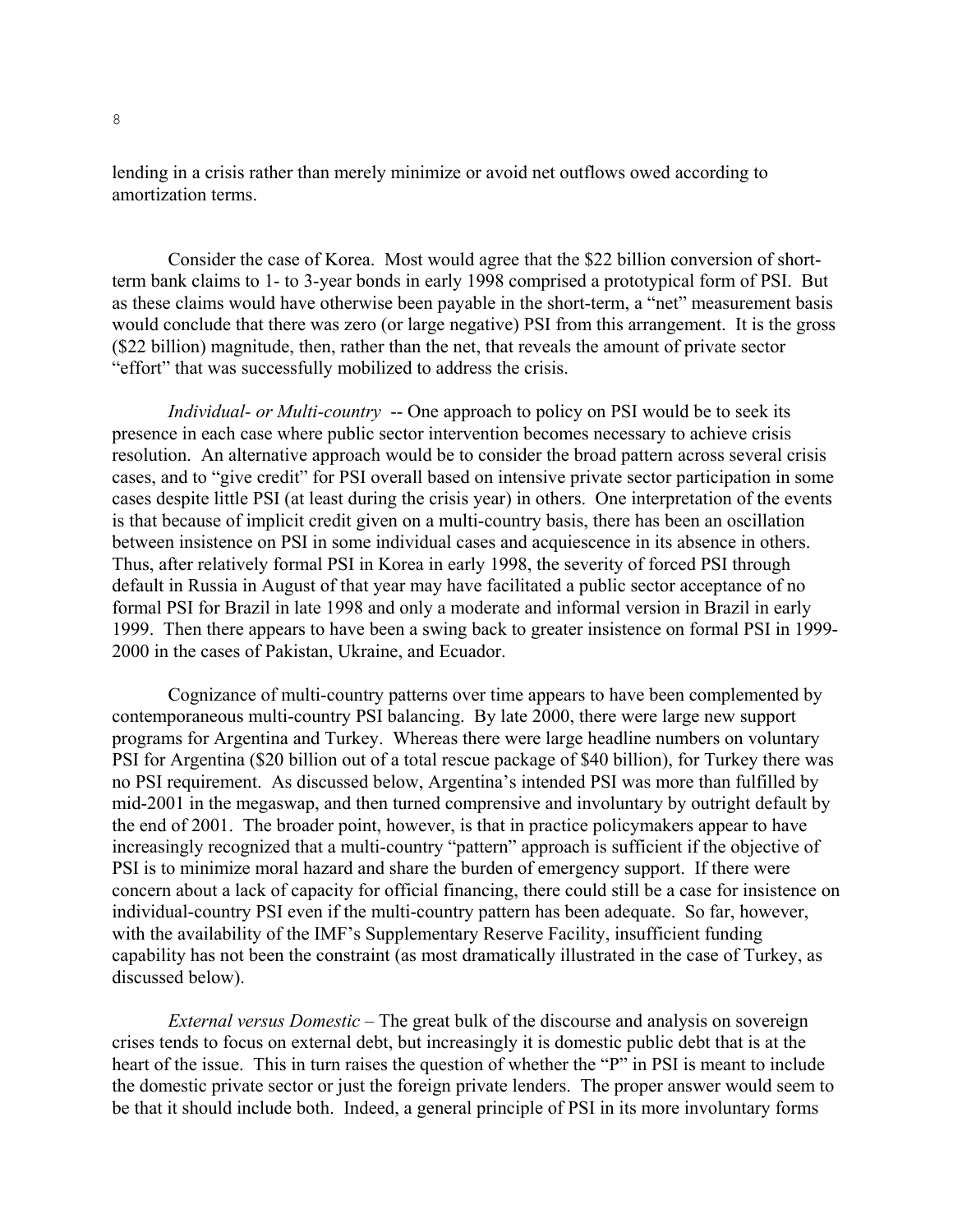would seem to be that there should be symmetrical treatment of foreign and domestic creditors. Otherwise a government will earn a bad reputation in international capital markets as being more concerned about short-term domestic political advantage than about the country's longer-term international borrowing capability.

# *Measurement results*

 With these definitions of the various types of PSI in hand, it is possible to compile estimates on the record of PSI in the principal crisis cases of recent years. Table 1 presents the narrow measure of PSI, which excludes business-as-usual as well as post-crisis private financing . The important spontaneous reflows to Mexico after its 1995 crisis are thus excluded from the table. The table categorizes the "type" of PSI as voluntary, quasi-voluntary, and involuntary. () Voluntary PSI refers to the market-based debt swaps in Turkey and Argentina through mid-2001 ( $v_{\text{bem}}$ ). The mildest form of quasi-voluntary involvement (QV1) refers to the maintenance of bank short-term credit lines ( $y_{stcl}$ ). An intermediate form (QV2) comprises formal conversion of short-term bank credit lines to medium-term bonds  $(y<sub>mtenv</sub>)$ . The most severe form of quasivoluntary participation (QV3) is the exchange of government bonds for obligations with no overt reduction in value but under circumstances involving considerable arm-twisting (still formally  $v_{\text{bemv}}$ ).

 The array of more involuntary mechanisms includes first the relatively limited debt restructurings in Thailand (IV1), which involved significant loss of value (no prototype is listed above).<sup>[5](#page-9-0)</sup> While the limited restructurings themselves were involuntary, it should be emphasized that from a broader perspective Thailand's management of the financial crisis was marketfriendly. There was no attempt to impose widespread restructuring, and the government's own debt did not come into question. Next in severity (IV2) are the cases of suspension and restructuring involving moderate losses (e.g. in the range of 30 percent), of the prototype "<sub>Wbewf</sub>". More severe still are the cases of restructuring with deep forgiveness (still formally ψbewf). The restructuring of Russia's treasury bills (GKOs, OZFs) on terms that for foreigners involved deep losses was in this category. Argentina's end-2001 default is provisionally placed at IV2 in the expectation that the ultimate forgiveness involved will be intermediate rather than deep, but could transit to IV3.

 The total amount of narrowly-defined PSI as enumerated in table 1 comes to approximately \$240 billion, a large sum by any measure. If the nearly \$40 billion PSI associated with the Argentine suspension of payments on external debt in early 2002 is excluded (and this amount omits the \$8 billion foreign and \$22 billion domestic claims already swapped in mid-2001 to avoid double-counting), the remaining \$200 billion is still large.

 Of the total, \$118 billion is classified as either voluntary or quasi-voluntary, while \$120 billion was involuntary (including the Argentine suspension). This is an important pattern, as it indicates that even when a narrow definition of PSI is used, about half of the total has

i<br>I

<span id="page-9-0"></span><sup>&</sup>lt;sup>5</sup> These were deposits in finance companies subjected to bankruptcy recovery or conversion, at a "haircut," to government-backed paper.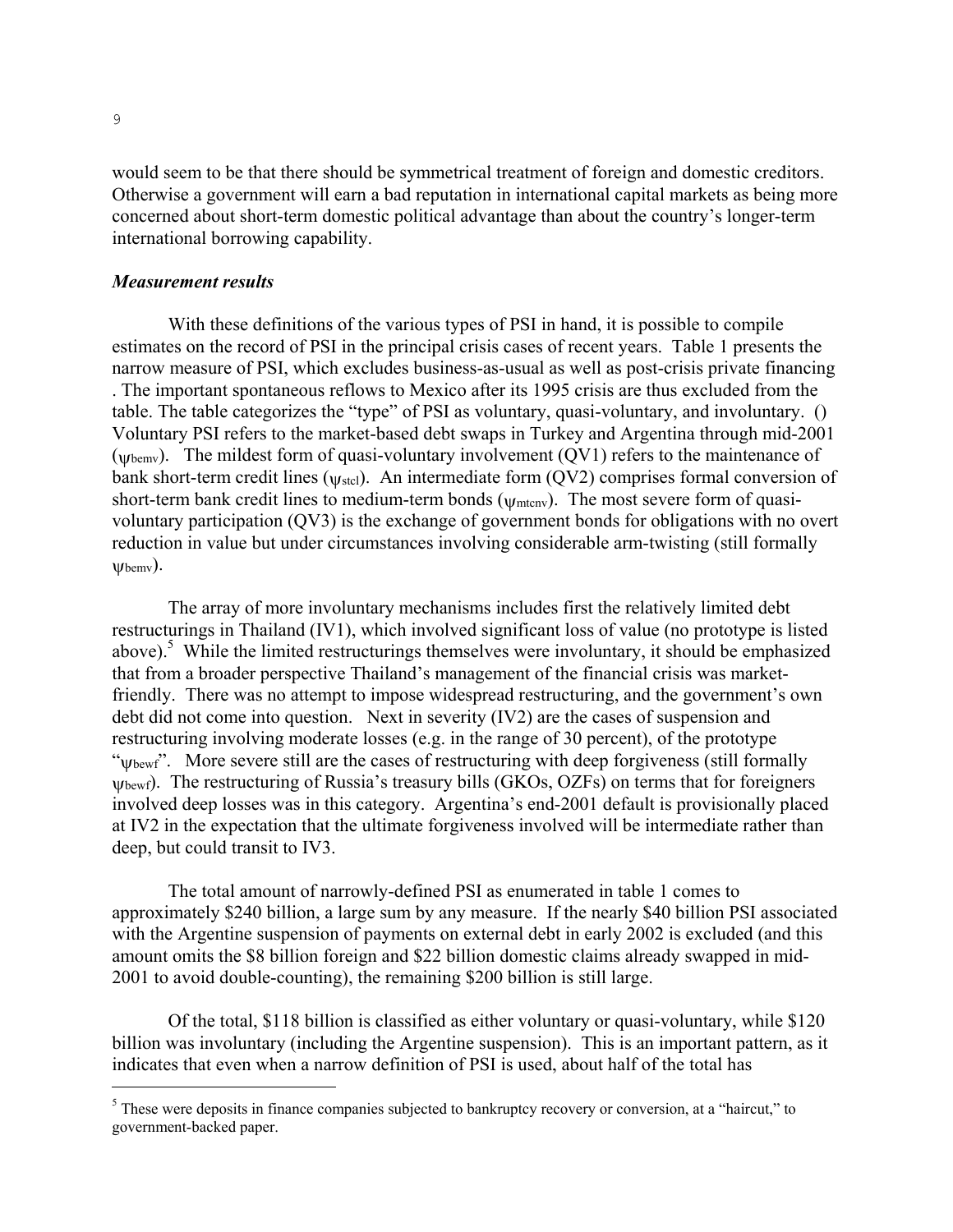successfully been mobilized on a voluntary or quasi-voluntary basis. PSI does not always or even usually have to be mandated to the private sector by the public sector, as recognized in the IMF synopsis of the spectrum of approaches cited above.

If a broader interpretation is taken of PSI, incorporating spontaneous capital flows even during but especially soon after each crisis, the totals are considerably larger and the predominant mode even more clearly voluntary. Annex table A-1 based on capital flow and debt data compiled by the World Bank indicates that for six major countries with crises in 1995-99

|                    |  |                     | Table 1                      |                                                                                       |                                       |                                         |  |
|--------------------|--|---------------------|------------------------------|---------------------------------------------------------------------------------------|---------------------------------------|-----------------------------------------|--|
|                    |  |                     |                              |                                                                                       |                                       |                                         |  |
|                    |  |                     |                              | Narrowly Measured PSI in Principal Crisis Cases                                       |                                       |                                         |  |
|                    |  |                     | (\$ billions)                |                                                                                       |                                       |                                         |  |
|                    |  | Amount              |                              | Comments:                                                                             |                                       |                                         |  |
| Crisis episode:    |  |                     | Type                         |                                                                                       |                                       |                                         |  |
|                    |  |                     |                              |                                                                                       |                                       |                                         |  |
| Thailand, 1997     |  | 4                   | IV1                          |                                                                                       | Restructured debt of 56               |                                         |  |
|                    |  |                     |                              |                                                                                       | intervened finance companies          |                                         |  |
|                    |  |                     |                              |                                                                                       |                                       |                                         |  |
| Indonesia, 1997-8  |  | 25                  | IV <sub>2</sub>              |                                                                                       |                                       | Arrears, restructurings on external     |  |
|                    |  |                     |                              |                                                                                       |                                       | debt of private corporations (est.)     |  |
|                    |  |                     |                              |                                                                                       |                                       |                                         |  |
| Korea, 1998        |  | 22                  | QV2                          |                                                                                       | Short term inter-bank claims          |                                         |  |
|                    |  |                     |                              |                                                                                       | converted to 3-year paper             |                                         |  |
|                    |  |                     |                              |                                                                                       |                                       |                                         |  |
| Russia, 1998       |  | 14                  | IV <sub>3</sub>              | Restructured GKOs and OZFs with                                                       |                                       |                                         |  |
|                    |  |                     |                              |                                                                                       |                                       | large present value loss (Nov. 98)      |  |
|                    |  | 32                  | IV <sub>2</sub>              |                                                                                       |                                       | Restructured Soviet era debt to London  |  |
|                    |  |                     |                              |                                                                                       |                                       | Club banks, significant pres. val. loss |  |
|                    |  |                     |                              | (Feb. '00)                                                                            |                                       |                                         |  |
| Brazil, 1999       |  |                     | QV1                          |                                                                                       | Voluntary maintenance of bank         |                                         |  |
|                    |  | 25                  |                              | credit lines                                                                          |                                       |                                         |  |
|                    |  |                     |                              |                                                                                       |                                       |                                         |  |
| Ecuador, 1999      |  | 6                   | IV3                          | Restructured Brady and Eurobonds in Aug.                                              |                                       |                                         |  |
|                    |  |                     |                              |                                                                                       |                                       | 2000; pres. val. loss of about 50%      |  |
|                    |  |                     |                              |                                                                                       |                                       |                                         |  |
| Turkey, 2000-01    |  | 8                   | V                            |                                                                                       |                                       | Swap of short-term Turkish Lira debt    |  |
|                    |  |                     |                              |                                                                                       |                                       | into longer-term dollar and Lira debt   |  |
|                    |  |                     |                              | June '01                                                                              |                                       |                                         |  |
|                    |  |                     |                              |                                                                                       |                                       |                                         |  |
| Argentina, 2001-02 |  | 30                  | V                            |                                                                                       |                                       | Mega-swap of government bonds,          |  |
|                    |  |                     |                              |                                                                                       | for longer maturities, June '01       |                                         |  |
|                    |  | 33                  | QV3                          |                                                                                       | Domestic-holder restructuring,        |                                         |  |
|                    |  |                     |                              | Nov. '01 (a)                                                                          |                                       |                                         |  |
|                    |  | 39                  | IV <sub>2</sub>              | Suspension of payment on external<br>debts to private creditors, Dec. '01 (b)         |                                       |                                         |  |
|                    |  |                     |                              |                                                                                       |                                       |                                         |  |
|                    |  |                     |                              |                                                                                       |                                       |                                         |  |
| TOTAL              |  | 238                 |                              |                                                                                       | Including Argentine suspension        |                                         |  |
|                    |  | 199                 |                              |                                                                                       | <b>Excluding Argentine suspension</b> |                                         |  |
| а.                 |  |                     |                              | Excludes \$22 billion domestic holdings in June 2001 mega-swap                        |                                       |                                         |  |
|                    |  |                     |                              | b. Excludes \$8 billion swapped by foreign holders in June 2001 mega-swap             |                                       |                                         |  |
|                    |  |                     |                              |                                                                                       |                                       |                                         |  |
| V: voluntary       |  | QV: quasi-voluntary |                              |                                                                                       |                                       |                                         |  |
| IV: involuntary.   |  |                     | Severity: 1=mild to 3=severe |                                                                                       |                                       |                                         |  |
|                    |  |                     |                              |                                                                                       |                                       |                                         |  |
|                    |  |                     |                              | Source: IIF (1999); Cline (2000); IMF (2001a); World Bank (2002); author's estimates. |                                       |                                         |  |
|                    |  |                     |                              |                                                                                       |                                       |                                         |  |
|                    |  |                     |                              |                                                                                       |                                       |                                         |  |
|                    |  |                     |                              |                                                                                       |                                       |                                         |  |
|                    |  |                     |                              |                                                                                       |                                       |                                         |  |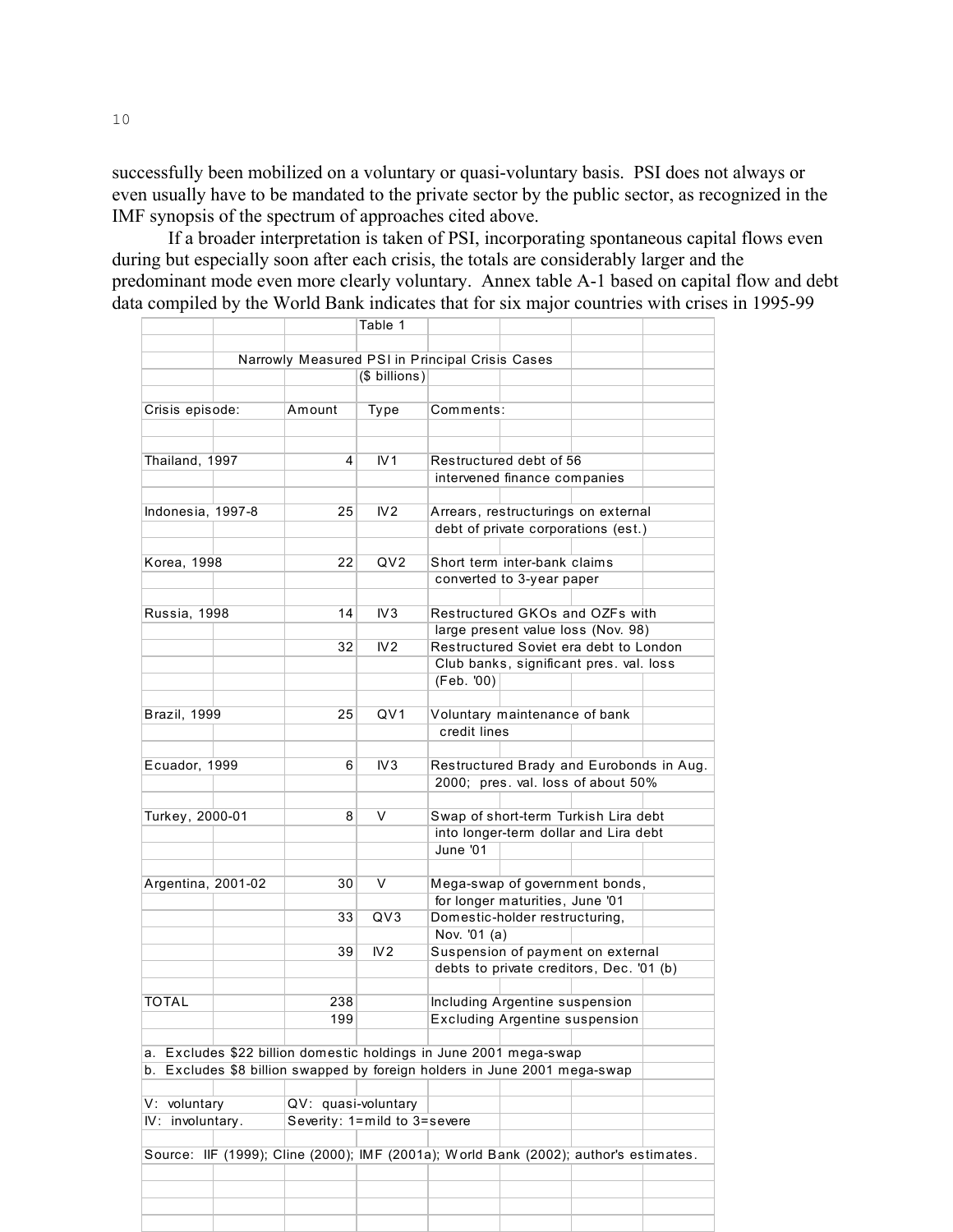(Mexico, Thailand, Indonesia, Korea, Russia, Brazil), the total of public sector new disbursements in the year of the crisis (t0) amounted to \$113 billion while private bank, bond, and other credit disbursements were actually slightly larger at \$117 billion.<sup>[6](#page-11-0)</sup> During the two years following the crisis outbreak (t1 and t2), the expected pattern of a sharp decline in public disbursements relative to private was attained, with public disbursements at \$29.7 billion and private at \$129.4 billion, of which \$36.5 billion was in reschedulings or amounts forgiven. (These totals are understated as they do not include Brazil 2001, for which World Bank data are not yet available.) For a three-year period, gross private lending disbursements or restructurings were thus were substantially higher than public disbursements (\$247 billion versus \$143 billion).

Figures 1 and 2 show for the individual countries the same patterns of relatively comparable private and public disbursements in the crisis year, with far higher private than public disbursements in the two years following the crisis. Figure 1 additionally shows the somewhat surprising phenomenon of larger private than public disbursements even in the crisis year in Russia and Brazil.



Figure 1

i<br>I

<span id="page-11-0"></span> $6$  Even though the public figure is augmented to include late-1997 IMF support in Indonesia and Korea and full-1998 official disbursements in the case of Brazil, despite dating of the main crises in the subsequent year in each case.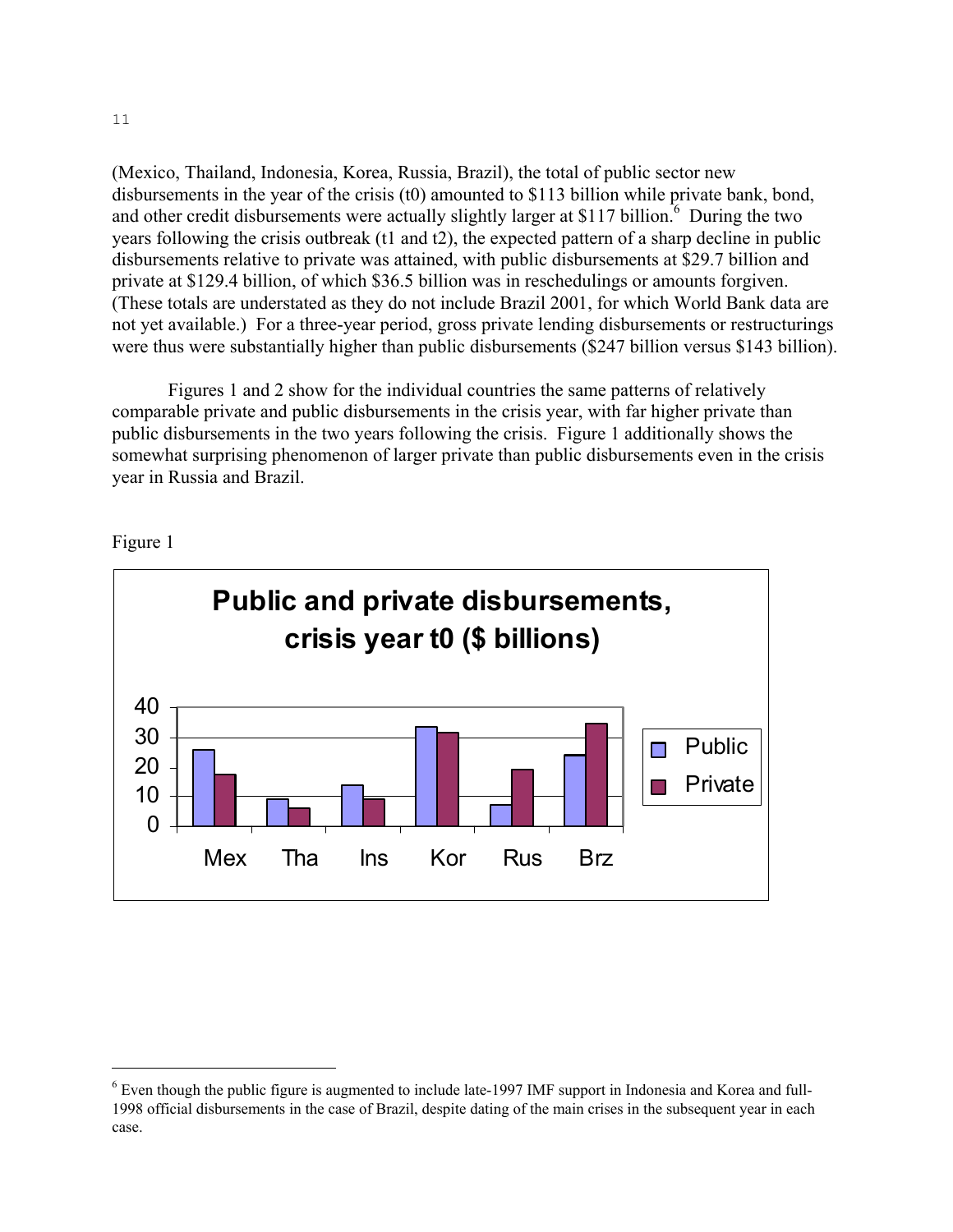

Figure 2

- a. Private includes \$29 billion in rescheduling and forgiveness
- b. t1 only

In sum, even if the narrow definition of PSI is employed, the magnitude of private sector involvement has been very substantial, especially counting the massive default of Argentina. If a broader definition is used including voluntary flows and a three-year cycle beginning with the crisis year, the amount of PSI has been even larger. The amount would be larger still if direct foreign investment flows were added. Moreover, on this broader definition (even without direct investment), private sector involvement has substantially exceeded public sector involvement.

# *Desirability*

A fundamental policy question is whether PSI is even desirable. The answer depends on the type of PSI and the circumstances in which it is applied. Where on both political and economic grounds the country has a very strong prospect of underlying solvency but faces temporary liquidity problems, forceful public sector support even without any formal ("narrow") PSI is probably preferable. In particular, the action adopted in the Mexican case was correct even with the benefit of hindsight. The alternative of forced rescheduling of Tesobonos would unnecessarily have spoiled Mexico's credit reputation and hindered its economic recovery in the late 1990s. Where the political economy is solvent but liquidity problems remain even after a strong show of official sector support, in part because the magnitudes of short-term debt are simply too large, application of still relatively voluntary but non-spontaneous PSI will be appropriate: coordinated maintenance of short-term credit lines by banks (Brazil 1999),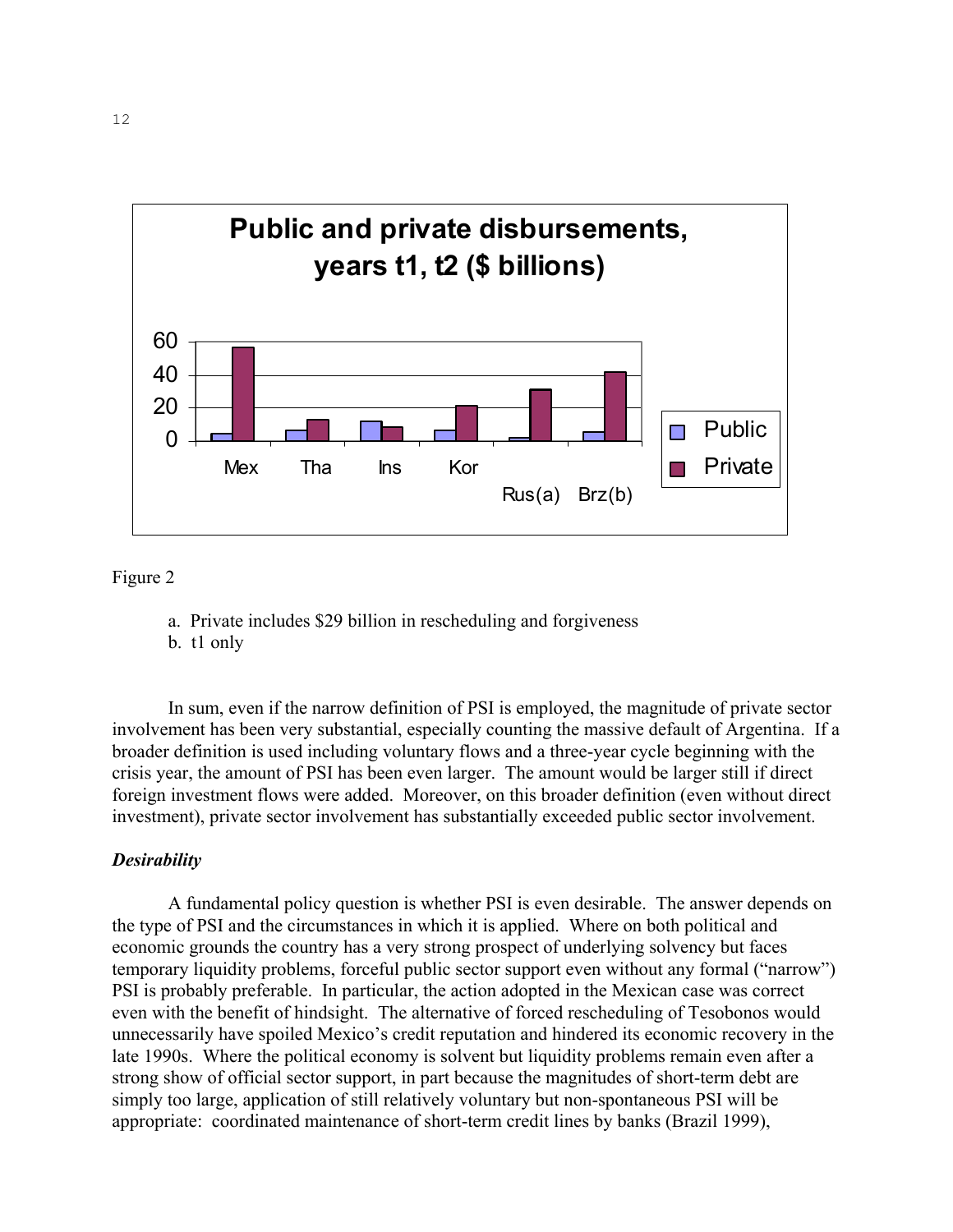conversion of short-term bank claims into medium-term (Korea 1998). It is less likely that in the latter types of circumstances it will be particularly helpful to take recourse to bond exchanges with maintenance of value, because usually bond amortization schedules are sufficiently spaced over a series of years that their magnitudes in the immediate horizon will not be the primary problem.

 At the opposite extreme, where a country is highly likely to be insolvent, some of the types of PSI toward the involuntary end of the spectrum will be necessary, while others should still be avoided. The difference is basically between those forms that involve negotiation and mutual consent of creditors and debtor, and those that are unilateral. The consensual forms include rescheduling of bank claims (or exchange for bonds) and restructuring with a negotiated amount of forgiveness. The primary non-cooperative form is unilateral default.

 Table 2 shows the combinations of PSI types with country circumstances that will usually be appropriate. Two forms are omitted, as no longer relevant: concerted "new lending" by banks  $(y_{\text{ILCc}})$  and Brady Bond forgiveness  $(y_{\text{BBR}})$ .

 The table also notes that certain types of PSI should be avoided if possible even under circumstances of insolvency. One is unilateral default and extended arrears. Another is outward capital controls. The distinction "unilateral" is important, however, as arrears could in principle be approved by a majority of creditors to ensure uniform treatment during the interim before formal restructuring. Unilateral defaults in contrast will do greater damage to the country's credibility for future capital market access.

 The instrument of the officially sanctioned standstill is also listed as generally undesirable, albeit with a question mark. If the case is one of solvency, a standstill will unnecessarily impair credit reputation and confidence.<sup>7</sup> If the case is one of insolvency, it is unclear how much practical improvement can be secured by official blessing of a standstill as opposed to temporary arrears. At the least, this instrument should be limited to circumstances where the creditors broadly agree that the country is making a best-faith negotiating effort, and themselves welcome a standstill as a source of corralling nonparticipants. Otherwise there will be a perceived official sector bias in favor of extracting a better deal for the debtor, which in turn undermines the Eaton-Gersovitz underpinnings of the sovereign lending market.

i<br>I

Desirable PSI Type Under Alternative Circumstances

| Situation                   | PSI Type                                                               |
|-----------------------------|------------------------------------------------------------------------|
| Strong prospective solvency | <i><u><b>Uspon.</b> Ufdi. Wstel. Ufmteny</u></i>                       |
| Intermediate solvency       | <i>V<sub>stel</sub></i> , <i>Wmteny</i> ; <i>possibly <i>Whemy</i></i> |
| Insolvency highly likely    | <b>WLCresc. Whewf. Whreac</b>                                          |
|                             |                                                                        |

<span id="page-13-0"></span> $^7$  Thus, Roubini (2002) appropriately casts doubt on the relevance of the argument that under certain assumptions a "bank holiday" or forced standstill is fully equivalent to lender of last resort support. Essentially the required assumptions (no uncertainty, no risk aversion, full recognition that the problem is pure illiquidity rather than insolvency) are unrealistic.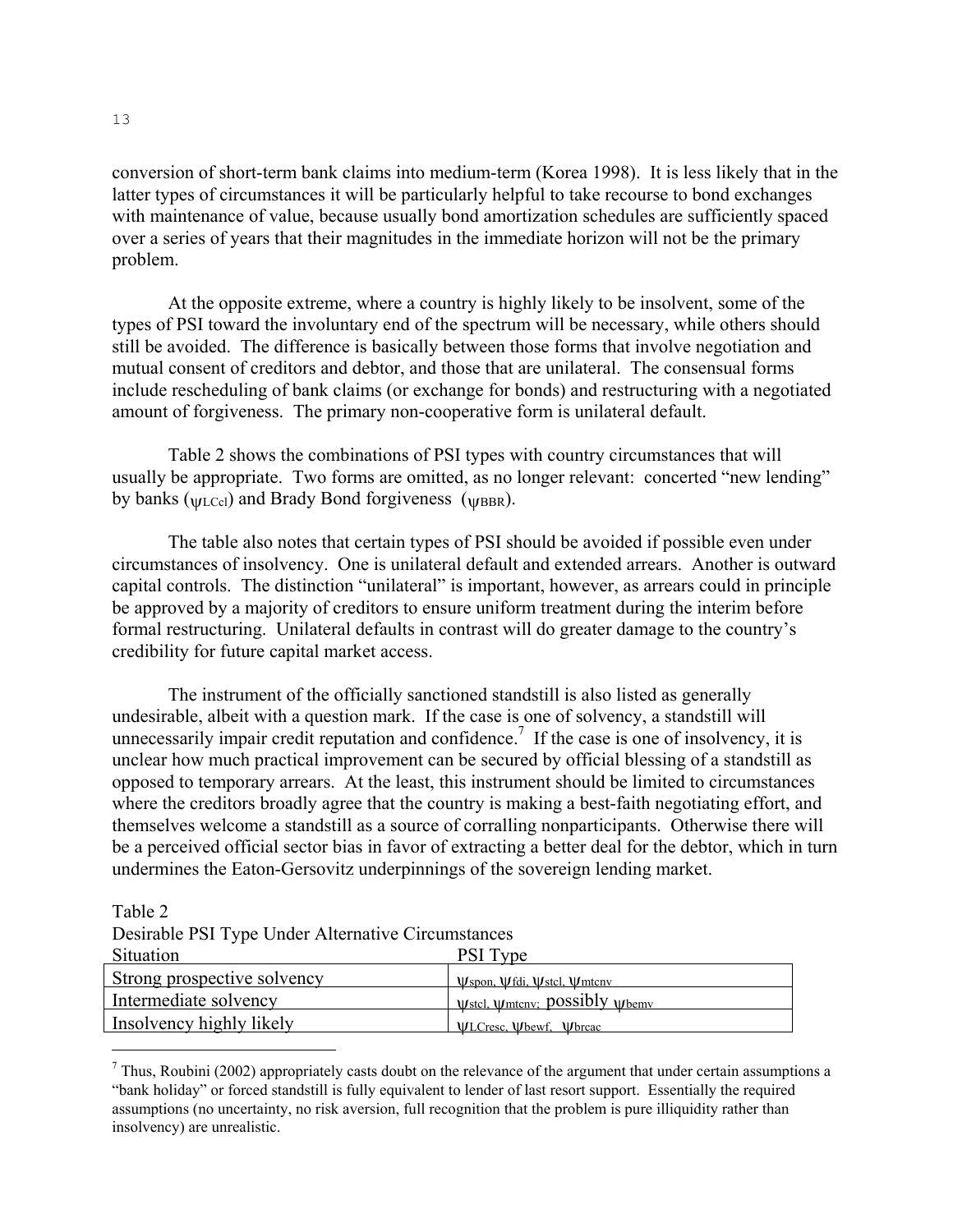| Memorandum: | generally undesirable | MOCC<br>U <sub>daa</sub><br><b>Woas</b> |
|-------------|-----------------------|-----------------------------------------|
|             |                       |                                         |

 In light of table 2, we may consider the scorecard for the types of PSI that have actually occurred in the crisis episodes listed in table 1. High scores would go to the cases of Thailand (because of the broadly cooperative approach and very narrow application of restructuring), Korea, Brazil, and arguably Turkey. Lower scores would go to the cases of Russia and Ecuador, because even though their instances might be argued to have been insolvencies (warranting  $y_{\text{flowf}}$ ), the unilateral manner in which the defaults and extended arrears were adopted ( $y_{\text{data}}$ ) was undesirable. Indonesia too merits at best a passing grade. Its insolvency was not of the sovereign but of the corporate sector, but its arrangements for workout proved seriously deficient, in considerable part because of the absence of forceful domestic bankruptcy arrangements. As for Argentina, the discussion below argues that a high score is warranted for the effort to restructure debt on a voluntary basis, and a low score is appropriate for the unilateral default adopted when a new government succeeded the one forced out of office.

### *Moral hazard?*

 Some would argue that even where there is a strong case for solvency, the public sector should insist that there be a relatively formal private sector commitment of lending to complement emergency official sector support, because otherwise there will be moral hazard. In view of the moribund status of emerging markets lending (net credit flows by banks and through bonds and other private credit instruments have fallen from an average of \$153.2 billion annually in 1995-97 to -\$0.9 billion in 1998-01, and -\$16.5 billion in 2001; IIF, 2002b), by now it should be clear that whatever degree of moral hazard has been present in official support programs has been negligible in terms of inducing subsequent excessive private sector lending.

 Formal analyses of this issue are tending to come to this same conclusion. Zhang, (1999) conducts statistical tests explaining country spreads in emerging markets. He finds that after taking account of indicators of creditworthiness as well as global capital market conditions as proxied by spreads for US high-yield corporates, the dummy variable for post-Mexico moral hazard has the wrong sign and is statistically insignificant. Lane and Phillips (2000) use graphical analysis of lending spreads to examine whether various instances of IMF intervention induced lower borrowing costs, and find no evidence of generally greater moral hazard after the Mexico crisis (albeit with ambiguous patterns consistent with moral hazard prior to the Russian default). Kamin (2002) applies statistical tests to emerging market spreads, and also finds no evidence that access to credit has eased relative to the pre-1995 period. He also notes that there is some evidence credit was exceptionally easy in mid-1996 through mid-1998, but emphasizes that this was short-lived and may have been associated with "market exuberance." His tests for countries receiving large-scale IMF support similarly show no evidence that geo-politically and economically important countries pay lower spreads than explained by their economic variables.

# *Diagnosing solvency*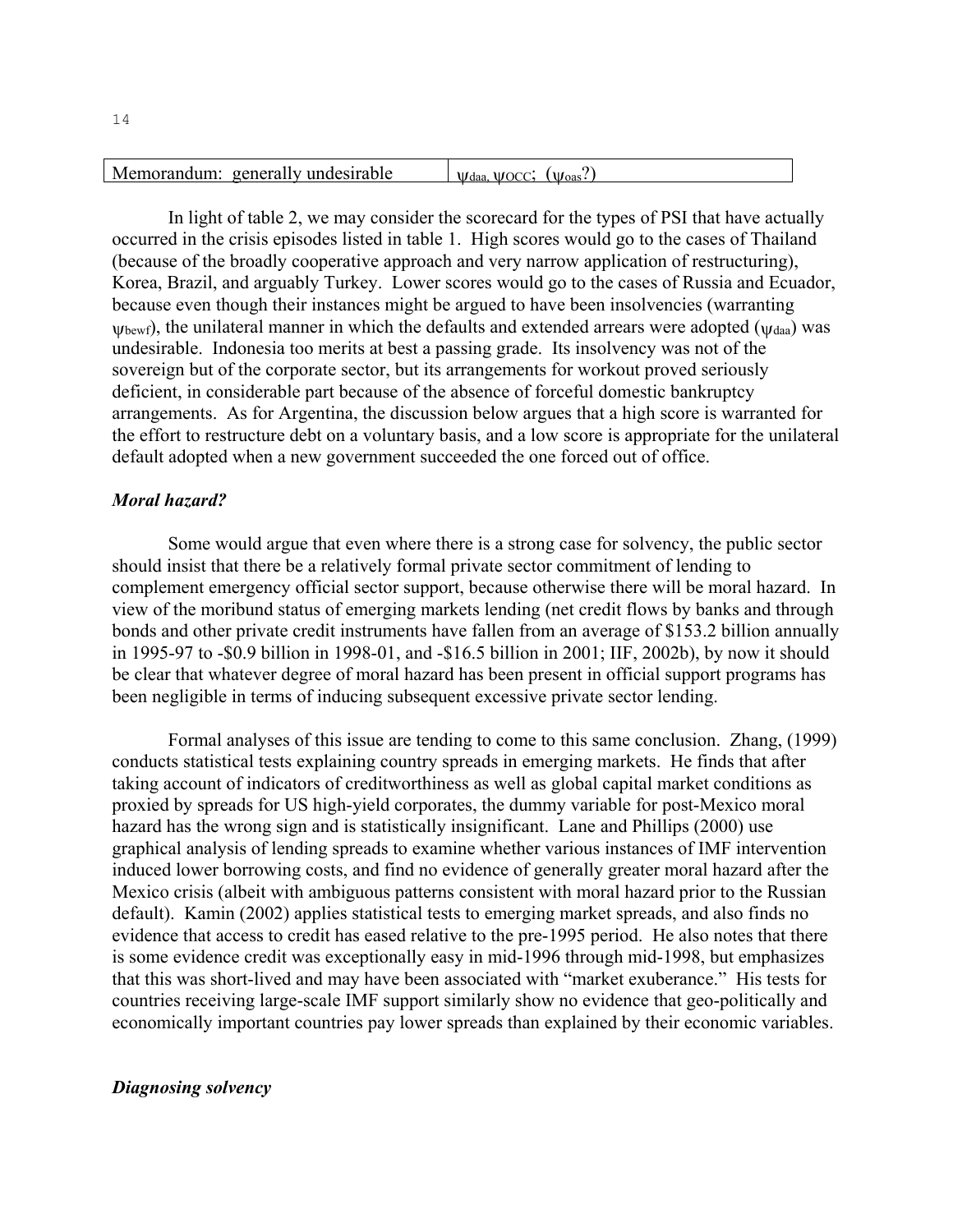Matching the PSI type to the circumstance does of course require an official sector judgment on whether the country is fundamentally solvent or insolvent. This is no easy decision, but most would agree that the distinction is fairly clear between for example a Korea and an Ecuador. Several points are important to take into account in judging solvency.

 First, experience has increasingly underscored the importance of political coherence in sustaining solvency. Political upheavals were critical in the defaults of Russia, Indonesia, and Argentina. Riots and deaths forced a change in government in the latter two cases.

 Second, it is important to avoid the trap of a self-fulfilling prophecy in diagnosing insolvency based on contemporaneous market pricing. In particular, in times of market nervousness about a country, the country-risk spread on its secondary market can soar to 1000- 2000 basis points or more. If solvency is then evaluated using these interest rates, almost any moderate amount of public sector debt will tend to look unsustainable. This is exactly the obverse of Japan's extraordinarily high public debt to GDP ratio combined with its extraordinarily low interest rate. Some more "normal" interest rate (e.g. a risk spread of say no more than 700 basis points) is the appropriate basis for judging solvency, on the reasonable grounds that once the temporary liquidity crisis is overcome the market rates will ease. Moreover, typically the country will have an actual average interest rate on its existing stock of debt that is far below the current crisis-environment spread.

 Third, if one believes that default carries extremely severe economic disruption and longlasting adverse reputational consequences, it will generally be more socially beneficial to make a Type I error (diagnosing and treating the case as one of solvency when in fact it is insolvency) than a Type II error (imposing default and forgiveness treatment on a case where in fact solvency could have been sustained).

 Fourth, and for the same reason, under acute uncertainty it may well be desirable to provisionally treat the case as one of solvency simply to preserve the option of the chance of escaping default, even if this chance seems somewhat below 50 percent. As developed below, the conditions on which default should instead be entered into preventatively require a relatively high probability of eventual default combined with a relatively high incremental damage to the country from delaying default. The decision of the international policymakers to throw Argentina one last lifeline in August, 2001 can be understood within this framework.

 The third and fourth considerations do raise the question of IMF solvency. If the IMF leans toward Type I errors, over time it might accumulate losses. In practice, however, the IMF enjoys a preferred creditor status. If it does provide support to a country that nonetheless subsequently finds it necessary to default, the strong likelihood based on past experience is that the country will soon be back into orderly servicing of its IMF obligations even if it finds it necessary to seek restructuring from its private creditors. Nor is preferred status merely a matter of custom. Its underpinning is the fact that it is only the IMF and the other International Financial Institutions that have historically been willing to provide enough new financing (or more) to cover debt service coming due to them, in crisis circumstances.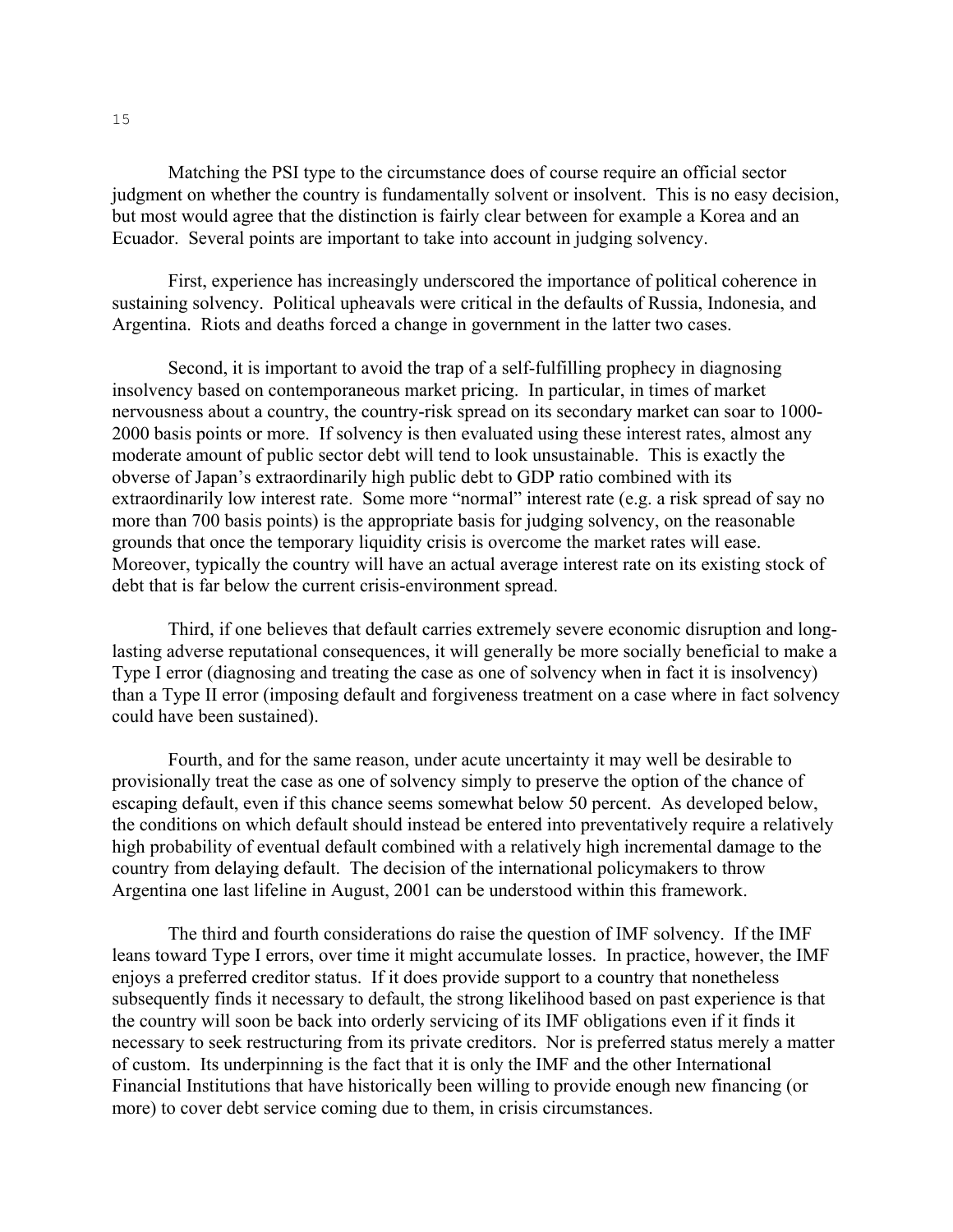The late-2002 impasse between Argentina and the IMF does not fundamentally alter this diagnosis. The Fund appears likely to prefer to wait for the new government to be elected in March 2003 rather than sign what it considers a weak agreement with the outgoing government, and is apparently not unduly concerned about arrears in the interim. Of course, if over the next two years or so it were to transpire that a critical mass of large debtors (such as Argentina, Brazil, and/or Turkey) were in prolonged arrears to the Fund, there would be a far greater case for shifting the weighting toward Type II rather than Type I errors in the lender of last resort decision.

#### *The recent crises*

 As this paper is written there are three major and one minor crisis cases raising the issues of public policy on crisis resolution: Argentina, Turkey, Brazil, and on a smaller scale Uruguay. It is beyond the scope of this review to provide a full analysis of these cases, but some summary views would seem indispensable to consideration of the evolution of the PSI debate.

*Argentina –* The crisis in Argentina began in the fourth quarter of 2000, triggered by the resignation of the vice president in the coalition government and in the context of severe recession in 1999-2000. By December 2000, the International Monetary Fund had agreed to increase the existing Standby program by about \$6.7 billion to a total of \$13.7 billion (500 percent of IMF quota). The government planned some \$10 billion in borrowing from local banks, which included affiliates of major international banks; \$3 billion from pension funds; and \$7 billion in maturity-stretching debt swaps. In announcing the program, IMF Managing Director Horst Koehler highlighted this substantial PSI by welcoming "private sector ... support on the order of US\$20 billion" (IMF, 2000a). Together with anticipated support of \$2.5 billion each from the World Bank and Inter-American Development Bank and \$1 billion in bilateral support from Spain, the IMF and private sector support amounted to a headline total of \$40 billion in support. With half coming from the private sector, this seemed like a prototypical case of major lender-of-last-resort action coupled with commensurate PSI.

 The financial rescue seemed briefly to function, as the Argentine sovereign spread (Argentine component of the JP Morgan EMBI+) fell from a high of 880 basis points in November 2000 to 665 basis points by February 2001. There then ensued a new round of political destabilization, however, that featured a brief attempt by a new finance minister (Lopez Murphy) to implement sharp fiscal adjustment, followed almost immediately by his replacement by Domingo Cavallo, renowned for his success in ending hyperinflation in the early 1990s. At this point policy was on the horns of a dilemma. Financial markets abroad were insisting on both growth and fiscal adjustment to restore confidence in public debt sustainability. Cavallo swung the pendulum briefly toward growth with certain sectoral stimulus measures. He successfully implemented a megaswap stretching out public debt by June, but made a serious mistake in April by announcing that the peso would be shifted to a basket of 1:1 each with the dollar and euro once these two currencies crossed paths again (and until then a trade tax-rebate scheme would make up the difference). Whatever its economic merits, this plan undermined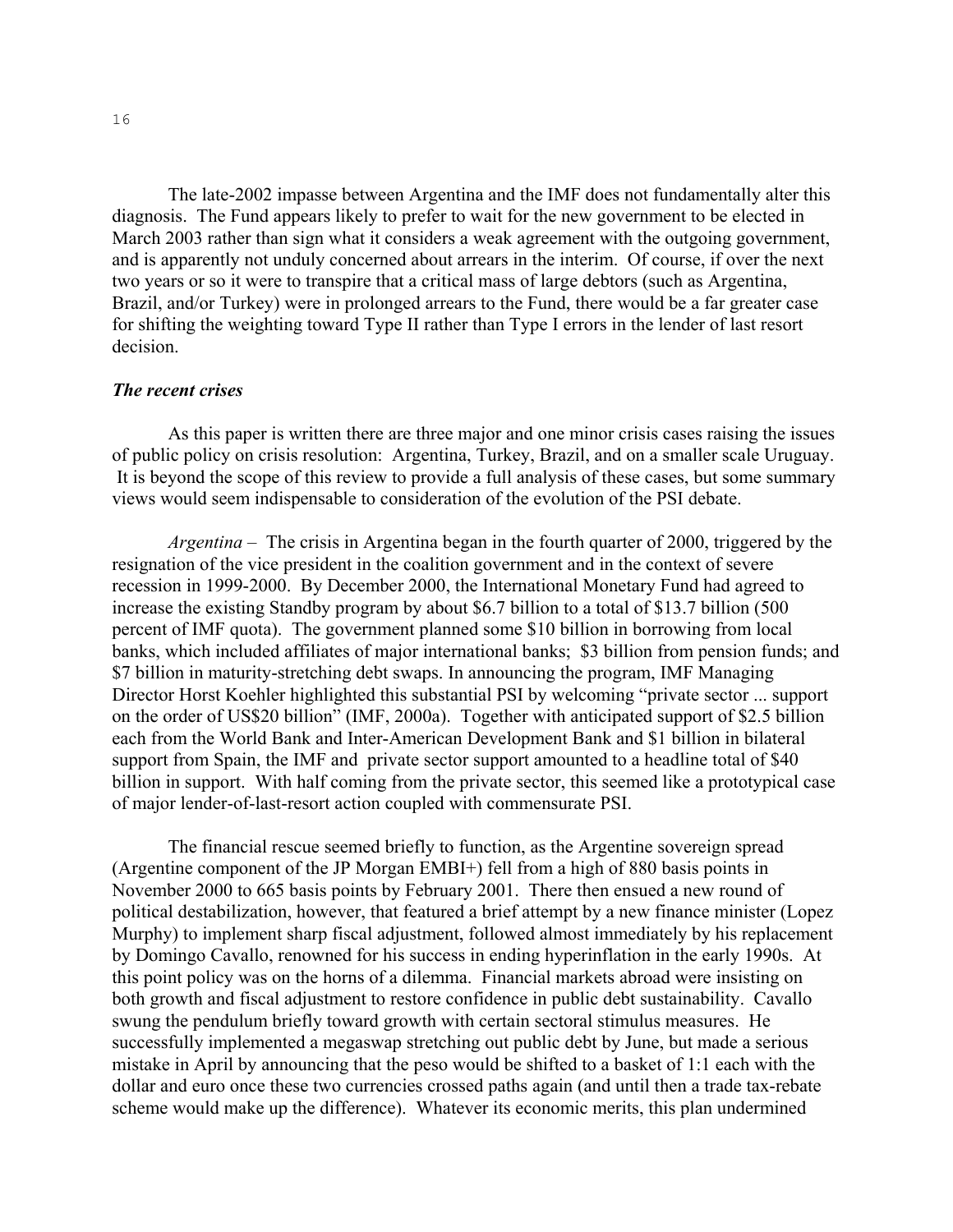confidence by calling into question the lynchpin of the Argentine economic model, the "convertibility" currency board parity with the dollar. Confidence was further undermined by the forced exit of central bank governor Pedro Pou.

 The megaswap completed at the beginning of June 2001 exchanged about \$30 billion, or about half of the government bonds eligible, for new bonds with maturities in 2006 and after and with various grace period and step-up interest rate features. The exchange was voluntary, although the greater scope for moral suasion on domestic holders such as pension funds meant that its subscription was primarily by residents (some \$22 billion). Importantly, the fiscal costs were limited, as the effective average interest rate on the new instruments was only modestly higher (about 11.7 percent compared to the original 10 percent on the bonds exchanged), despite by then a 16 percent secondary-market interest rate. Only the secondary-market value of a bond was counted in the value accepted for exchange, and the price of the new bond for purposes of the exchange was also at the discounted secondary market value. $8$ 

 Consummating a large exchange without paying a sharply higher interest rate was possible first because of the moral suasion on domestic holders, and second because many foreign holders confronted with the disappearance of much of the outstanding stock of a given bond were inclined to exchange rather than be left holding an "orphan" bond with much less liquidity. In effect the megaswap comprised a positive-sum cooperative game of large holders who were able to overcome the "prisoners' dilemma" problem of non-communication by virtue of the government's cooperation with and organization of the leading domestic holding institutions.

 The best way to examine whether the swap was favorable is to compare the cost of the swap against the potential macroeconomic gain from improved liquidity. The swap reduced payments due by \$8 billion through end-2002 and by \$16 billion through end-2005 (*Financial Times*, 5 June 2001).<sup>[9](#page-17-1)</sup> There was a perception at the time that the increased liquidity gave Argentina much-needed breathing space.<sup>10</sup> Discounting at [10](#page-17-2) percent, the swap increased the discounted present value of the debt by one-sixth, or by \$5 billion for the \$30 billion

 $\overline{\phantom{0}}$ 

<span id="page-17-0"></span> $8$  The most direct comparison between interest costs of the old and the new bonds may be made on about \$10 billion in straight-interest global bonds originally maturing in 2009-17 and 2019-30, exchanged for \$10.7 billion in global bonds due to mature in 2018 or 2031 (Ministry of Economy, 2001). The average interest on the original bonds was 11.2 percent, and on the exchange bonds, 12.1 percent. So there was an increase in the annual interest burden by about one-sixth, taking account of the increment in principal and interest. This increase was far less than implied by the secondary market rate of 16 percent, which would have imposed a 43 percent increase in interest costs (16/11.2  $= 1.43$ ). The text figure of 11.7 percent applies the one-sixth increment to the full swap.

<span id="page-17-1"></span> $9$  Mussa (2002, p. 40) places the initial savings somewhat lower at \$12 billion. He also states that after 2005 the swap increased total payments by \$66 billion, but this calculation exaggerates by failing to take account of the additional payments that would have occurred from switching to longer maturities even at unchanged interest rates from the original bond terms.

<span id="page-17-2"></span><sup>10</sup> The *Financial Times* (5 June 2001) reported that "Argentina's mammoth bond swap was given a good reception yesterday as international investors and analysts shared the view that the success of the Dollars 29.5 billion operation was a first step towards further reform of the economy to enable a resumption of economic growth."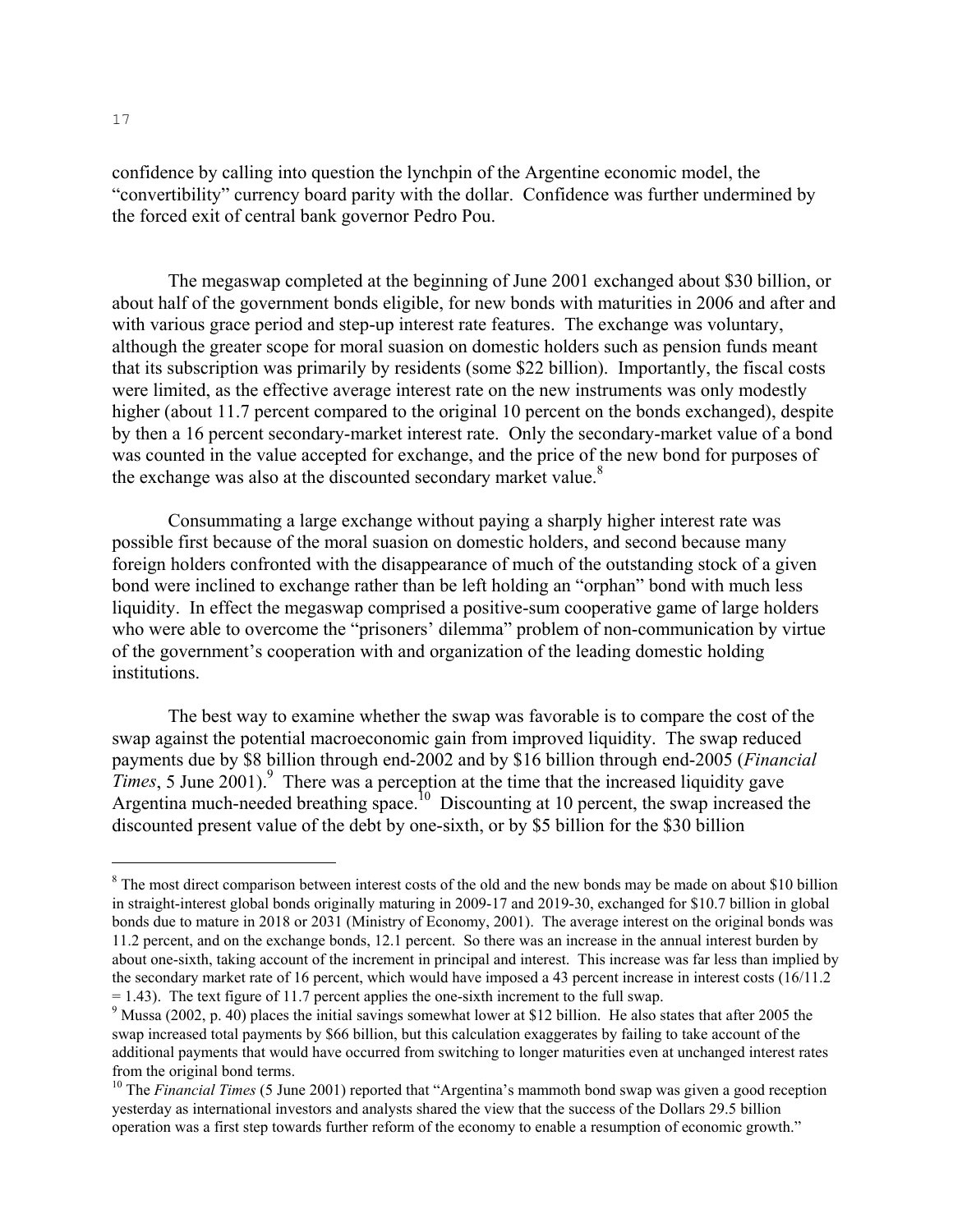exchanged.<sup>11</sup> In 2002 alone, Argentina's GDP will fall by about 15 percent, or \$45 billion, as a consequence of the default and devaluation. So it requires no more than a judgment that the megaswap reduced the probability of default-cum-devaluation by 11 percent to arrive at the conclusion that the operation was beneficial. This is a reasonable assumption, and this probabilistic cost-benefit approach leads me to conclude that the megaswap was favorable for Argentina.<sup>12</sup>

 Unfortunately, and perhaps in part because the megaswap was misunderstood by many to have sharply increased the fiscal burden of the debt, within a month market reaction had deteriorated. The actual launch of the "convergence" quasi-dual exchange rate mechanism at mid-June may have contributed to exchange rate uncertainty. The critical development was that by July the outflow of bank deposits and reserves accelerated, as bank deposits fell 7 percent in a single month. The government responded at mid-July with a dramatic "zero deficit" program that had as its centerpiece a 13 percent reduction in government salaries, which was to continue and be adjusted on a monthly basis to whatever rate was required to achieve a zero deficit.

 It was at this point and on the strength of both the megaswap and the severe fiscal adjustment commitment that the government appealed to the IMF for additional support. In late August the IMF announced an additional \$8 billion in support, of which \$5 billion was available immediately but early use of the remaining \$3 billion was contingent on some form of debt restructuring reducing the interest burden. My colleague Michael Mussa has argued that the August IMF program was a tragic mistake, and that at this point Argentina instead should have been told to default (Mussa, 2002). This judgment hinges on an assessment of the inevitability of default, which was by no means clear. The new fiscal tightening had in fact been applied in July and early August, and there was a significant chance that the IMF support coupled with the megaswap and the zero deficit plan could begin to reduce the secondary market spreads once again from their prohibitive levels, and in fact spreads did temporarily ease from 1600 basis points to 1400 basis points by end-August.

 By late November 2001 the government successfully exchanged some \$55 billion in domestic holdings of government bonds for loans at 7 percent and collateralized by tax revenue. Losses in the October legislative elections and the continuation of political difficulties with the

<span id="page-18-0"></span> $11$  This present value calculation is based on the \$10 billion fixed coupon swaps referred to in note 6.

<span id="page-18-1"></span> $12$  In contrast, Mussa (2002) criticizes the swap as unduly costly. He states that "... interest rates for the Argentine swap of 16 percent ... were not consistent with positive growth of the Argentine economy or with debt sustainability" and refers to the terms as "onerous" (p. 41). Unfortunately, this could give the false impression that the average interest rate on the replacement debt was 16 percent, whereas it was only 11.7 percent as noted in the text. Mussa has clarified in private communication that he did not mean to imply the average interest rate on the replacement debt was 16 percent. Instead, his analytical approach is to determine what discount rate was necessary to make the present value of the change in the stream of payments equal to zero. This discount rate, which is a very different thing from the new average interest rate, turns out to be 16 percent. Mussa does not clarify what discount rate he would have considered acceptable. As indicated in the text, I consider a more appropriate evaluation to be a cost-benefit comparison taking account of the reduced probability of default and depression at the macroeconomic level. The narrower focus on the internal rate of return on the swap itself is penny-wise and pound-foolish, as it completely omits the most important benefits: restoration of confidence and avoidance of economic collapse.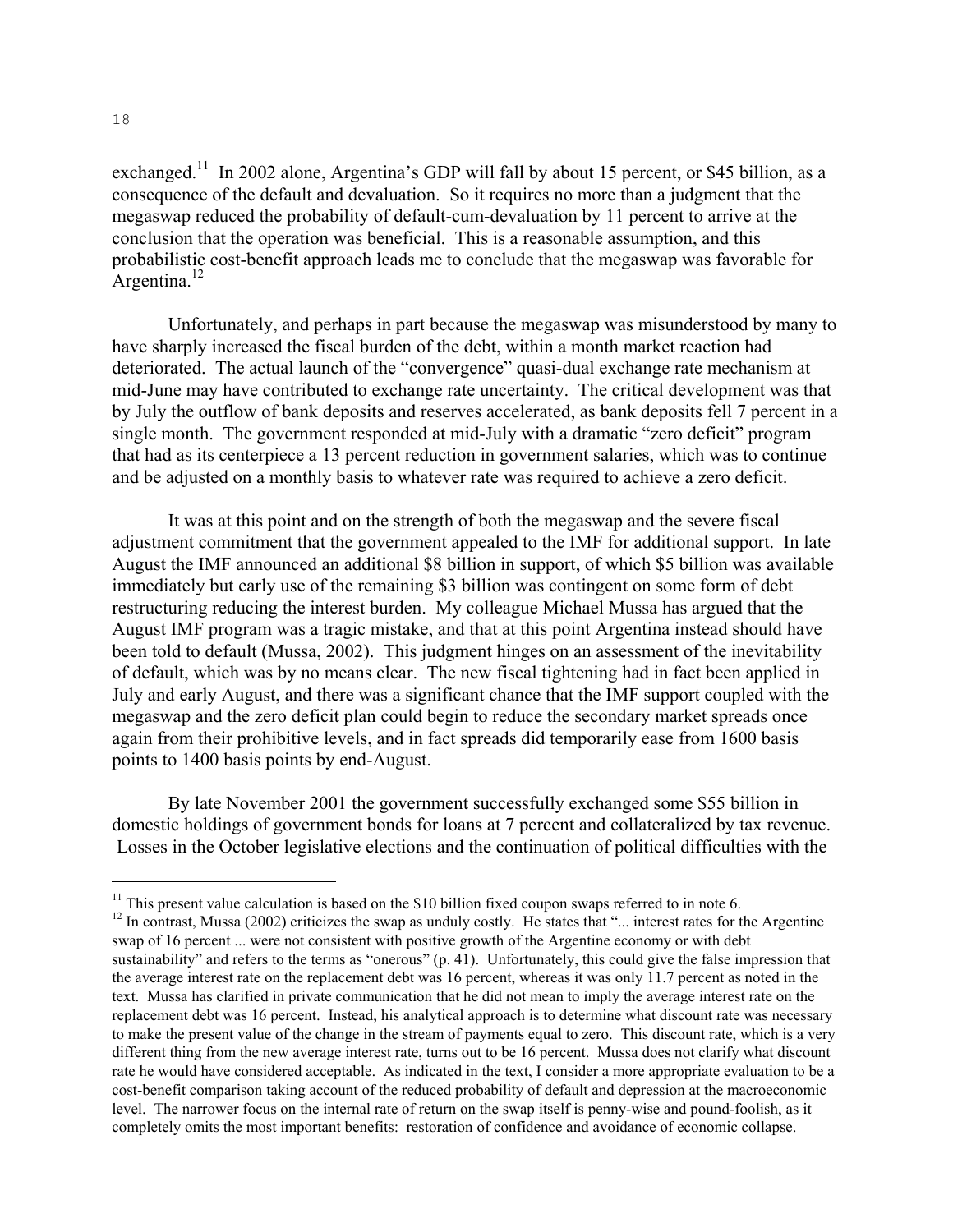provincial governors' acceptance of fiscal adjustment, however, contributed to uncertainty and a continued drain on deposits and reserves. This eventually precipitated the government's early-December limits on withdrawals from bank deposits. In effect, the government was honoring the exchange rate commitment by reneging on the commitment to the public's access to bank deposits. This in turn contributed to an environment in which rioters (some encouraged by elements of the political opposition) took to the streets. When the riots caused 22 deaths, President de la Rua and Economy Minister Cavallo resigned. To the end they had sought to honor their pledge to neither default nor devalue. But the interim President Adolfo Rodriguez Saa immediately defaulted on external debt, and his successor Eduardo Duhalde in early January devalued and floated the peso. Duhalde then adopted such populist measures as converting dollar deposits to pesos at 1.4 pesos per dollar while requiring that banks accept conversion of their dollar loans to pesos at 1 peso per dollar.

 During the course of 2002 the Argentine catastrophe has continued. As of early November 2002 the peso has been trading at about 3.5 to the dollar, and output for 2002 is expected to fall by 15 percent or more. Cumulative price increases in 2002 have been only about 40 percent, sharply below what might have been anticipated from the 250 percent rise in the peso price of dollars and reflecting the severe recession and the decline in liquidity associated with the bank freeze. The key question is whether a severe intensification of inflation can be avoided as deposits are partially released and partially converted to long-term bonds. The IMF found it necessary to postpone a repayment due, but the World Bank and IDB have stated they do not have comparable flexibility. By early November 2002, remaining differences between the IMF and the Argentine government, and perhaps IMF concern about the political enforceability of an agreement prior to election of a new government in March or April 2003, meant there was a considerable possibility Argentina would go into arrears with the IMF and World Bank. An IMF agreement is necessary for new IMF and World Bank loans even if the new loans only suffice to cover repayments coming due.

 Some would argue that the Argentine case proves that countries should default earlier, and that an international bankruptcy mechanism is needed to help them do so. My interpretation is instead that the Argentine case underscores the difficulty of making the solvency/ insolvency diagnosis, and in particular shows its sensitivity to political unravelings. The catastrophic outcome associated with the default and devaluation, moreover, may be read at least as appropriately (more so, I would argue), as painful evidence that the default was indeed damaging and therefore that the successive attempts to avoid it during the course of 2001 were worth trying.

 A final word on Argentine solvency as it looked in 2001, especially by July. It is beyond the scope of this paper to provide an in-depth analysis of this issue. The key points, however, are the following. First, Argentina had been hit by a convergence of severe external shocks. Brazil's crisis in 1999 depressed a key export market. The surge of the dollar against the Euro pulled up the peso against the currency of Argentina's most important regional market. Falling commodity prices hit Argentine export earnings, even though by 2000 rising oil export prices reversed the decline in terms of trade in the previous two years. Second, in the run-up to the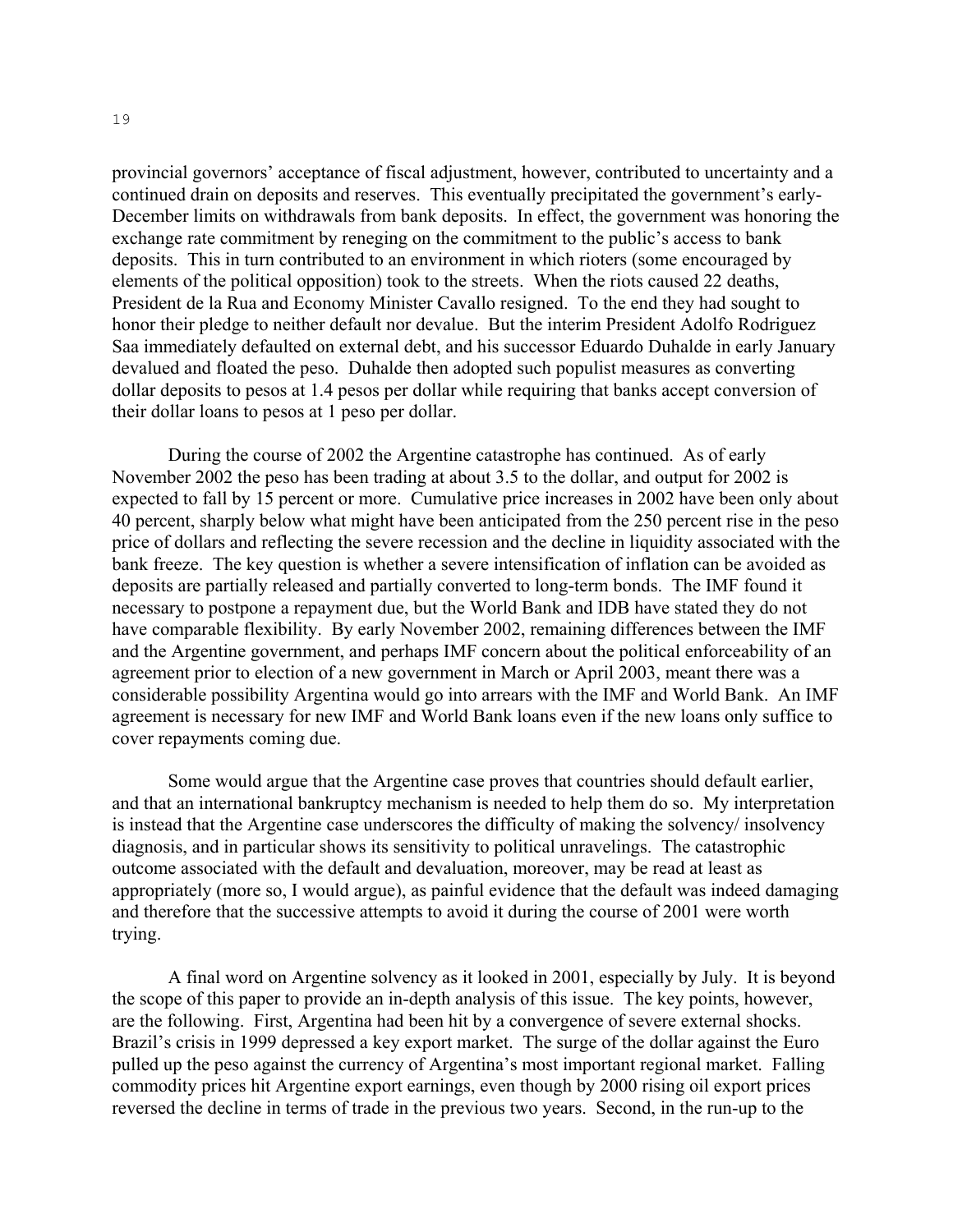1999 presidential elections, then-President Menem engaged in fiscal loosening as he sought constitutional change to permit a third term, and then-governor of Buenos Aires Eduardo Duhalde unleashed a spending spree in his bid for the presidency. Third, the debt to GDP ratio had risen far more than cumulative deficits, because of "skeletons" (such as court awards to victims of the "dirty war") and incorporation of provincial debts. Fourth, the economy was in a prolonged recession. All of these factors meant there had been temporary deterioration that tarnished but did not fundamentally reverse Argentina's mid-1990s record of star economic reformer. There was every reason to believe that the temporary external shocks would reverse in time, and that with renewed fiscal discipline – already begun in 2000 by the de la Rua regime – and a cyclical recovery in the economy, the debt/ GDP ratio could be stabilized. By July, 2001, although the secondary-market spreads on Eurobonds had soared to unsustainably high levels (1600 basis points), there was also good reason to believe that by then the proximate cause was the rapid pace of bank deposit and external reserve losses, and that by a show of force by sizable additional external support, this self-fulfilling downward spiral could be reversed as confidence in adequacy of external reserves was restored.

 In short, there was still a case for solvency even by July 2001. On the other side, there was a seemingly inexorable mounting of opinion in international financial markets that the combination of the currency board, the recession, and the fiscal deficits (even if cyclical) was a recipe for no recovery in growth and hence eventual unsustainability of debt. For public policy, there was ample room for both type I error (falsely identifying solvency) and type II error (falsely identifying insolvency). Even with the benefit of hindsight, the international community took the appropriate step in August 2001 by leaning in the direction of a type I error, because the consequences of default were potentially so drastic, as we now know.

*Turkey –* In December 1999 Turkey embarked on a stabilization program to end its status as the last major emerging market economy with persistent high inflation (averaging 75 percent annually during 1988-99; IMF, 2001a). The program centered on a pre-announced exchange rate path (with intent eventually to float) as anchor, privatization, and fiscal adjustment. As interest rates fell sharply while inertia remained in inflation, domestic demand surged in 2000 and the current account swung into deficit. Pressure on the banking system (characteristic of sharp disinflation) contributed to failure of an important bank in November, 2000, and turmoil in the interbank market then led to rapid reserves loss. By late December the IMF substantially expanded its support by \$7.5 billion, from the original \$3.8 billion standby arrangment to a total of \$11.3 billion. In February 2001, a renewed round of pressure on reserves, in part attributable to sharp division between the Prime Minister and the President and more generally doubts about commitment to structural reform, forced the government to float the lira.

 In the face of renewed crisis, by May 2001 the IMF expanded the standby program by \$8 billion, to a total of \$19 billion. Increased World Bank commitments by \$2 billion complemented the package. The new program was premised on major new commitments on privatization (especially of the telecom firm) and banking-sector recapitalization and reform. Through the next several months market concerns persisted, however, as high interest rates increasingly posed questions about the sustainability of government debt. The events of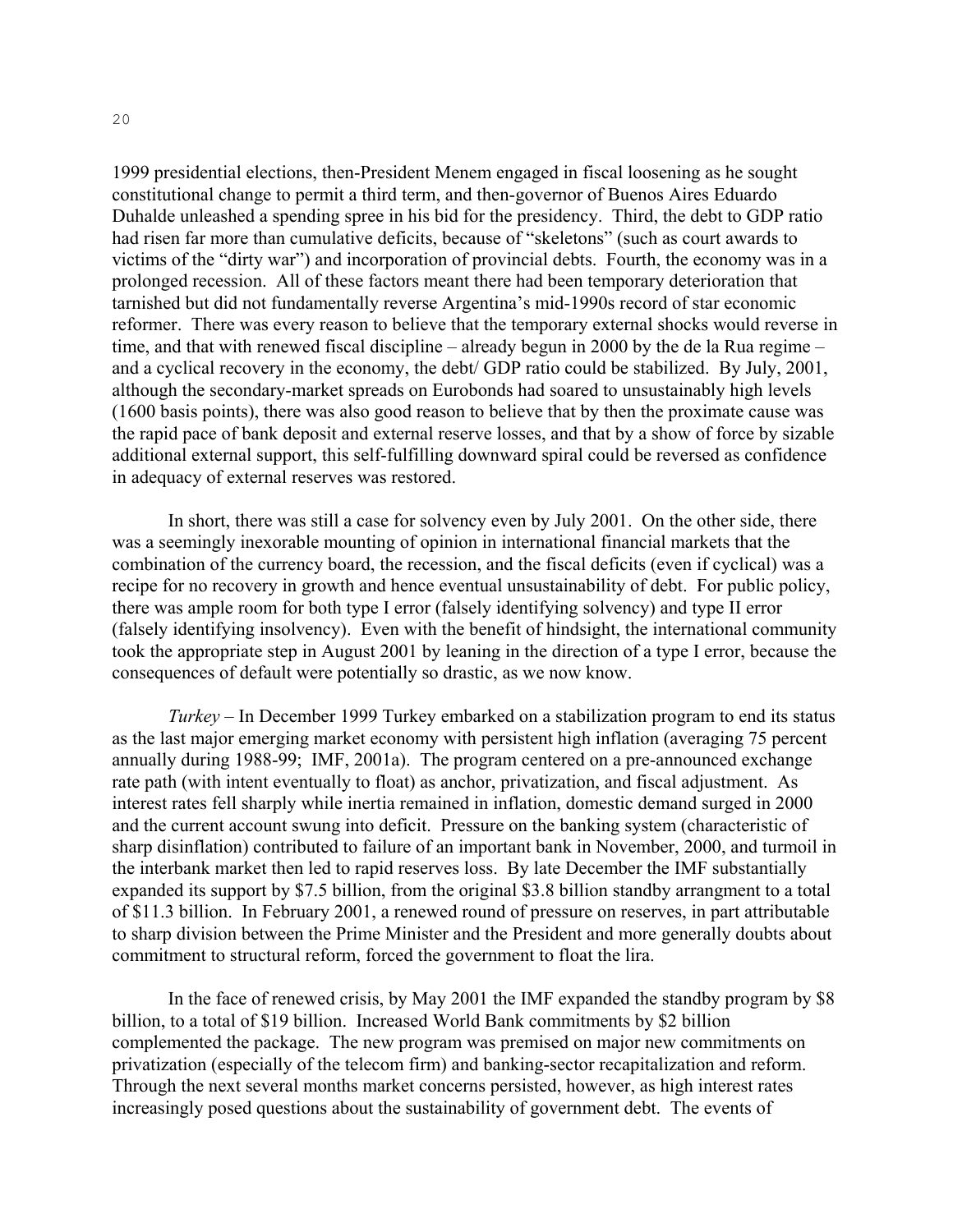September 11, 2001 then aggravated the situation, affecting tourism earnings, export markets, and international capital market conditions. By early February, 2002, the IMF increased its commitment yet again under a new program amounting to \$16 billion, of which \$3 billion was the remaining amount from the previous program. After deducting approximately \$7 billion in repayments to the IMF in 2001 and early 2002, this brought total IMF support to \$25 billion, or about 17 percent of 2001 GDP.

 PSI in the Turkish case has been limited to a sizable (\$8 billion) market-based swap of short-term for longer-term government debt (table 1). The May 2001 program announcement referred to "voluntary private sector involvement, in line with the authorities' strong preference for market solutions" (IMF, 2001c). The combination of market uncertainty, the voluntary approach, and especially the structure of foreign lending meant, however, that there was a large rundown in foreign bank claims during 2001 (by about \$8 billion; IIF, 2002a, p. 8) that contributed to pressure on external reserves despite the large IMF support.<sup>13</sup> There are both structural economic reasons and geopolitical reasons for the lack of greater PSI.

 The economic reason is related to the source of the problem, which has primarily been one of public debt sustainability rather than an external transfer problem, coupled with the fact that the public debt was primarily owed to domestic banks and residents rather than foreign private creditors. Turkey has tended to run a balanced current account (except in the stabilization growth spurt of 2000). Its external debt is relatively low (net external debt deducting reserves was about 180 percent of GDP in 2000-2001).

 The problem of domestic government debt, in contrast, has been severe. Public debt amounted to 80 percent of GDP at end-2001 (valuing GDP at year-end prices), up from about 50 percent in 1999 and 2000.<sup>14</sup> The central challenge has been the race between high real interest rates, which cause the public debt to snowball, and sufficient fiscal adjustment and privatization sales to halt the upward spiral in the public debt burden. About three-fourths of public debt (excluding debt owed to the IMF, technically by the central bank) is held by the domestic banks and other residents, rather than by non-residents.

 Large domestic bank holdings of government debt, rather than direct foreign holdings, have placed inherent limits on the amount of PSI. As the IMF became the purchaser of government debt, the result was to displace domestic bank holdings of government debt. This reduction in assets led to a corresponding reduction in liabilities, which was carried out by the domestic banks by repaying foreign banks and investors who were primarily investing indirectly in government paper through the Turkish bank intermediaries. Moreover, because the government provides a full guarantee on Turkish banks, there is a Catch-22 for PSI. Any losses imposed by the government on holders of its debt through forced restructurings would have an adverse impact on the banking system the government in turn is obliged to support.

i<br>I

<span id="page-21-0"></span><sup>&</sup>lt;sup>13</sup> External reserves excluding gold fell from \$22.5 billion at end-2000 to \$18.9 billion at end-2001 (IMF, 2002).<br><sup>14</sup> With high inflation, it is necessary to inflate during-year GDP to end-year prices. Otherwise the en

<span id="page-21-1"></span>debt will be exaggerated relative to during-year GDP.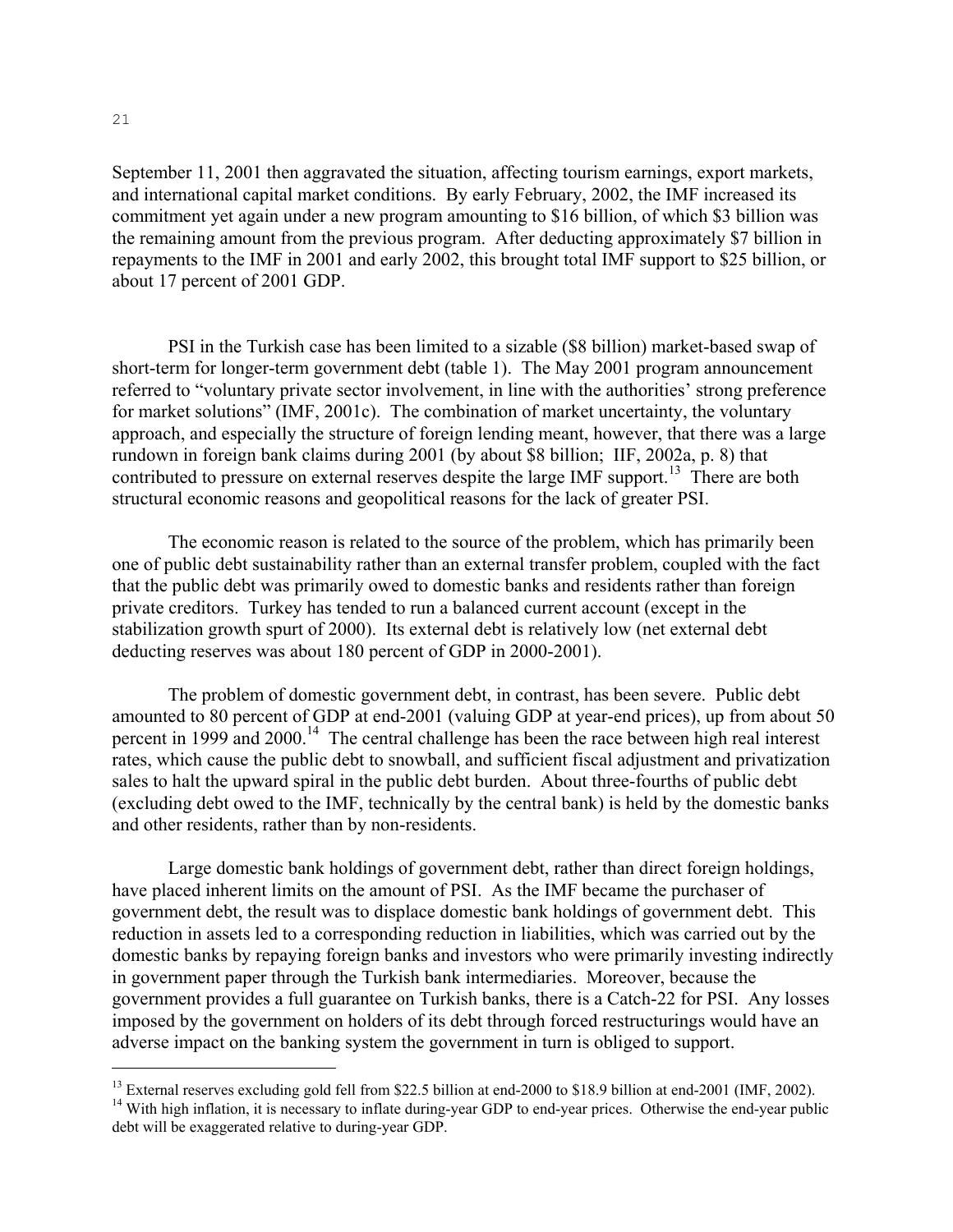The geopolitical reason for limited PSI is that Turkey has been considered strategic, especially after September 11 (and in view of participation of Turkish troops in Afghanistan peacekeeping). This has meant that the official sector was inclined to act decisively rather than to delay support and make it conditional on more formal PSI. The unique political profile of Turkey helps explain how its IMF support reached 17 percent of GDP, far above the 8 percent maximum commitment (not fully disbursed) in the case of Argentina.

 In early November 2002 Turkey elected the Islamist Justice and Development Party (AKP) with a strong parliamentary majority. The central political-economic issue has been whether a new round of political unraveling would derail chances of success in the race between real interest rates and debt stabilization through fiscal adjustment and privatization. The decisive AKP victory, and the party's broad support of the commitments to and strategy of the IMF program, thus offer hope for a favorable outcome. The IMF and international community have a large stake in Turkey's success, as Turkey is the IMF's largest debtor.

*Brazil'02 –* In mid-2002 Brazil faced mounting financial pressures that led to a new round of large official support. As the polls in the second quarter began showing a strong frontrunner position of leftist Luiz Ignacio Lula da Silva ("Lula") in the campaign for the October elections, financial markets abruptly shifted their view on Brazil from strong support to great skepticism. By mid-July the Brazil Eurobond spread had surged from about 850 basis points to about 1500, and the spread subsequently rose above 2000 basis points. Attention focused once again on the trend in Brazil's government debt to GDP ratio (a great source of concern at the height of the early 1999 crisis). Net of external reserves and central bank holdings of government debt, the net debt/ GDP ratio rose from 33 percent in 1996 to 49.5 percent in 1999- 2000, spurred by the devaluation in early 1999 as part of the debt is in dollars and another part is indexed to the dollar. The ratio rose still further to 53 percent at end-2001, reflecting the 2001 recession. These increases have also reflected incorporation of "skeleton" debts previously not recognized. High domestic interest rates mean a large primary surplus is necessary to avoid a ballooning of the debt. The mid-2002 weakness in the currency, related to election uncertainties, meant that the ratio was in the range of 58 percent by end-June and reached 64 percent at the end of September.

 As for external debt, Brazil actually shows a lower burden now than in many past years when gauged against the export base, though not if measured against the depreciation-shrunk dollar value of GDP. As of end-June 2002, external debt net of reserves stood at \$171.7 billion. Exports were weak in the first half of 2002 at 13.1 percent below a year earlier, but they then began to respond to the strong exchange rate incentive and by July-October stood 16.6 percent above the level a year earlier. For 2002 as a whole, exports should be about the same as in 2001, placing the ratio of net external debt to exports of goods and services at 254 percent. This is far below the 398 percent reached in 1983 with that decade's debt crisis (when international interest rates were also far higher, making the interest burden even higher). It is also below the 325 percent in 1991, the recent peak of 345 percent in 1999, and also lower than the 295 percent in 2000 – a year when the market was comfortable enough with the external debt burden to accept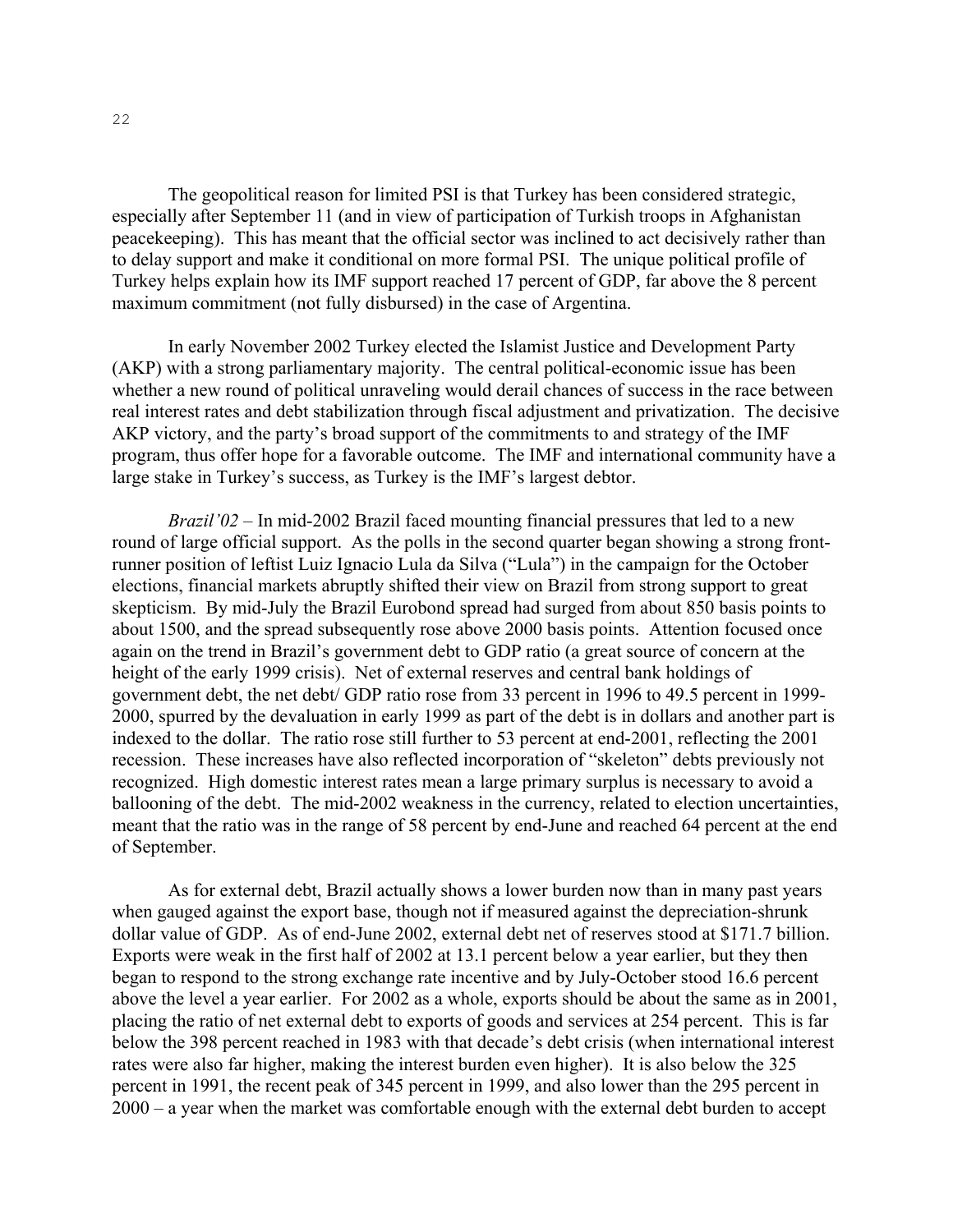spreads of only 500 basis points.<sup>[15](#page-23-0)</sup>

 As Williamson (2002) points out, 68 percent of net external debt is owed by the private sector, not the government. Although net external debt relative to GDP has surged with the sharp depreciation of the real (to about 50 percent at an exchange rate of 3.5 reais per dollar), this ratio is likely to decline at least part way back toward the end-2001 ratio of 32 percent if the post-election recovery in the currency persists.<sup>[16](#page-23-1)</sup>

 There have been two central questions about Brazil. The first was whether the existing levels of internal and external debt are unsustainably high even for an optimum government and economic team.[17](#page-23-2) The second was who would win the election, and whether he would follow a populist path that would destabilize financial conditions. After Lula won the runoff election in late October, 2002, Brazilian markets began to show a rise in confidence in view of his marketfriendly comments and repeated statements of commitment to fiscal equilibrium.<sup>18</sup> His choice of an economic team will be important to continued improvement in confidence. With renewed confidence, there could eventually be a major moderation in the still high spreads and a significant further recovery in the currency, permitting at least an arrest in the upward climb of the debt ratio and more likely some reduction from its recent level.

 In early August the IMF announced agreement with the Brazilian authorities on a \$30 billion support program, of which \$3 billion was to be available by September, \$3 billion in November, and another \$24 billion in 2003. The agreement also reduced the IMF's target for net international reserves from \$15 billion to \$5 billion, freeing \$10 billion for exchange market intervention. The delay of the bulk of the new support until 2003 was designed both to provide a strong incentive for the new government to adhere to the program and, by implication, to limit the IMF's potential exposure in the event of a severe political derailing. The candidates announced qualified support for the program, which centered on the maintenance in the next government of the 3.75 percent of GDP primary fiscal surplus. After an initial buoying effect on Brazilian markets, however, results of new polls showing government candidate Serra even further behind renewed pressure on the currency. The Cardoso government responded by seeking more formal pledges of support for the IMF program from all candidates. These were secured, and Lula's continued commitment to this fiscal target has been crucial to the initial favorable market trends after his election.

So far there has been no formal PSI in the most recent Brazilian difficulties, even with

i<br>I

<span id="page-23-0"></span><sup>&</sup>lt;sup>15</sup> Cline (1995, p. 320); Central Bank of Brazil (2002); IMF (2002).

<span id="page-23-1"></span><sup>&</sup>lt;sup>16</sup> Brazil's GDP averaged \$770 billion annually in 1995-98 when the real was overvalued, and \$540 billion in 1999-2001 after the early 1999 devaluation; but it stands at only about \$340 billion at the early-November exchange rate of about 3.5 reais per dollar.

<span id="page-23-2"></span> $17$  My colleague Morris Goldstein has taken the position publicly that there is a 70 percent chance Brazil will be forced to default by the end of 2003. Speech presented at the Institute for International Economics, Washington DC, 27 June 2002. I agree instead with my colleague John Williamson (2002), who has stressed that the debt is sustainable if the recent adverse dynamics of self-fulfilling prophecy can be reversed.<br><sup>18</sup> The *real* appreciated about 8 percent from its low point prior to the election to the beginning of November 2002,

<span id="page-23-3"></span>and spreads on the "C-bond" fell from about 2,300 basis points to about 1,800 basis points.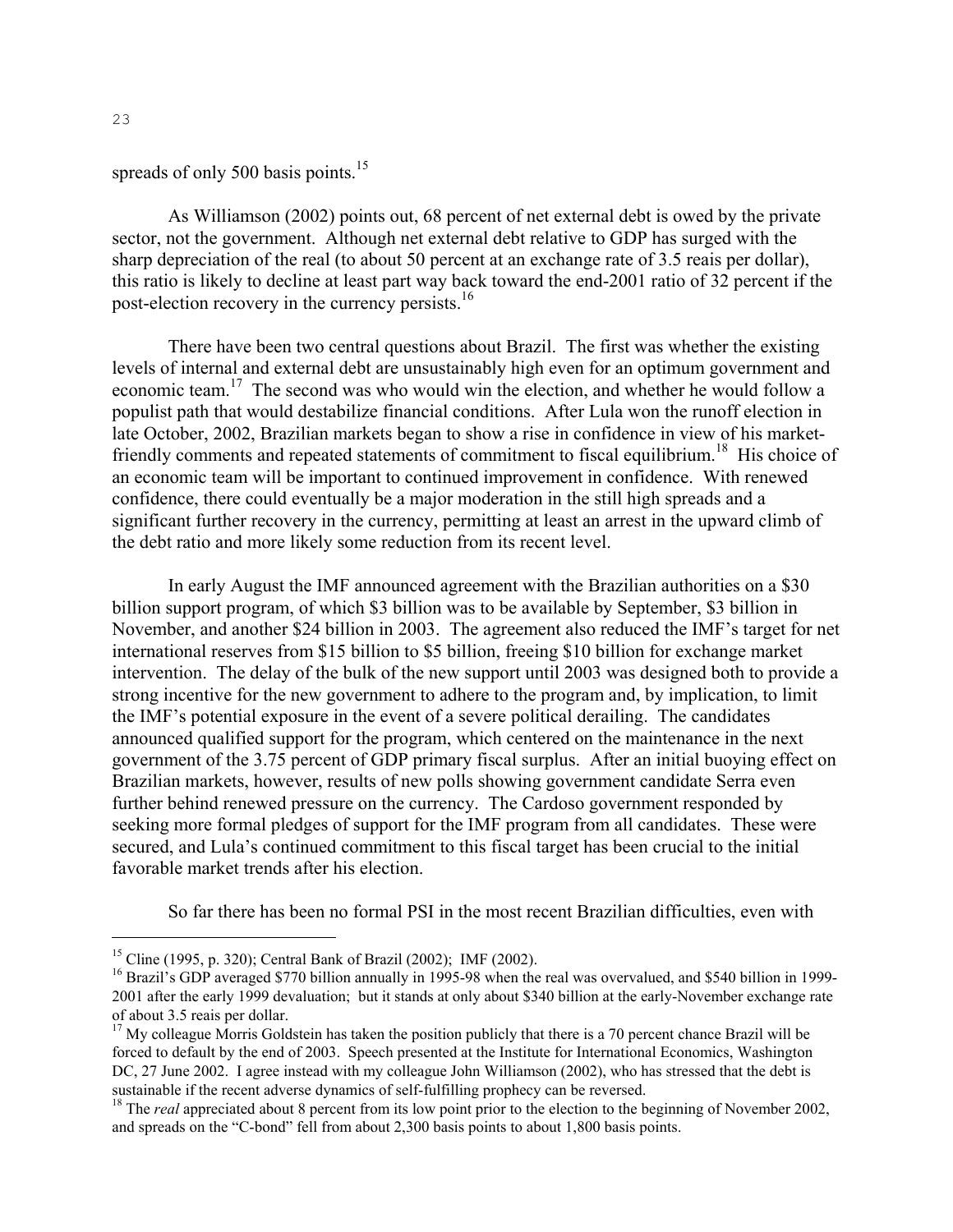the launching of a new large rescue package. No doubt the government considered possible efforts to mobilize formal PSI counterproductive as they could send a signal to the markets that claims could suddenly face restructuring. There were indications that short-term credit lines had fallen off (by some 30 percent according to some press reports), placing severe liquidity constraints on the private sector. In late August, however, leading international banks offered their support for Brazil in a meeting in New York with central bank head Arminio Fraga, and pledged informally to maintain (but not necessarily restore) outstanding trade credit lines (*Financial Times*, 27 August 2002). Nonetheless, this commitment appears to have been considerably less concrete (for example, with respect to horizon and monitoring) than that undertaken by the foreign banks in early 1999, however.

*Uruguay –* Finally, the case of Uruguay provides additional information on the trend in crisis resolution strategy. In the face of severe contagion from Argentina's default and devaluation, which particularly affected the banking sector, in March 2002 Uruguay entered into a Standby agreement with the IMF for \$0.8 billion. As pressures continued, the government reached agreement with the IMF to increase the program to \$2.28 billion on June 25, after floating the exchange rate and committing to further fiscal contraction. Even though the program was large relative to the size of the economy (12 percent of GDP), there was no reported element of PSI. This would suggest that the official community saw the case as one appropriate for lender of last resort intervention to deal with temporary contagion effects. In early August this interpretation received a strong confirmation by the addition of another \$0.5 billion to the support program. The further expansion was accompanied by closure of four private banks and maturity stretch-out for dollar time deposits in public banks. The U.S. Treasury provided a \$1.5 billion bridge loan from its Exchange Stabilization Fund pending release of IMF funds. Considering that Uruguay is non-systemic, these steps seemed to mark a turnaround in philosophy at the U.S. Treasury from early rhetoric opposing large international financial rescues (even though in practice it had already approved such support for Turkey and Argentina) toward a position giving greater recognition to the lender of last resort function.

# *Relation to the Bankruptcy Debate*

 The issue of PSI is at the core of the recent move in official thinking toward reconsideration of international bankruptcy mechanisms and arrangements for collective action clauses in bond contracts. In November, 2001, the IMF's First Deputy Managing Director Anne Krueger outlined a mechanism for sovereign bankruptcy in which the IMF would play a central role, including in determining when a standstill and call for bankruptcy measures should be approved (Krueger, 2001). In April, 2002, Krueger released a revised proposal centered more on creditor-debtor control of any bankruptcy negotiating mechanism, with a more auxiliary role for the IMF. Both proposals, however, reflected her view that nations often wait "too long" before seeking debt restructuring. A parallel public sector concern has been that in the absence of a sovereign bankruptcy mechanism, the official sector is faced with the Hobson's choice of providing large bailout financing or letting a country founder in disorderly default.

A key consideration in thinking about bankruptcy mechanisms is whether they are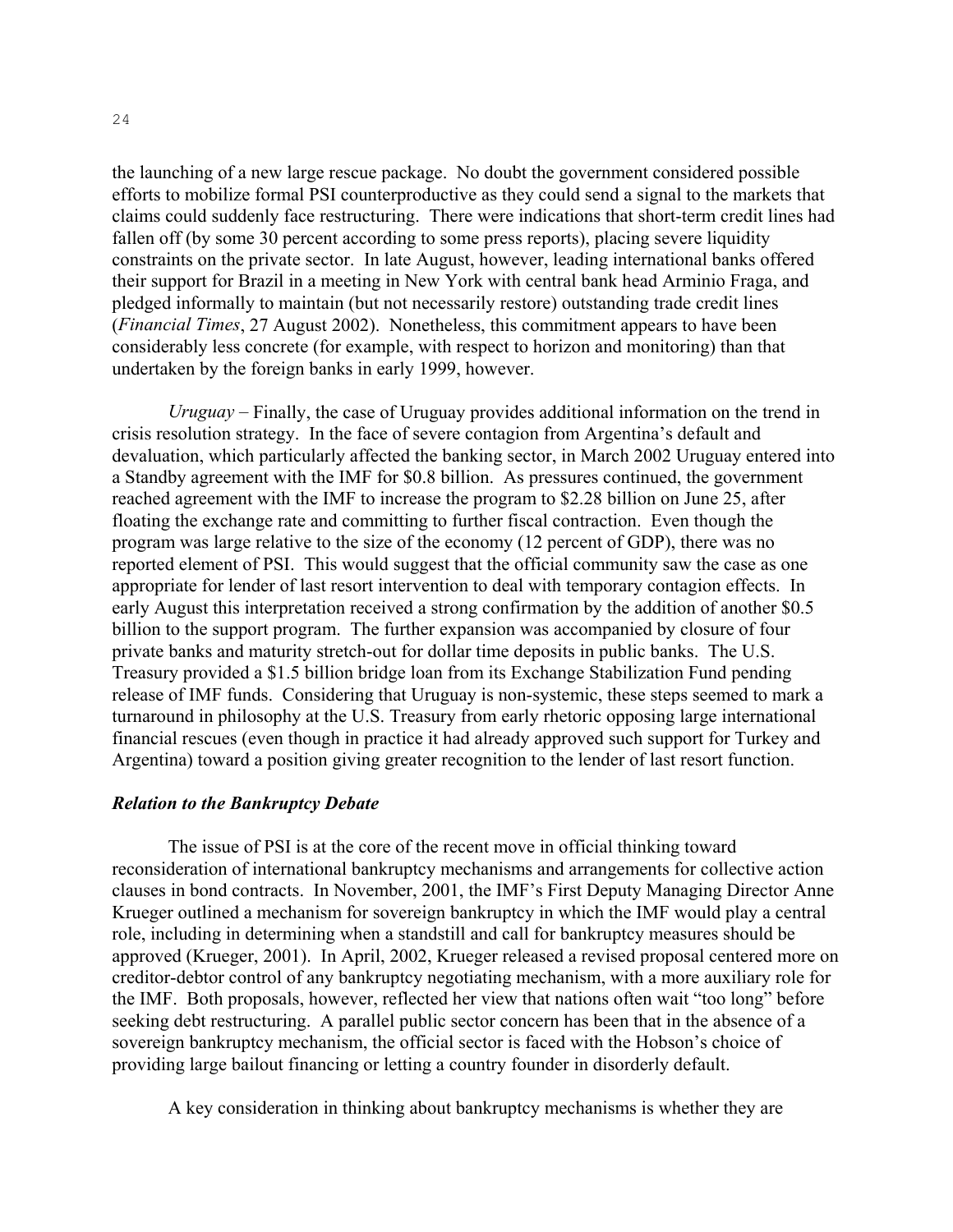consistent with the Eaton-Gersovitz underpinnings of a functioning international capital market for sovereign lending. The problem is that if capital markets obtain the impression that debt difficulties will be taken to some form of international bankruptcy court in which it is likely that the international official sector will take an active role in settlement, the result will be that investors think the cards are stacked against private creditors, whose interests are commercial whereas the interests of sovereigns inherently reach the political sphere. If so, then the risk is that private creditors will reduce their lending to emerging markets, demanding higher credit risk premia, not only for countries that become enmeshed in bankruptcy but also (albeit to a lesser degree) for other countries.<sup>19</sup> The shift from Krueger's first to second formulation appears in part to have reflected an effort to address this underlying concern, but it is unclear that it can in fact be effectively removed. There is of course the additional problem of how the national legislative approvals (including for amending the IMF articles) could be achieved, which was one reason the Group of Ten rejected the bankruptcy approach in its 1996 report (G-10, 1996). Moreover, as Truman (2002) has emphasized, the SDRM does not deal with cases where the problem is primarily debt owed by the private sector, or even with sovereign debt when it has been issued under domestic rather than international law, and as such would have been of direct relevance in only one case (Argentina) out of the eight major crisis episodes beginning with Mexico in 1995.

 The alternative approach that has also attracted attention is the "contractual" strategy of achieving widespread clauses for qualified majority approval of rescheduling in sovereign bonds (collective action clauses, CACs). This is as opposed to the "statutory" approach of bankruptcytype legislation. U.S. Undersecretary of the Treasury John Taylor has proposed that incentives for private sector adoption of CACs be considered by the official community (Taylor, 2002). These could include the requirement for such clauses as part of IMF conditionality in country programs, and/or lower borrowing rates for IMF funds for countries doing so. Although Taylor suggests that the latter might induce countries to swap existing bonds for ones with CACs, the incentive to the country to do so could be insufficient to elicit much response.<sup>20</sup>

 The operational question is whether PSI on an ad hoc basis varying with the circumstances of the crisis can be an effective substitute for or actually superior alternative to either a move toward more widespread CACs or a bankruptcy mechanism with either a lesser or greater degree of IMF centrality. The empirical record summarized in table 1 and appendix table

 $\overline{\phantom{0}}$ 

<span id="page-25-0"></span><sup>&</sup>lt;sup>19</sup> The alternative notion that the private sector would actually welcome more formal bankruptcy mechanisms to reduce uncertainty, sometimes heard from especially official sector experts, is I believe misconceived. For evidence to the contrary, see Chamberlin (2002).

<span id="page-25-1"></span><sup>&</sup>lt;sup>20</sup> Taylor's "slightly lower charges on IMF borrowing" would have to be multiplied by the volume of potential IMF lending and the probability it would be needed, on the one hand, and compared to the likely boost in spreads on the new exchange instruments of a likely much larger volume of outstanding bonds, along with associated underwriting fees. In most cases it seems unlikely the cost-benefit calculus would come out favorable to the country. But the more fundamental problem is that most governments are loath to signal to the market that they are thinking about ways to ease restructurings, lest they provoke unjustified doubts in their willingness to pay. Moreover, the popular reading of Eichengreen and Mody (2000) -- apparently the "recent empirical work" referred to by Taylor -- to the effect that bonds with rescheduling clauses are little if any more costly than those without, is I believe a misinterpretation of their findings (see Cline, 2001).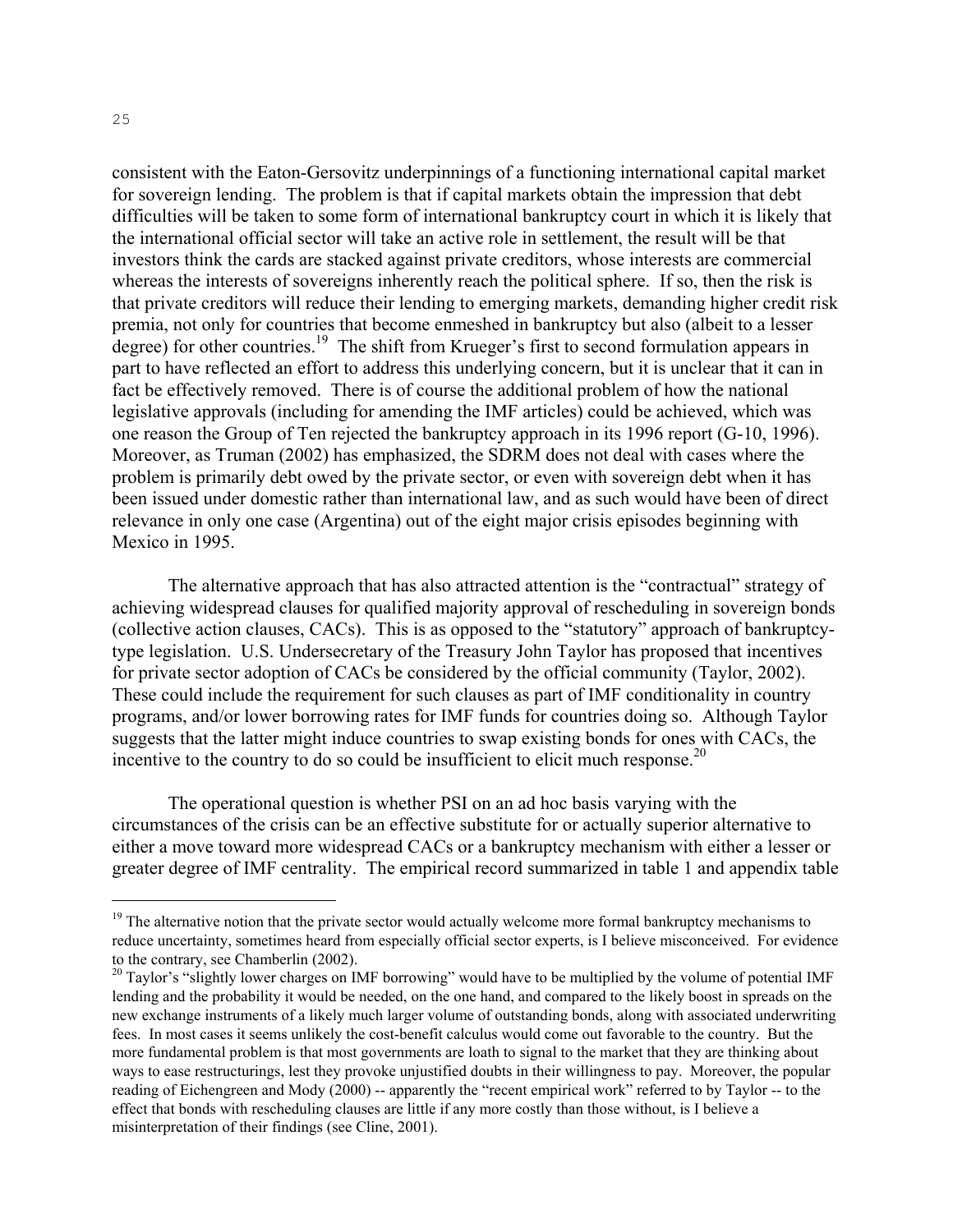A-1 suggests that in practice quite a bit of PSI has been mobilized. Of course, if it is an official sector objective to put an end to large-volume lender-of-last-resort (LLR) intervention, then something more forceful than ad hoc arrangements, each as voluntary as possible under the circumstances, could become necessary. It is unlikely that the CAC route would suffice if official LLR were to be eliminated, in part because proximate bond maturities are not usually the primary problem. Instead, with the LLR function largely removed it would become more likely either that one of the bankruptcy versions would be required or that there would be a greater incidence of defaults that could have been avoided with temporary support. In either case there would likely be an adverse effect for emerging market economies directly (damage from defaults that could have been avoided) and indirectly (from erosion of future creditor confidence and capital flows to emerging markets).

### *When Should a Sovereign Default?*

 Because the PSI debate within policy circles has recently evolved in the direction of sovereign bankruptcy arrangements, it seems especially relevant to conclude this review with an examination of the circumstances under which it might behoove a government to default. The current policy context of this question is summarized in the following argument: "countries with unsustainable problems wait too long before confronting the inevitable" (Krueger, 2001). The proposition is that default can be less damaging for the country if it is adopted early, essentially a "preemptive default" argument.

 This argument can be (minimally) formalized as follows. Suppose there are two periods when the government can default. The time gap between them is sufficiently modest (say one year at maximum), and the other stakes sufficiently large that the question of usual time discounting (e.g. at a social time preference rate), can be ignored as second-order. Denote the losses from default (associated with general disruption of the economy, including from social disorder associated with irate holders of government debt as in the current Argentine case) as L1 if the government defaults in period 1, and  $L_2$  if it defaults in period 2. There is no loss if the government manages to escape default.

 Now suppose that the probability that the government will be forced to default in period 2 is:  $p_{d2}$ . Define the benefit of preventive default as:  $B_{\text{prd}}$ . Then this benefit will equal the expected loss that would occur waiting until period 2, minus the known (probability  $= 1$ ) loss of preemptively defaulting in period 1, or:

1) B<sub>prd</sub> =  $p_{d2}L_2 - L_1$ .

If we define  $\beta$  as the ratio of the economic damage defaulting in period 2 to that defaulting in period 1, or  $\beta = L_2/L_1$ , then

2)  $B_{\text{ord}} > 0$  only if  $p_{d2}BL_1 > L_1$ , or  $p_{d2}B > 1$ , which requires that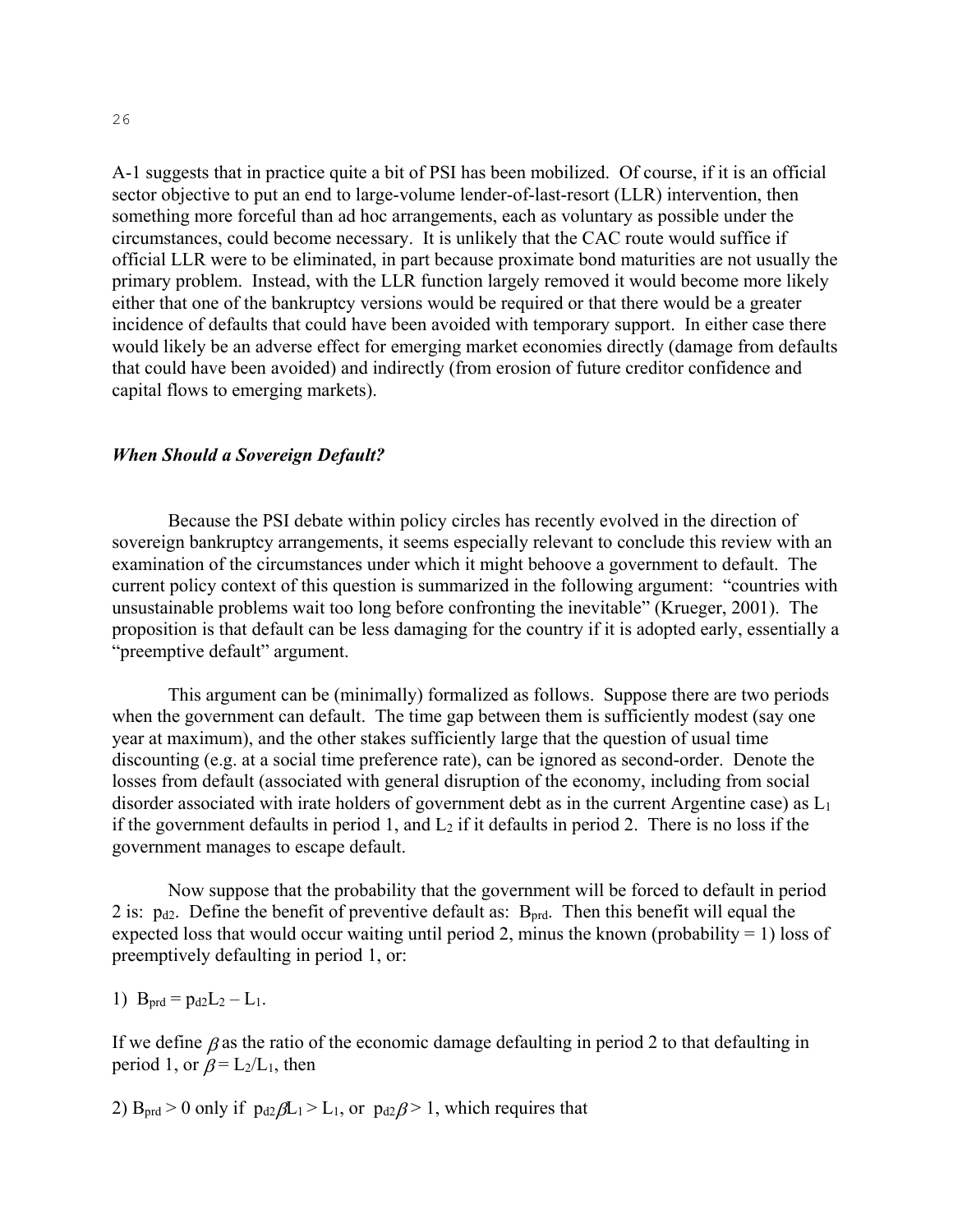# 3)  $p_{d2}$  >  $1/\beta$ .

 For example, if in June 2002 one believed that there was a 70 percent probability that Brazil would be forced to default by the end of 2003, then it still would have been attractive for Brazil to default immediately -- rather than waiting – only if the likely economic damage from a default 18 months later were 1/0.7 or 1.43 times as great as the damage from defaulting immediately. If the probability of default in period 2 is only 50 percent, then it will be advisable for the government to hold out as long as possible rather than adopting preventive default so long as the damage done by defaulting in period 2 is less than twice the damage done by defaulting immediately.

Although the proposition that  $\beta \geq 1$ , or "waiting too long" sharply increases the ultimate pain from default (so that  $L_2 \gg L_1$ ) seems increasingly fashionable, there would seem to be little historical evidence to support it. Brazil adopted preemptive default in early 1987 under Finance Minister Dilson Funaro, and subsequently reversed the decision after finding it costly to trade credit and economic activity. The notion that Argentina's 2002 trauma could have been far smaller if the government had defaulted at mid-2001 is speculative at best. Even done 6 months earlier, the default would have meant the collapse of the exchange rate, the inevitability of a bank freeze, and the consequential social tensions. The adroitness of managing these shocks could clearly have been better in the absence of some of the populist mistakes of the Duhalde government, but the conceptual issue is whether a government of identical expertise would have been able to greatly reduce the damage by defaulting earlier.

 The key point here, however, is that even if the damage of waiting for a forced default is greater than defaulting preemptively, the difference between the two outcomes must be sufficient to outweigh the chances that default can be avoided by holding out for better times rather than defaulting immediately. It is by no means clear that the required condition ( $p_{d2} > 1/g$ ) will generally be met even for governments increasingly at risk of default.

# *Conclusion*

 This paper has identified the principal modalities of private sector involvement (PSI) in crisis resolution, prepared calculations of the amounts that have actually occurred in the principal crises of recent years, and examined the issues involved in judging the desirability of PSI. It has also sought briefly to link this issue to the recent debate on sovereign bankruptcy mechanisms, and to explore the conceptual issues associated with the related question of when a sovereign should default.

The principal findings include the following:

• The conceptual underpinning of crisis resolution remains Bagehot's rule for LLR intervention (solvency versus illiquidity) and Eaton-Gersovitz theory on the need for default pain as quasi-collateral in the absence of physical collateral.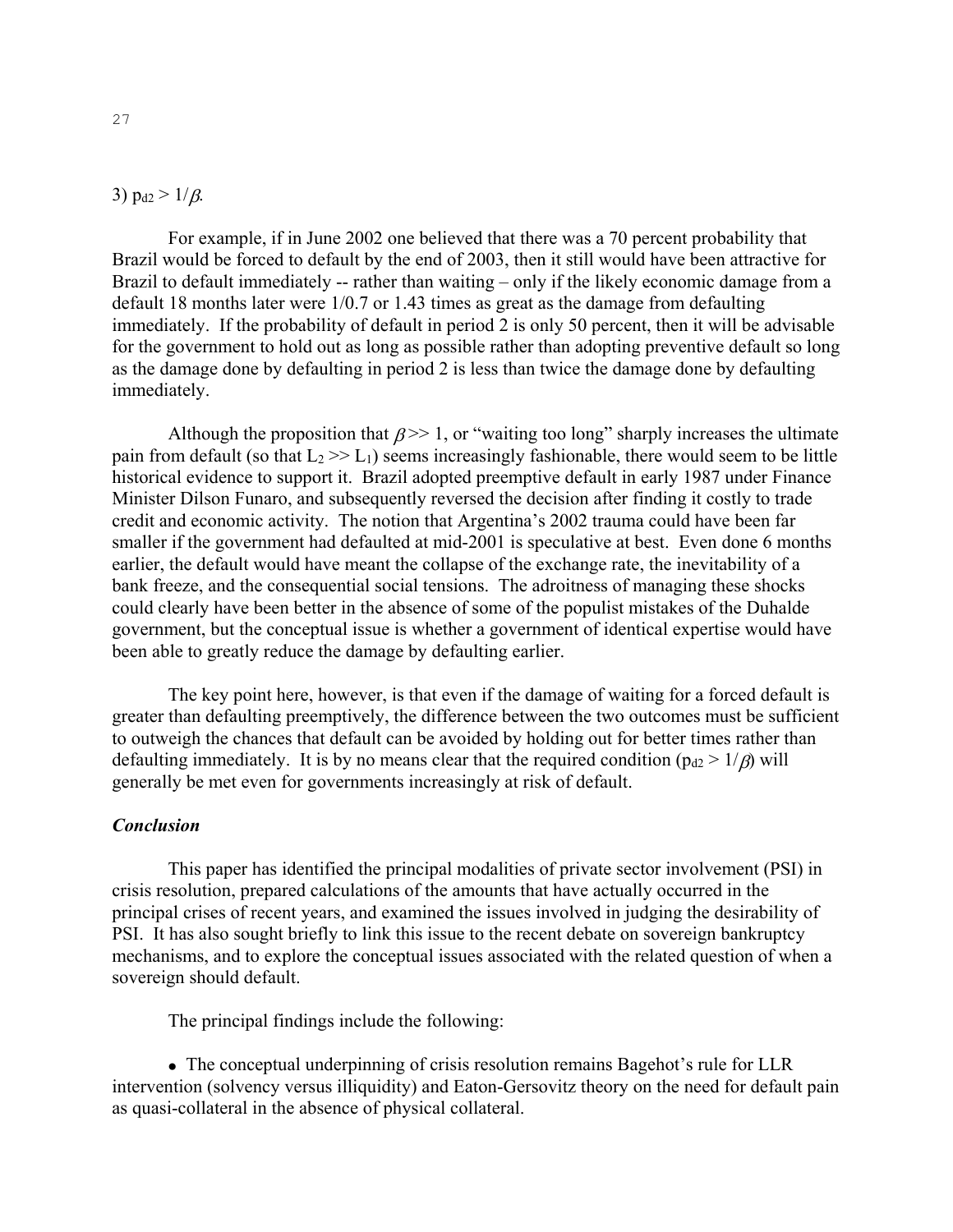• Consistent with this framework, the best approach to PSI remains an ad hoc basis in which the form of PSI sought in each case is the most voluntary possible under the circumstances, in order to maximize future access to capital markets.

• Using narrow definitions, approximately \$240 billion of PSI has been secured in the 8 principal crises beginning with Thailand 1997 and running through Argentina 2002.

• When more broadly defined as new disbursements over a three-year cycle beginning with the crisis year, PSI in the six major crisis through 1999 amounted to \$247 billion, which overshadowed cumulative public sector disbursements of \$143 billion.

• There have been pendular swings in official sector assiduousness in securing PSI. After its absence in Mexico and mild presence in Korea and Brazil, PSI was heightened to a more aggressive objective in such cases as Ecuador in 2000. There have also been contemporaneous differences in PSI required, best illustrated by the large headline PSI for Argentina and the absence of significant PSI for Turkey in the end-2000 financial rescues. There was also no PSI requirement in the most recent cases of Uruguay and Brazil. These swings in PSI policy likely reflect three factors: differing judgments from case to case on the degree of spontaneous capital flow revival possible; learning-by-doing on when to insist on PSI; and recognition of multi-country patterns that give "credit" for large PSI in one case and thereby reduce the need for PSI in another without reducing the public sector signal seeking to dispel moral hazard.

• Argentina has revealed both the scope for very large quasi-voluntary PSI with the megaswap of mid-2001 and for large but deleterious involuntary PSI with payments suspension in December 2001. The analysis here, moreover, rejects the critique that the megaswap and the additional round of IMF support that followed it were serious mistakes.

• Both the collapse of net lending to emerging markets in 1998-2001 and recent formal analyses suggest that the concern about moral hazard – a prime motivation for official sector emphasis on PSI – has been exaggerated.

• The massive total PSI in Argentina (at the end of the day turned involuntary) may serve as a basis for official sector judgment that at least for the time being the private sector has by no means escaped without bearing its share of the burden in financial crises. This may in turn help explain the absence of a PSI requirement in the latest round of substantial expansion in the already large official support to Turkey and the large support for Uruguay (in proportionate terms) and Brazil (in absolute terms).

• For the public sector, the critical decision continues to be a judgment on whether the country is solvent or insolvent, and thus whether LLR support should be provided or instead the country should pursue involuntary PSI. It is increasingly clear that political coherence is a vital determinant of solvency, as in most of the adverse outcomes (Russia, Indonesia, Argentina) it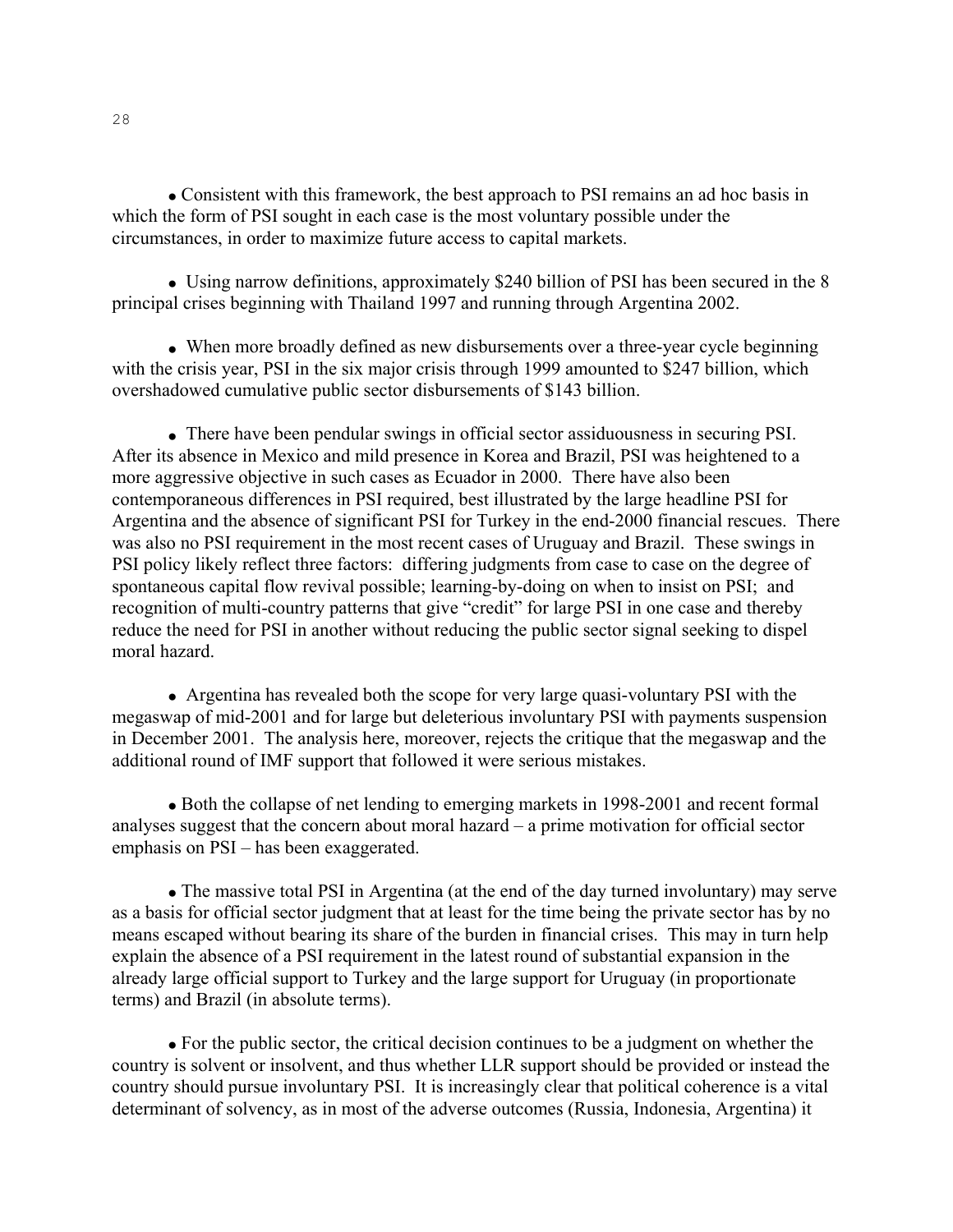was a political collapse that precipitated default.

• At the same time, "crisis level spreads" in the secondary bond market can be a misleading gauge in calculating debt sustainability, as they can easily reach levels that could not be sustained indefinitely but can quickly drop once confidence is restored.

• Recognizing this dynamic, the discussion joins the current debate on Brazil by maintaining that although the spreads recently facing Brazil have been unsustainably high, they are likely to continue their post-election drop and the exchange rate is likely to rebound somewhat further, obviating a need for recourse to debt restructuring (under the assumption that President-elect Lula adheres to his pledge of fiscal prudence).

• For policy purposes, moreover, the official sector will usually do better to lean toward a type I error (providing support when it turns out there is insolvency) rather than a type II error (failing to provide support when the country could have been solvent). The basic reason is that the damage from default can be severe, as now being witnessed in the Argentine case.

• Similarly, an analysis of "when to default" shows that the currently fashionable view that countries should not "wait too long" to default implies a rather stringent set of conditions which may not often be met even if the chances of eventual default are better than even. The reason is that as long as there is a substantial probability of non-default in the second period, it can require a relatively large increment in the damage from waiting as opposed to defaulting in the first period for the probability-weighted benefit of early default to exceed the cost. Yet there is little empirical evidence that the time-slope of default cost is severe. Thus, it would be difficult to demonstrate that an Argentine default in mid-2001 could have avoided many of the shocks that accompanied the 2002 default.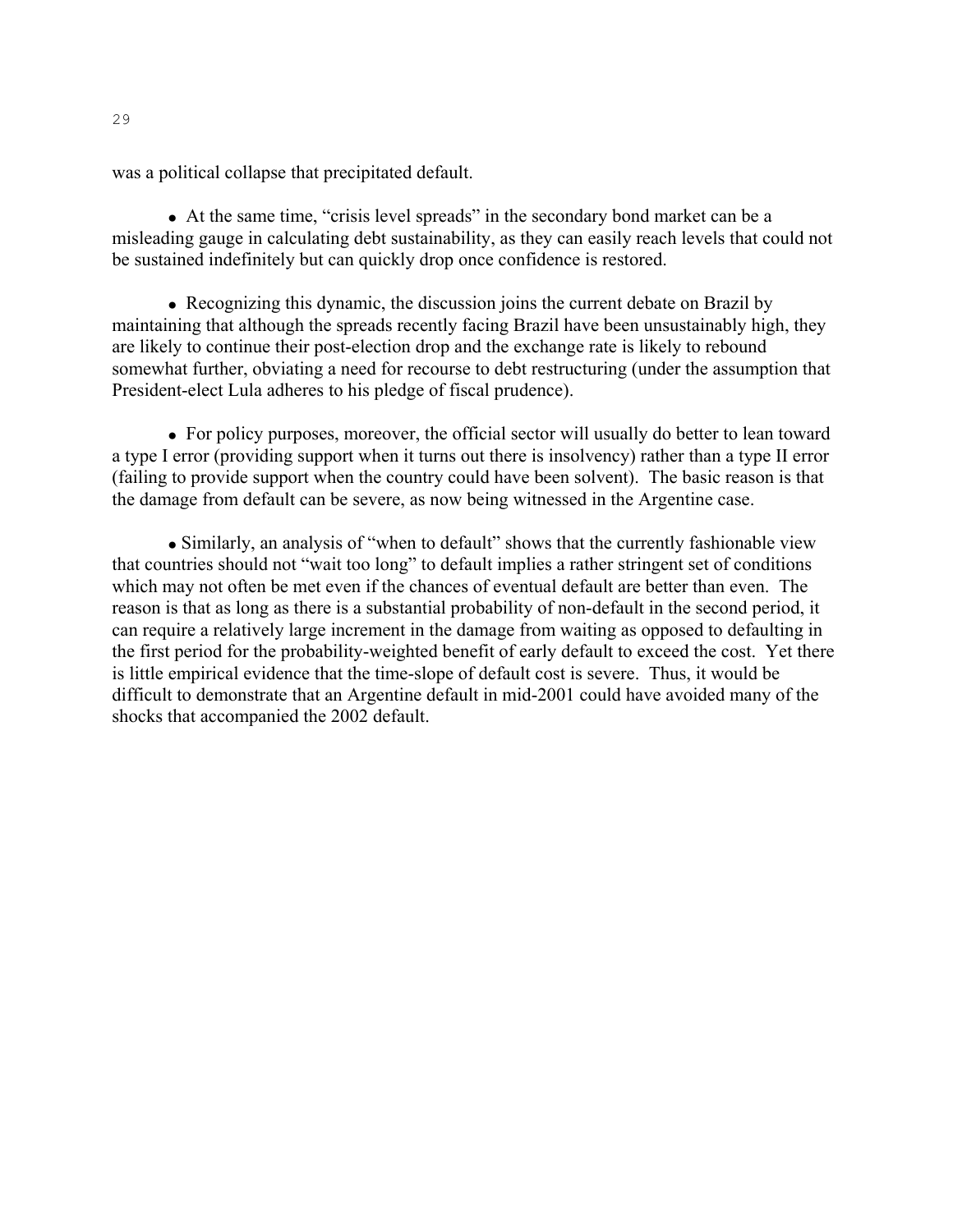# **References**

Bagehot, Walter, 1873. *Lombard Street*. 14<sup>th</sup> ed. John Murray. (London: Kegan, Paul & Co., 1917).

Buchheit, L. C., 2000. "Sovereign Debtors and their Bondholders." Testimony before the Meltzer Commission.

Central Bank of Brazil, 2002. *Economic and Financial Information Database: Time Series*  (Brasilia: Central Bank). Site: www.bcb.gov.br.

Chamberlin, Michael M., 2002. "The IMF's Sovereign Bankruptcy Proposal and the Quest for More Orderly Workouts." Emerging Markets Traders Association, January. Available on: <http://www.emta.org/ndevelop/riderjp.pdf>

Cline, William R., 1995. *International Debt Reexamined* (Washington: Institute for International Economics, February)

Cline, William R., 2000. "The Role of the Private Sector in Resolving Financial Crises in Emerging Markets," paper prepared for the National Bureau of Economic Research conference at Woodstock Vermont, October 19-20, 2000. Forthcoming in Martin Feldstein, ed., *Economic and Financial Crises in Emerging Market Economies* (Chicago: Univ. of Chicago Press). Available at: [www.nber.org/books/woodstock00/index.html.](http://www.nber.org/books/woodstock00/index.html)

Cline, William R., 2001. "The Management of Financial Crises," in Horst Siebert, ed., *The World's New Financial Landscape: Challenges for Economic Policy* (Berlin: Springer), pp. 55- 81.

Eaton, Jonathan, and Mark Gersovitz, 1981. "Debt with Potential Repudiation: Theoretical and Empirical Analysis," *Review of Economic Studies*, vol. 48 (April), pp. 284-309.

Eichengreen, Barry, and Ashog Mody, 2000. "Would Collective Action Clauses Raise Borrowing Costs?" NBER Working Paper 7458.

G-10, 1996. *The Resolution of Sovereign Liquidity Crises*, Report to the Ministers and Governors prepared under the auspices of the Deputies. (Washington: International Monetary Fund.)

IIF, 1999a. Institute of International Finance, *Report of the Working Group on Financial Crises in Emerging Markets* (Washington: IIF, January)

IIF, 1999b. Institute of International Finance, "Capital Flows to Emerging Market Economies" (Washington: IIF, April)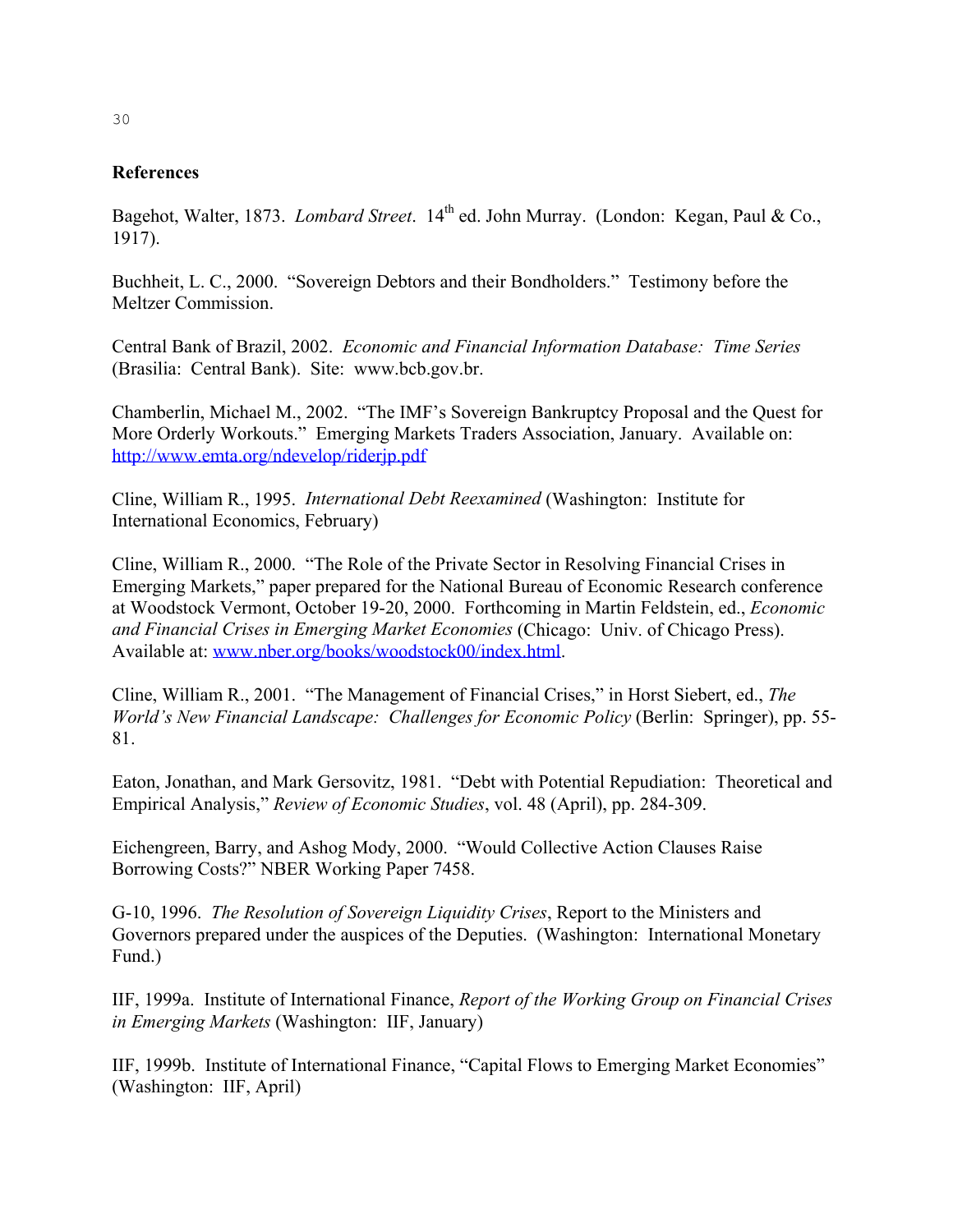IIF, 2002a. Institute of International Finance, "Capital Flows to Emerging Market Economies," (Washington: IIF, January)

IIF, 2002b. Institute of International Finance, "Capital Flows to Emerging Market Economies" (Washington: IIF, April). Historical data series available on www.iif.com.

IMF, 2000a. "Statement by IMF Managing Director Horst Koehler on Agreement on Strengthened Argentine Program," News Brief No. 00/117 (Washington: International Monetary Fund, December)

IMF, 2001a. International Monetary Fund, *International Financial Statistics Yearbook* (Washington: IMF)

IMF, 2001b. International Monetary Fund, "The IMF and the Private Sector: A Factsheet" (Washington: International Monetary Fund, 14 August)

IMF, 2001c. "IMF Approves Augmentation of Turkey's Stand-By Credit to US\$19 billion," Press Release No. 01/23 (Washington: IMF)

IMF, 2002. International Monetary Fund, *International Financial Statistics* (Washington: IMF, August, CD Rom).

Krueger, Anne (2001), "International Financial Architecture for 2002: A New Approach to Sovereign Debt Restructuring," address given at the National Economists' Club Annual Members' Dinner, American Enterprise Institute, Washington DC, November 26 (available at <http://www.imf.org/external/np/speeches/2001/sp01ind.htm>)

Krueger, Anne (2002) "New Approaches to Sovereign Debt Restructuring: An Update on Our Thinking," address given at the Conference on "Sovereign Debt Workouts: Hopes and Hazards," Institute for International Economics, Washington DC, April 1, 2002 ( available at <http://www.imf.org/external/np/speeches/2002/040102.htm>)

Lane, Timothy, and Steven Phillips, 2000. "Does IMF Financing Result in Moral Hazard?" *IMF Working Paper WP/00/168* (Washington: International Monetary Fund, October).

Ministry of Economy, 2001. News Release on terms of bond exchange, Argentina, Ministry of Economy and Public Works, 3 June 2001.

Mussa, Michael, 2002. "Argentina and the Fund: From Triumph to Tragedy," *Policy Analyses in International Economics* No. 67 (Washington: Institute for International Economics, July).

Roubini, Nouriel, 2002. "Private Sector Involvement in Crisis Resolution and Mechanisms for Dealing with Sovereign Debt Problems," paper presented at the Bank of England Conference on the Role of the Official and Private Sectors in Resolving International Financial Crises, London, 23-24 July. Available at: [www.bankofengland.co.uk/conferences/conf0207/roubini.pdf.](http://www.bankofengland.co.uk/conferences/conf0207/roubini.pdf)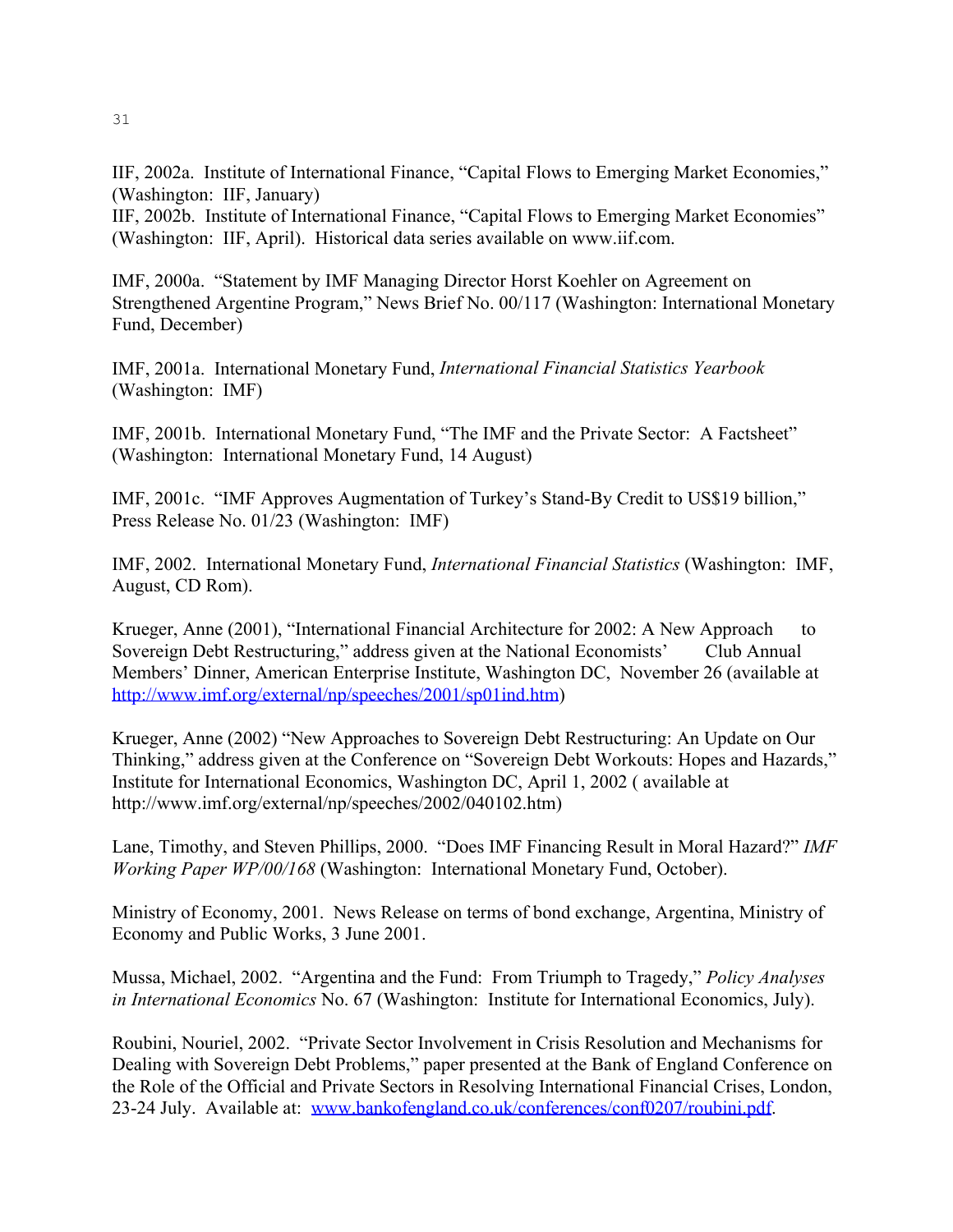Truman, Edwin M., 2002. "Debt Restructuring: Evolution or Revolution?" *Brookings Papers on Economic Activity*, No. 1, 2002, pp. 341-46.

Williamson, John, 2002. "Is Brazil Next?" *International Economic Policy Briefs* No. PB 02-7 (Washington: Institute for International Economics, August). Available at: www.iie.com.

World Bank, 2002. *Global Development Finance: Financing the Poorest Countries*  (Washington: World Bank, CD-Rom).

Zhang, Xiaoming Alan, 1999. "Testing for 'Moral Hazard' in Emerging Markets Lending," *IIF Research Papers No. 99-1* (Washington: Institute of International Finance, August)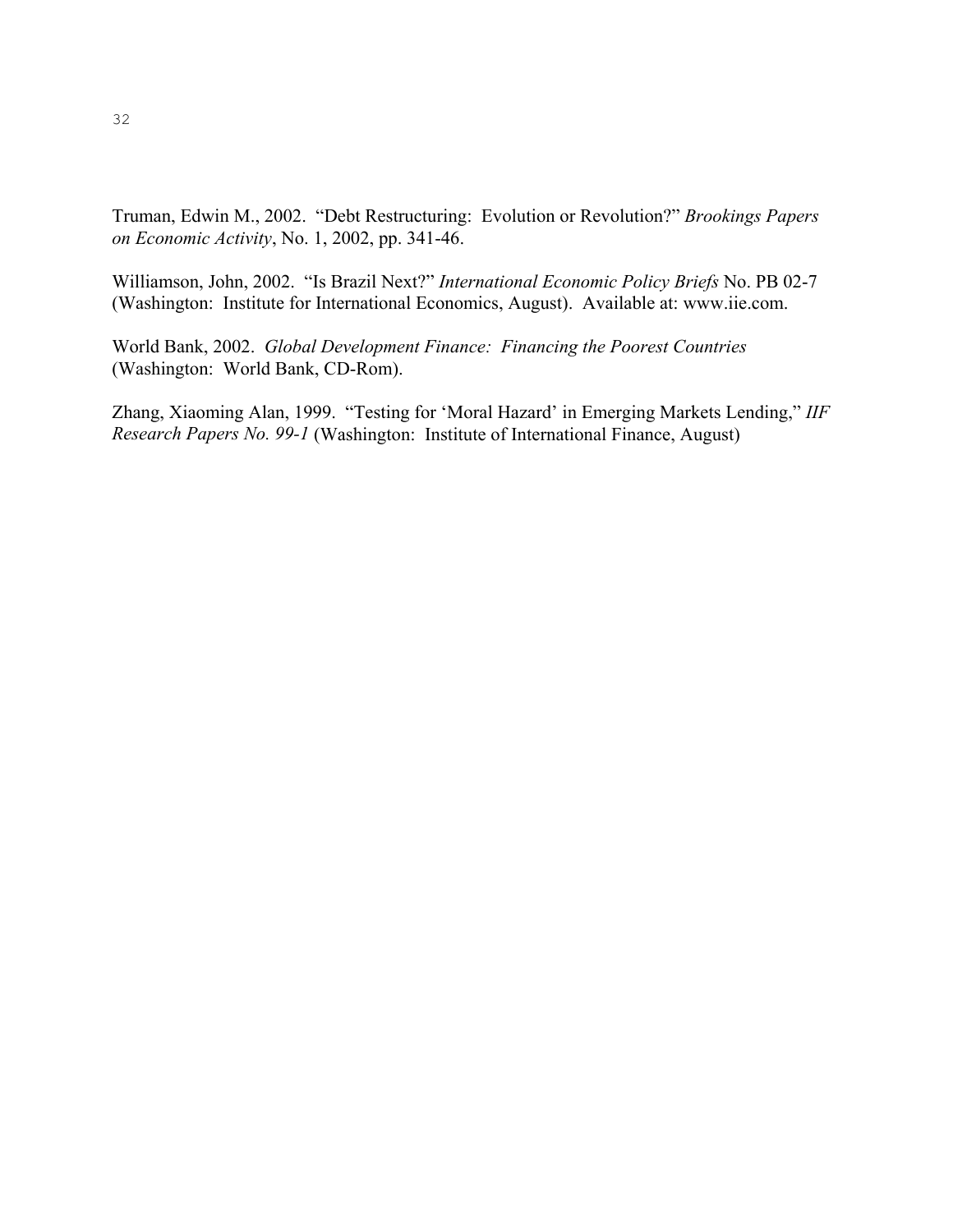# Annex A. Table A-1

# Private and Public Sector Disbursements to Crisis Economies (medium- and long-term, \$ millions)

|                          | t <sub>0</sub> | t1     | t2     | $t1 + t2$ |
|--------------------------|----------------|--------|--------|-----------|
| Country and crisis year: |                |        |        |           |
| Mexico (1995)            |                |        |        |           |
| Public                   | 25566          | 2465   | 1751   | 4216      |
| <b>IMF</b>               | 12142          | 0      | 0      | 0         |
| Multilateral             | 2669           | 2090   | 1514   | 3604      |
| <b>Bilateral</b>         | 10755          | 375    | 237    | 612       |
| Private                  | 17354          | 28971  | 27482  | 56453     |
| <b>Banks</b>             | 8234           | 7137   | 12031  | 19168     |
| <b>Bonds</b>             | 7902           | 20891  | 14885  | 35776     |
| Other priv. cred.        | 1218           | 943    | 566    | 1509      |
| Rescheduled              | $\mathbf 0$    | 0      | 0      | 0         |
| Reduced/ forgiven        | 0              | 0      | 0      | 0         |
| Total                    | 42920          | 31436  | 29233  | 60669     |
| Thailand (1997)          |                |        |        |           |
| Public                   | 9053           | 2501   | 3400   | 5902      |
| <b>IMF</b>               | 2477           | 678.25 | 273.46 | 952       |
| Multilateral             | 1062           | 1142   | 1118   | 2260      |
| <b>Bilateral</b>         | 5514           | 681    | 2009   | 2690      |
| Private                  | 5705           | 9632   | 2903   | 12535     |
| <b>Banks</b>             | 3343           | 5312   | 2895   | 8207      |
| <b>Bonds</b>             | 2319           | 300    | 0      | 300       |
| Other priv. cred.        | 43             | 20     | 8      | 28        |
| Resch. or reduct.        | 0              | 4000   | 0      | 4000      |
| Reduced / forgiven       | 0              | 0      | 0      | 0         |
| Total                    | 14758          | 12133  | 6303   | 18437     |
| Indonesia (1998)         |                |        |        |           |
| Public                   | 13997          | 7151   | 4428   | 11580     |
| <b>IMF</b>               | 8758 a         | 1382   | 1122   | 2505      |
| Multilateral             | 2369           | 2557   | 1650   | 4207      |
| <b>Bilateral</b>         | 2870           | 3212   | 1656   | 4868      |
| Private                  | 8683           | 5609   | 2641   | 8250      |
| <b>Banks</b>             | 4566           | 2285   | 2285   | 4570      |
| <b>Bonds</b>             | 500            | 0      | 350    | 350       |
| Other priv. cred.        | 315            | 24     | 6      | 30        |
| Rescheduled              | 3302           | 3300   | 0      | 3300      |
| Reduced/ forgiven        | 0              | 0      | 0      | 0         |
| Total                    | 22680          | 12760  | 7069   | 19830     |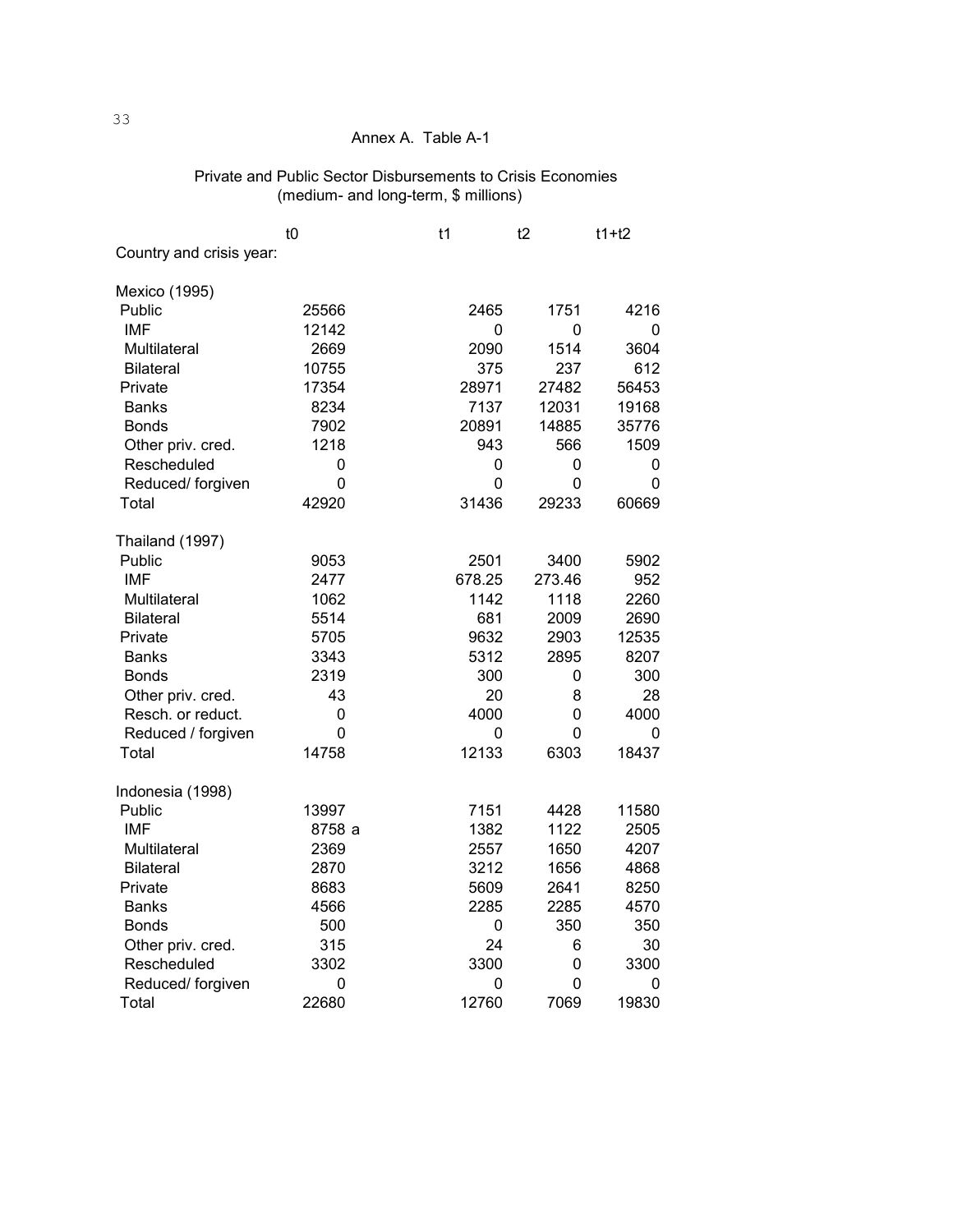|                      | Table A-1, continued |       |       |         |
|----------------------|----------------------|-------|-------|---------|
|                      | t <sub>0</sub>       | t1    | t2    | $t1+t2$ |
| Korea (1998)         |                      |       |       |         |
| Public               | 33272                | 4522  | 1509  | 6031    |
| <b>IMF</b>           | 27400 b              | 0     | 0     | 0       |
| Multilateral         | 4844                 | 1067  | 37    | 1104    |
| <b>Bilateral</b>     | 1028                 | 3455  | 1472  | 4927    |
| Private              | 31445                | 8673  | 12702 | 21375   |
| <b>Banks</b>         | 1050                 | 4,407 | 7781  | 12188   |
| <b>Bonds</b>         | 6395                 | 3878  | 4866  | 8744    |
| Other priv. cred.    | 0                    | 131   | 55    | 186     |
| Rescheduled          | 24000                | 257   | 0     | 257     |
| Reduced/ forgiven    | $\mathbf 0$          | 0     | 0     | 0       |
| Total                | 64717                | 13195 | 14211 | 27406   |
| Russia (1998)        |                      |       |       |         |
| Public               | 7247                 | 1215  | 738   | 1953    |
| <b>IMF</b>           | 5326                 | 0     | 0     | 0       |
| Multilateral         | 1293                 | 561   | 574   | 1135    |
| <b>Bilateral</b>     | 628                  | 654   | 164   | 818     |
| Private              | 19384                | 1612  | 29469 | 31081   |
| <b>Banks</b>         | 6615                 | 1021  | 204   | 1225    |
| <b>Bonds</b>         | 11607                | 0     | 75    | 75      |
| Other priv. cred.    | 1162                 | 591   | 221   | 812     |
| Rescheduled          | 0                    | 0     | 17369 | 17369   |
| Reduced / forgiven   | $\mathbf 0$          | 0     | 11600 | 11600   |
| Total                | 26631                | 2827  | 30207 | 33034   |
| <b>Brazil (1999)</b> |                      |       |       |         |
| Public               | 23977                | 5256  | n.a.  | n.a.    |
| <b>IMF</b>           | 8760 c               | 0     | n.a.  | n.a.    |
| Multilateral         | 11520 c              | 4468  | n.a.  | n.a.    |
| <b>Bilateral</b>     | 3697 c               | 788   | n.a.  | n.a.    |
| Private              | 34844                | 41858 | n.a.  | n.a.    |
| <b>Banks</b>         | 24958                | 30510 | n.a.  | n.a.    |
| <b>Bonds</b>         | 9866                 | 11336 | n.a.  | n.a.    |
| Other priv. cred.    | 20                   | 12    | n.a.  | n.a.    |
| Rescheduled          | 0                    | 0     | n.a.  | n.a.    |
| Reduced / forgiven   | $\mathbf 0$          | 0     | n.a.  | n.a.    |

34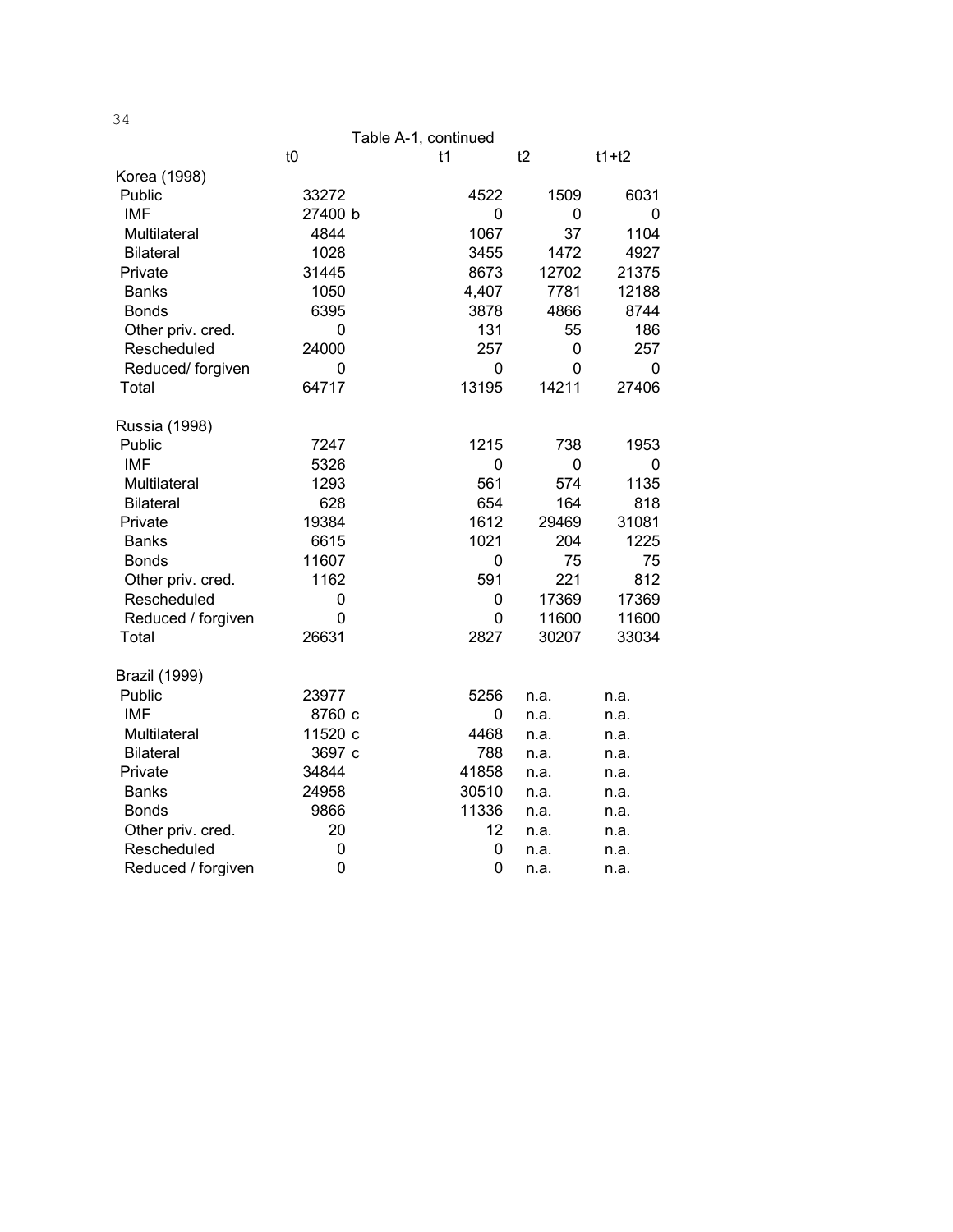|                    |        | Table A-1, concluded |       |         |
|--------------------|--------|----------------------|-------|---------|
|                    | t0     | t1                   | t2    | $t1+t2$ |
| Six countries      |        |                      | d:    | d:      |
| Public             | 113111 | 23111                | 11827 | 29681   |
| IMF                | 64862  | 2061                 | 1396  | 3456    |
| Multilateral       | 23757  | 11885                | 4893  | 12310   |
| <b>Bilateral</b>   | 24492  | 9165                 | 5538  | 13915   |
| Private            | 117415 | 96355                | 75197 | 129694  |
| <b>Banks</b>       | 48766  | 50672                | 25196 | 45358   |
| <b>Bonds</b>       | 38589  | 36405                | 20176 | 45245   |
| Other priv. cred.  | 2758   | 1721                 | 856   | 2565    |
| Rescheduled        | 27302  | 7557                 | 17369 | 24926   |
| Reduced / forgiven | 0      | 0                    | 11600 | 11600   |
| Total              | 230526 | 119466               | 87024 | 159375  |
|                    |        |                      |       |         |

Source: World Bank (2002); IMF (2001); IIF (1999)

a. Includes \$3 billion in late 1997.

b. Includes \$11 billion in late 1997.

c. Includes 1998

d. Excludes Brazil 2001